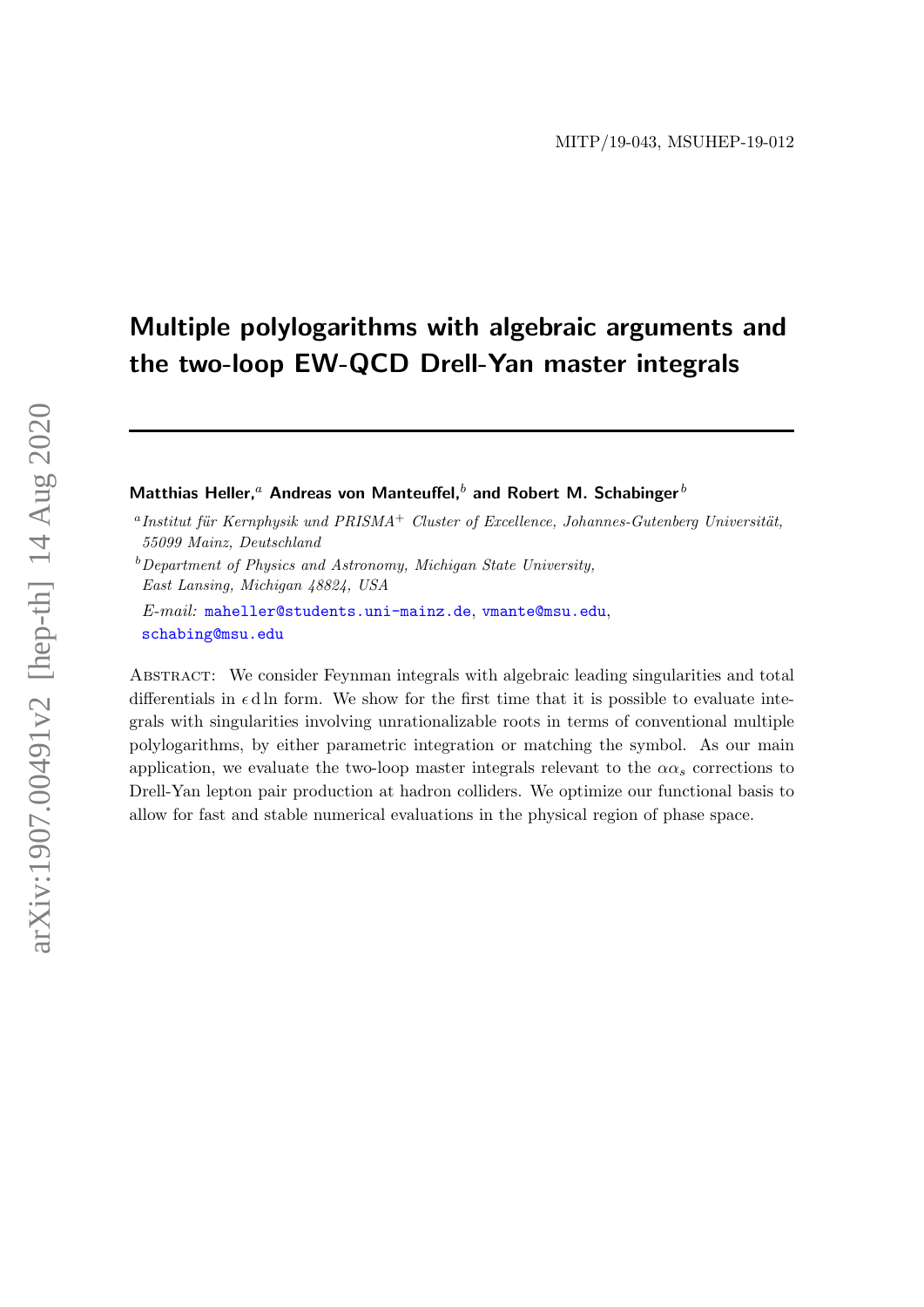## Contents

|                | 1 Introduction                                                                                                                                        | $\mathbf{1}$   |  |
|----------------|-------------------------------------------------------------------------------------------------------------------------------------------------------|----------------|--|
|                | 2 Linear reducibility for algebraic symbol letters                                                                                                    |                |  |
| 3              | An $\epsilon$ basis for the Drell-Yan master integrals with two massive lines                                                                         |                |  |
|                | 4 Integrating root-valued symbols in terms of multiple polylogarithms<br>13                                                                           |                |  |
| 5              | Analytic continuation and optimization of the functional bases<br>5.1 Analytic continuation<br>Optimizing the bases of multiple polylogarithms<br>5.2 | 18<br>19<br>23 |  |
|                | 6 Weight-four multiple polylogarithms for Drell-Yan master integrals<br>31                                                                            |                |  |
| $\overline{7}$ | Outlook<br>34                                                                                                                                         |                |  |
|                | A Differential equations for the Drell-Yan masters with two massive lines<br>35                                                                       |                |  |
|                | B A symbol alphabet with several independent roots<br>44                                                                                              |                |  |

#### <span id="page-1-0"></span>1 Introduction

The Drell-Yan process [\[1\]](#page-47-0) is one of the most important and basic processes measured at the Large Hadron Collider at CERN. It is used for precision measurements of the  $W^{\pm}$ mass, the Z mass, and the weak mixing angle, as well as for new physics searches. In order to interpret the increasingly precise data, higher-order corrections must be included in the theory predictions. In fixed-order perturbation theory, the pure Quantum Chromodynamic (QCD) corrections to the cross section are known through to next-to-next-to-leading order [\[2](#page-47-1)[–5\]](#page-48-0), the pure Quantum Electrodynamics (QED) corrections to neutral gauge boson production and decay are known at next-to-next-to-leading order [\[6,](#page-48-1) [7\]](#page-48-2), whereas the exact electroweak (EW) corrections are known only at next-to-leading order  $[8-10]$  $[8-10]$ . Since these corrections turn out to be significant, the inclusion of exact mixed EW-QCD corrections is well-motivated; at the present time, results are known only for the mixed Quantum Electrodynamic (QED)-QCD corrections [\[11\]](#page-48-5) and in the pole approximation for the full EW-QCD corrections [\[12,](#page-48-6) [13\]](#page-48-7).

The two-loop master integrals relevant to the virtual part of the mixed EW-QCD corrections to the Drell-Yan process were studied in  $[14, 15]$  $[14, 15]$  and all of them admit  $\epsilon$ -decoupled and, subsequently,  $\epsilon$  d ln differential equations [\[16\]](#page-48-10). All of the double-box integrals are actually planar, and for most of them, no intrinsically non-rational prefactors appear in the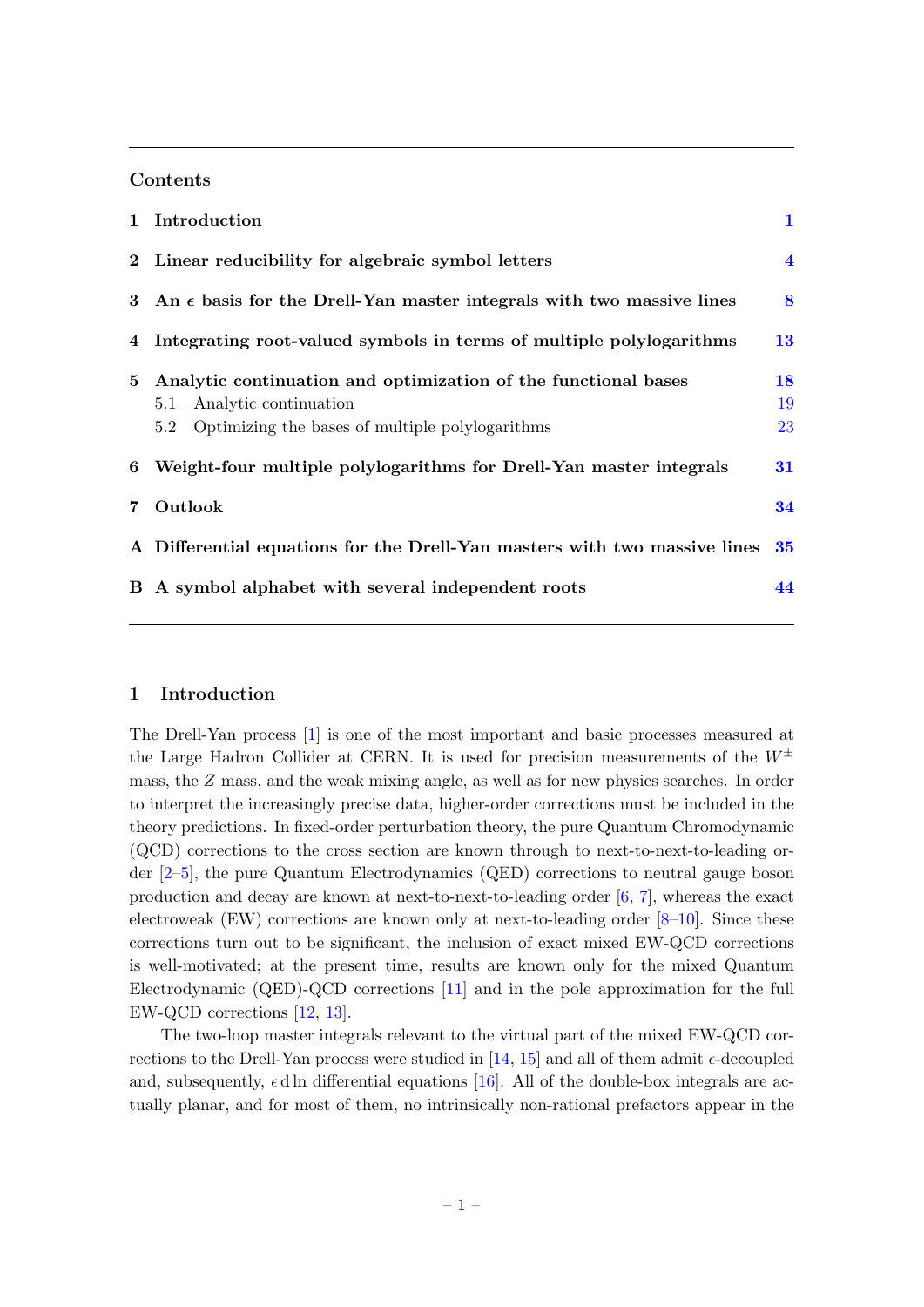$\epsilon$ -decoupled differential equations written with respect to suitable kinematic variables. It has come to light, however, that the two most complicated two-loop integral topologies (right panels of Figures [1](#page-2-0) and [2\)](#page-3-0) involve three square roots at once which can not be rationalized simultaneously [\[17,](#page-48-11) [18\]](#page-48-12). Here and in the following, we will refer to a set of roots as unrationalizable if no locally invertible rational variable transformation exists, which turns all of them into rational functions at the same time. The presence of non-rational symbol letters [\[19\]](#page-48-13) in the  $\epsilon$  d ln differential equations makes the standard approach to the integration of the differential equations in terms of multiple polylogarithms impossible.

For most Feynman integrals considered in the literature so far, kinematic square roots could be rationalized by a suitable choice of variables, e.g. by using a Landau variable for Feynman integrals with a two-mass threshold [\[20\]](#page-48-14), by using momentum twistor variables [\[21\]](#page-48-15) for multi-leg Feynman integrals [\[22–](#page-49-0)[24\]](#page-49-1), or by using diophantine equations to construct suitable variables [\[25\]](#page-49-2). However, in several processes studied in the literature, no simultaneous rationalization of the square roots which appear could be found. In addition to the Drell-Yan process mentioned above, this is an issue for a subset of the planar two-loop master integrals for Bhabha electron-positron scattering [\[26,](#page-49-3) [27\]](#page-49-4) and for a subset of the planar two-loop master integrals for the next-to-leading order QCD corrections to Higgs plus jet production with full heavy top quark mass dependence [\[28\]](#page-49-5).

So far, master integrals satisfying  $\epsilon$  d ln differential equations which involve non-rational symbol letters have typically been treated as generic Chen iterated integrals [\[29\]](#page-49-6), with a focus on the Euclidean region of phase space. Given our experience from other processes [\[30,](#page-49-7) [31\]](#page-49-8), one may expect significantly faster and also more stable numerical evaluations for results directly expressed in terms of suitably chosen multiple polylogarithms. A constructive algorithm to obtain such a solution in the presence of root-valued symbol letters was used in [\[32\]](#page-49-9) to calculate Feynman integrals. However, the latter case is special since the symbol alphabet is univariate and simple, and a rational parametrization does in fact exist. In other words, it was unclear until now whether it should generically be possible to find linear combinations of multiple polylogarithms which solve  $\epsilon$  d ln differential equations with symbol letters involving unrationalizable algebraic functions.

In this article, we show for the first time that it is indeed possible to integrate Feynman integrals of current phenomenological interest with unrationalizable roots in their symbol



<span id="page-2-0"></span>Figure 1. Planar top-level topology for the two-loop QED corrections to Bhabha electron-positron scattering (left) and the most complicated top-level topology for the mixed EW-QCD two-loop corrections to Drell-Yan lepton production (right). Thick lines denote massive propagators and massive legs, thin lines are used in the massless case. Both of the integral topologies depicted above admit  $\epsilon$  d ln differential equations.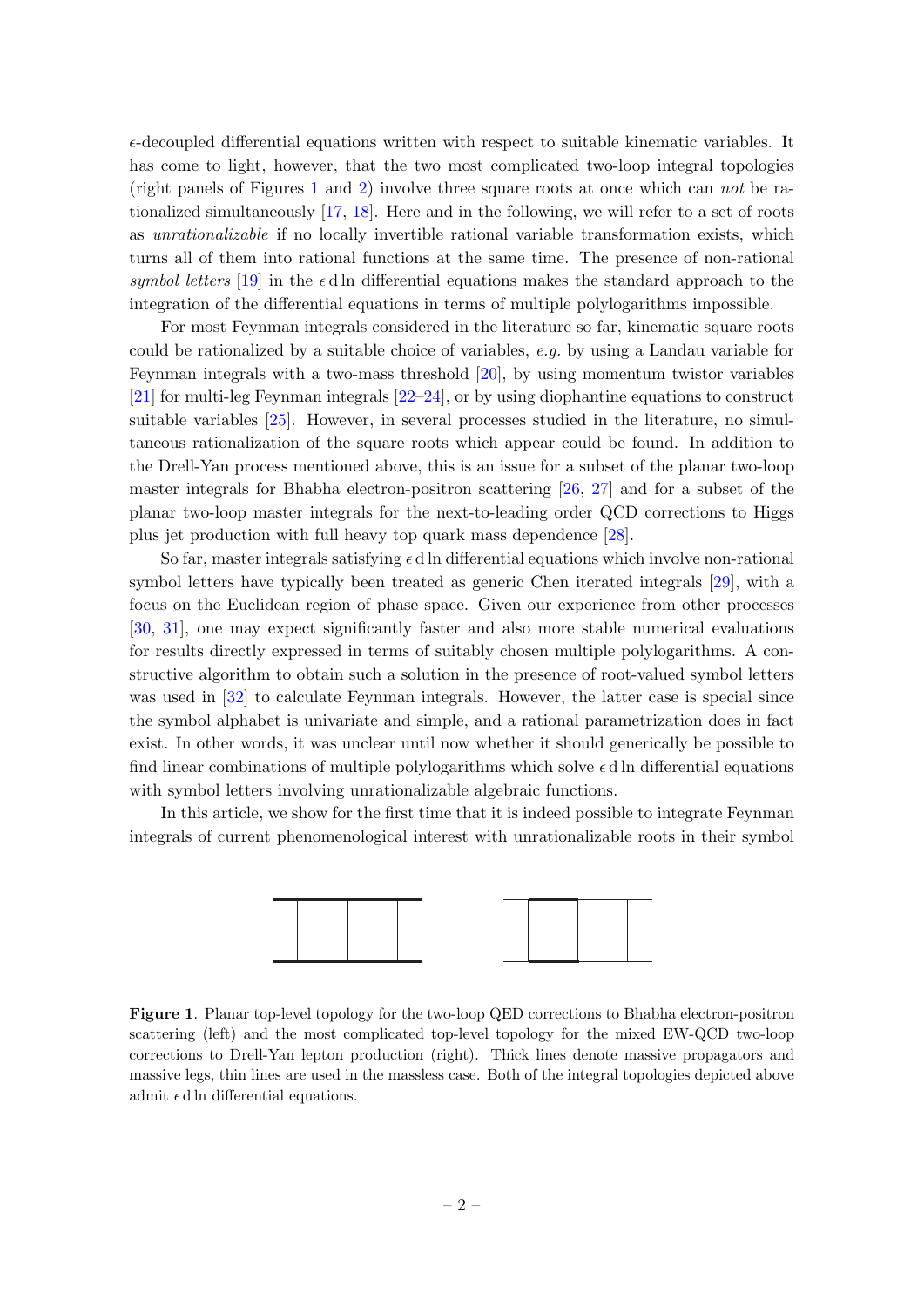

<span id="page-3-0"></span>Figure 2. Feynman integrals relevant to the two-loop QED corrections to Bhabha electron-positron scattering (left) and the two-loop mixed EW-QCD corrections to Drell-Yan lepton production (right), which have problematic root-valued leading singularities.

letters in terms of multiple polylogarithms, focusing primarily on the most complicated two-loop mixed EW-QCD Drell-Yan master integrals. Our method allows us to derive results written in terms of multiple polylogarithms well-suited for the physical region of phase space. The two-loop mixed EW-QCD Drell-Yan master integrals with two massive internal lines exhibit a rich structure of thresholds and pseudo-thresholds, which means that one must think carefully about the analytic structure of the involved functions. We discuss in detail a procedure to systematically filter the functions in a given region of phase space, such that no explicit Feynman  $+i0$  prescriptions are required for the kinematic variables and spurious singularities of individual multiple polylogarithms at pseudo-thresholds of the Feynman integrals are avoided.

The outline of the article is as follows. In Section [2](#page-4-0) we discuss the linear reducibility of examples which are well-known in the literature to frustrate the standard machinery of Feynman integral calculus. Specifically, we prove that the integral topologies of Figure [2,](#page-3-0) a five-line master integral for Bhabha scattering and a six-line master integral for Drell-Yan production, are linearly reducible for the first time. Linear reducibility is a technical criterion which is of interest here because linearly reducible Feynman integrals are guaranteed to be integrable in terms of multiple polylogarithms to all orders in  $\epsilon$ . In Section [3,](#page-8-0) we define a normal form basis with  $\epsilon$  d ln differential equations for the two-loop master integrals for the mixed EW-QCD corrections to Drell-Yan production with two massive internal lines (see the right panel of Figure [1\)](#page-2-0) and discuss a partial rationalization of the roots appearing in our integral basis definition. In Section [4,](#page-13-0) we show how to integrate the differential equations directly in terms of multiple polylogarithms even in the presence of root-valued symbol letters. In Section [5,](#page-18-0) we review the analytic continuation of multiple polylogarithms and outline our procedure to filter multiple polylogarithms with undesirable analytic properties out of our ansätze. In Section  $6$ , we present results for the most complicated two-loop mixed EW-QCD Drell-Yan master integrals. In particular, we highlight the notable analytic features of our solution for the six-line integral from the right panel of Figure [2.](#page-3-0) We conclude in Section [7](#page-34-0) and, for clarity, we give the set of complete  $\epsilon$ d ln differential equations for the two-loop master integrals considered in this paper in Appendix [A.](#page-35-0) In Appendix [B](#page-44-0) we give an example for the construction of algebraic letters in the presence of multiple root-valued leading singularities.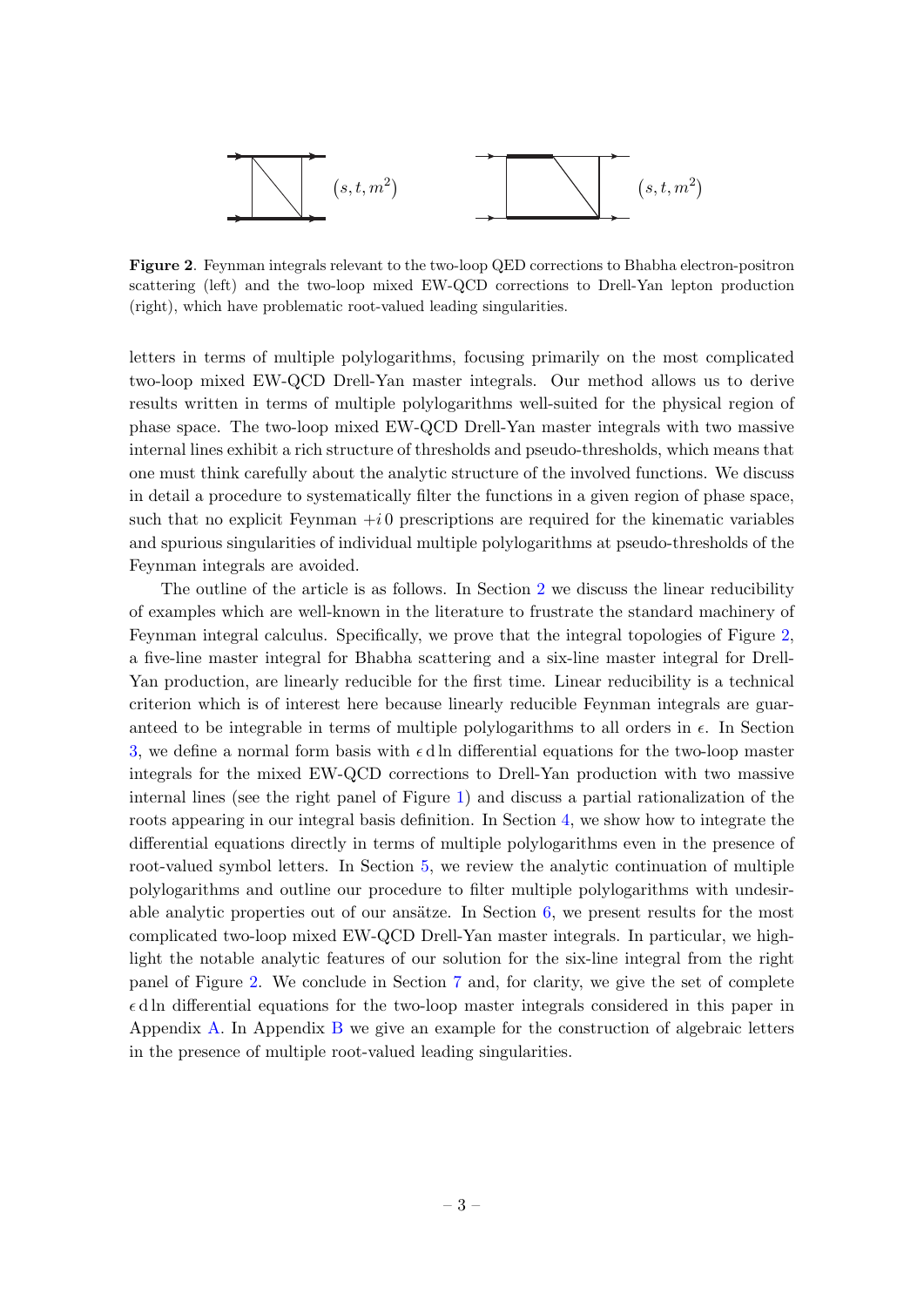#### <span id="page-4-0"></span>2 Linear reducibility for algebraic symbol letters

In this section, we discuss the direct integration of a five-line master integral for the two-loop QED corrections to massive Bhabha scattering (left panel of Figure [2\)](#page-3-0). This particular five-line integral is of special interest because its symbol letters are not simultaneously rationalizable [\[27\]](#page-49-4). It has been known for quite some time that the planar master integrals for the two-loop QED corrections to Bhabha scattering (see the left panel of Figure [1\)](#page-2-0) satisfy  $\epsilon$ -decoupled differential equations [\[26\]](#page-49-3), but, even at leading order in the  $\epsilon$  expansion, it is not at all clear that integral [\(2.1\)](#page-4-1) below may be expressed as a linear combination of standard multiple polylogarithms [\[33–](#page-49-10)[35\]](#page-49-11). In fact, it was suggested in [\[36\]](#page-49-12) that elliptic multiple polylogarithms [\[37\]](#page-49-13) might actually be required for such cases. It is therefore of some importance to demonstrate that one can actually integrate it to all orders in  $\epsilon$  in terms of Goncharov or multiple polylogarithms using a HyperInt-like approach [\[38](#page-49-14)[–48\]](#page-50-0).

In fact, this may be readily achieved by studying the polynomials which appear in the polynomial reduction [\[38,](#page-49-14) [39,](#page-49-15) [42\]](#page-50-1) of the Symanzik polynomials at intermediate stages. The idea is to make changes of variables which factorize totally quadratic polynomials to allow for further integrations without producing square root-valued functions of the remaining Feynman parameters. Ultimately, the goal is to find a complete sequence of integration variables or, in the language introduced in  $[39]$  and refined in  $[40]$ , to show that  $(2.1)$  is a linearly reducible Feynman integral in the chosen variables. Practically speaking, a Feynman integral is linearly reducible if it can be evaluated in terms of Goncharov polylogarithms, starting from the Feynman parametric representation but allowing for arbitrary variable changes along the way. In this case, the Feynman parametric representation is

<span id="page-4-1"></span>
$$
\sum_{i=1}^{5} \left(s, t, m^{2}\right) = -e^{2\gamma_{E}\epsilon} \Gamma(1+2\epsilon) \left[\prod_{i=1}^{5} \int_{0}^{\infty} d\alpha_{i}\right] \delta(1-\alpha_{5}) \mathcal{U}^{-1+3\epsilon} \mathcal{F}^{-1-2\epsilon}, \quad (2.1)
$$

where

$$
\mathcal{U} = \alpha_1 \alpha_2 + \alpha_1 \alpha_3 + \alpha_1 \alpha_5 + \alpha_2 \alpha_3 + \alpha_2 \alpha_4 + \alpha_2 \alpha_5 + \alpha_3 \alpha_4 + \alpha_4 \alpha_5, \tag{2.2}
$$

$$
\mathcal{F} = -s \alpha_2 \alpha_4 \alpha_5 - t \alpha_1 \alpha_2 \alpha_3 + m^2 (\alpha_4 + \alpha_5) \mathcal{U}
$$
\n(2.3)

$$
-m^2(\alpha_1\alpha_2\alpha_4+\alpha_1\alpha_2\alpha_5+\alpha_1\alpha_3\alpha_4+\alpha_1\alpha_3\alpha_5+\alpha_1\alpha_4\alpha_5+\alpha_2\alpha_3\alpha_4+\alpha_2\alpha_3\alpha_5+\alpha_3\alpha_4\alpha_5)
$$

are the integral's Symanzik polynomials. We implement the delta function constraint at the very beginning by setting  $\alpha_5 = 1$  inside U and F. Our normalization for the integral is chosen to facilitate comparison with FIESTA 4 [\[49\]](#page-50-2).

At the outset, the polynomial reduction of  $\mathcal U$  and  $\mathcal F$  indicates that just one integration can safely be performed, with respect to either  $\alpha_1$  or  $\alpha_3$ . The irreducible polynomials in the remaining Feynman parameters which could potentially appear in the result after integrating out  $\alpha_1$  are [\[40\]](#page-49-16):

$$
L_{\alpha_1} = \left\{ 1 + \alpha_2 + \alpha_3, m^2 - t \alpha_2 \alpha_3, \alpha_2 (1 + \alpha_3) + (1 + \alpha_2 + \alpha_3) \alpha_4, \right. m^2 \alpha_2 + \left( m^2 + (2m^2 - s) \alpha_2 \right) \alpha_4 + m^2 (1 + \alpha_2 + \alpha_3) \alpha_4^2, \right\}
$$
 (2.4)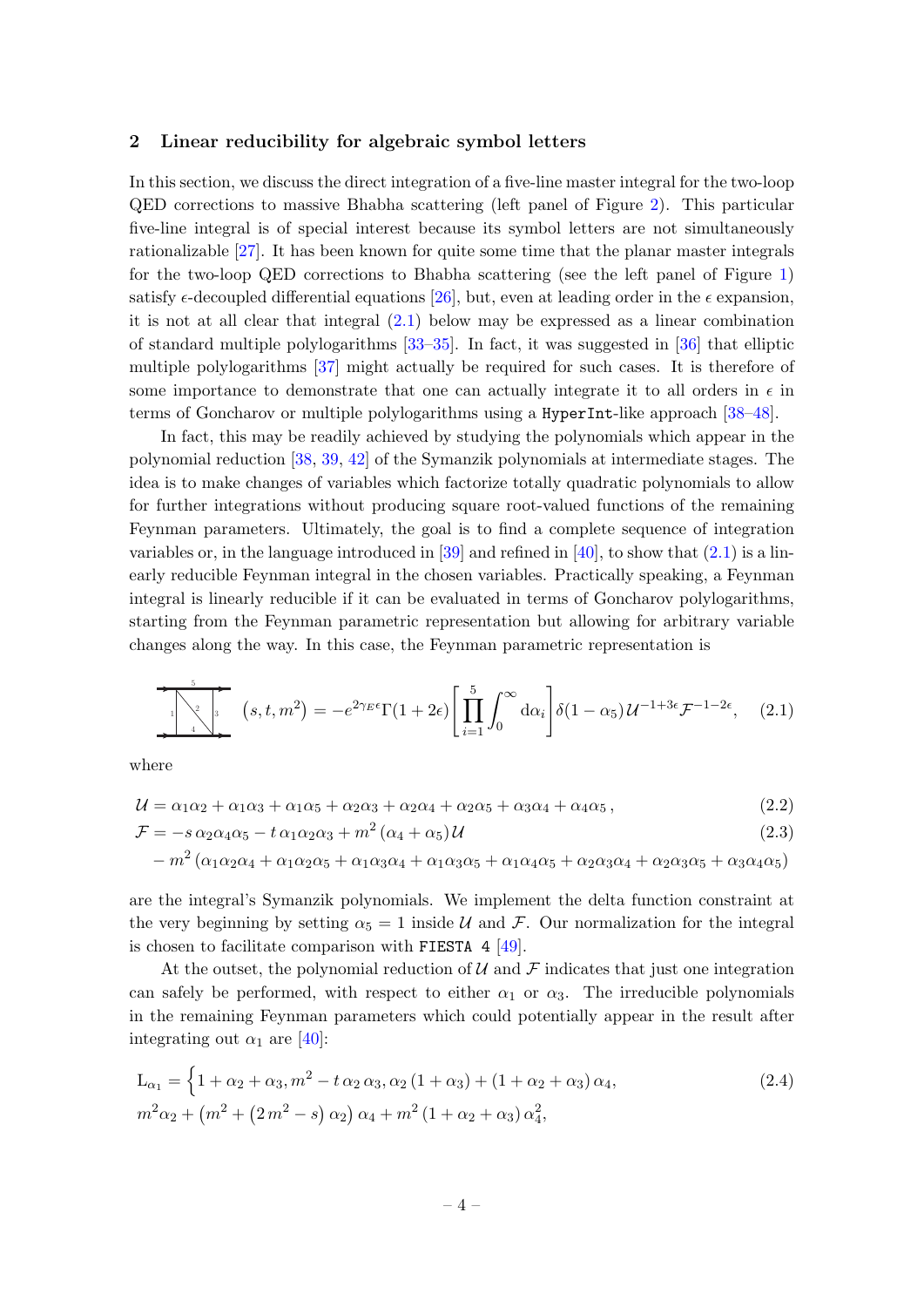$$
\alpha_2^2 (m^2 + t \alpha_3 (1 + \alpha_3)) + (2 m^2 - s + t \alpha_3) (1 + \alpha_2 + \alpha_3) \alpha_2 \alpha_4 + m^2 (1 + \alpha_2 + \alpha_3)^2 \alpha_4^2.
$$

The final totally quadratic polynomial in  $L_{\alpha_1}$  is conveniently dealt with by using the first non-trivial variable change from the discussion of the period  $P_{7,11}$  in [\[42\]](#page-50-1). It is readily apparent from the form of the polynomial that two powers of  $\alpha_2$  factorize from it once the variable change

<span id="page-5-2"></span><span id="page-5-1"></span><span id="page-5-0"></span>
$$
\alpha_4 = \frac{x_4 \alpha_2}{1 + \alpha_2 + \alpha_3} \tag{2.5}
$$

is applied:

$$
\alpha_2^2 (m^2 + t \alpha_3 (1 + \alpha_3)) + (2 m^2 - s + t \alpha_3) (1 + \alpha_2 + \alpha_3) \alpha_2 \alpha_4 + m^2 (1 + \alpha_2 + \alpha_3)^2 \alpha_4^2
$$
  
=  $\alpha_2^2 (m^2 + t \alpha_3 (1 + \alpha_3) + (2 m^2 - s + t \alpha_3) x_4 + m^2 x_4^2).$  (2.6)

Quite remarkably, the other polynomials in  $L_{\alpha_1}$  which depend on  $\alpha_4$  still give rise exclusively to irreducible polynomials linear in  $\alpha_2$  after changing variables:

<span id="page-5-3"></span>
$$
\alpha_2 (1 + \alpha_3) + (1 + \alpha_2 + \alpha_3) \alpha_4 = \alpha_2 (1 + \alpha_3 + x_4), \qquad (2.7)
$$

$$
m^{2}\alpha_{2} + (m^{2} + (2m^{2} - s) \alpha_{2}) \alpha_{4} + m^{2} (1 + \alpha_{2} + \alpha_{3}) \alpha_{4}^{2} =
$$
  
\n
$$
\frac{\alpha_{2}}{1 + \alpha_{2} + \alpha_{3}} \left( m^{2} (1 + \alpha_{2} + \alpha_{3}) + (m^{2} + (2m^{2} - s) \alpha_{2}) x_{4} + m^{2} \alpha_{2} x_{4}^{2} \right).
$$
\n(2.8)

From Eqs.  $(2.6), (2.7),$  $(2.6), (2.7),$  $(2.6), (2.7),$  and  $(2.8),$  it is clear that we can now safely integrate out  $\alpha_2$ .

Rerunning the polynomial reduction with HyperInt after changing variables shows that the irreducible polynomials

$$
L_{\alpha_1 \alpha_2} = \left\{ 1 + \alpha_3, 1 + \alpha_3 + x_4, m^2 + t \alpha_3 + t \alpha_3^2, m^2 + (2 m^2 - s) x_4 + m^2 x_4^2, \right\}
$$
\n
$$
m^2 (1 + x_4) - s + \left( m^2 (2 + x_4) - s \right) \alpha_3, m^2 + \left( 2 m^2 - s \right) x_4 + m^2 x_4^2 + t (1 + x_4) \alpha_3 + t \alpha_3^2 \right\}
$$
\n
$$
(2.9)
$$

could appear in the result after integrating out  $\alpha_1$  followed by  $\alpha_2$ .  $L_{\alpha_1 \alpha_2}$  is more nontrivial to treat than  $L_{\alpha_1}$  and requires us to think carefully, both about what sort of result we expect to find and how the Mathematica-based private direct integration code written by one of us actually operates in practice. As should by now be clear, our goal is to delay the appearance of square roots until the final variable of integration is moved into the arguments of the Goncharov polylogarithms which depend on it. With the final integration of the most complicated weight-three functions in mind, it is useful to aim for a final integration domain of [0, 1]. This will naturally produce Goncharov polylogarithms of argument 1 which contain a complicated square root in the weights. Actually, due to the way that our integration script is written, it is most natural for us to integrate complicated finite Feynman parameter integrals such as the one considered in this section over the unit hypercube. This is because it is easier for our integration code to take a definite integral on  $[0, 1]$  than on  $[0, \infty)$ , due to the fact that no complicated argument inversion formulae for non-trivial Goncharov polylogarithms need to be derived if the upper integration endpoint is always set to 1.

In this spirit, we initiate our treatment of  $L_{\alpha_1 \alpha_2}$  by trivially mapping one of the remaining integration domains onto [0, 1] via the transformation

$$
\alpha_3 = \frac{x_3}{1 - x_3}.\tag{2.10}
$$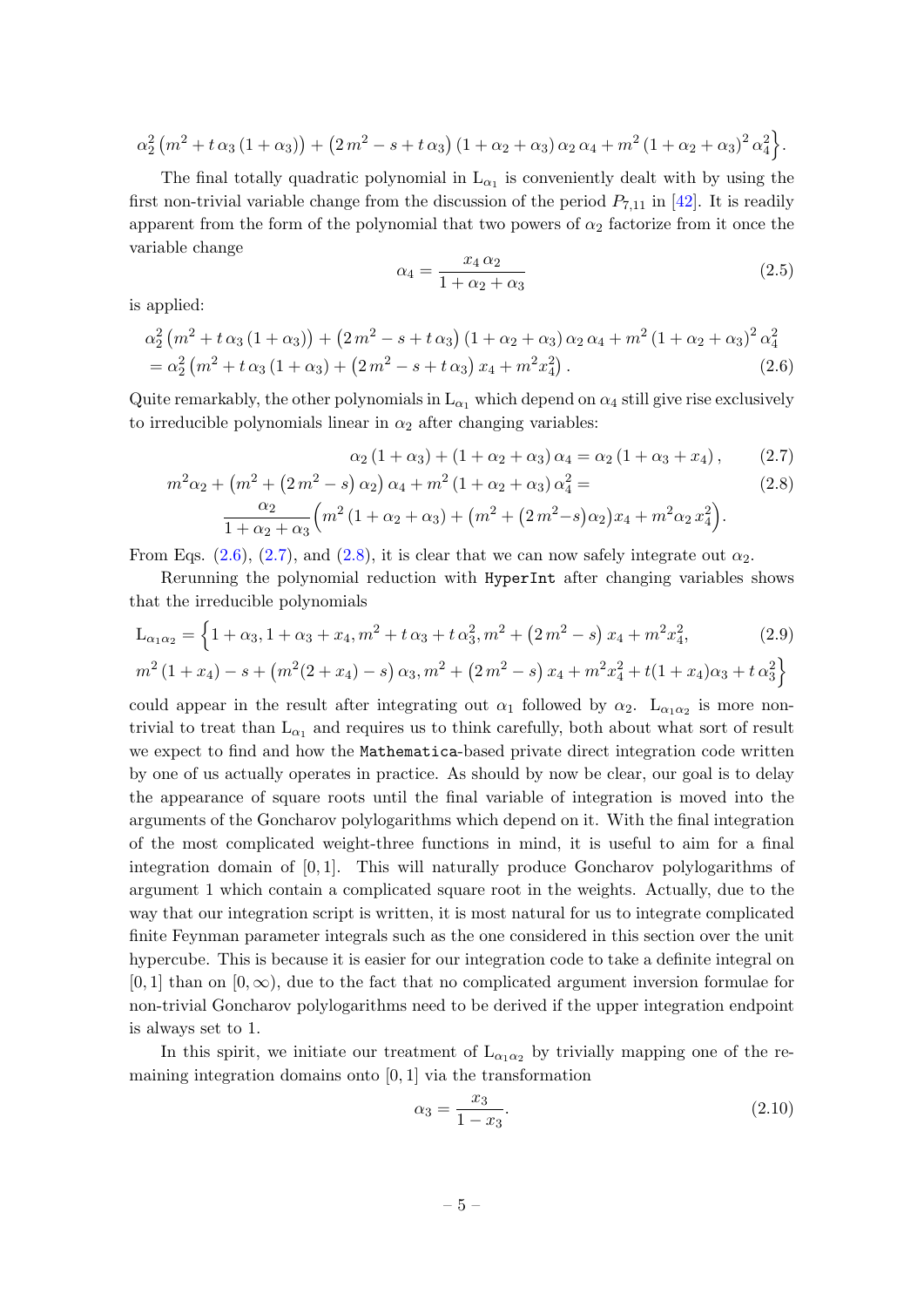It is also useful to note that two of the quadratic polynomials in Eq. [\(2.9\)](#page-5-3) depend on just a single Feynman parameter each, a situation which strongly suggests that a change of kinematic variables would be advantageous. Indeed, with Euclidean s and t in mind, we see that the variable changes

<span id="page-6-0"></span>
$$
s = -\frac{4m^2(v_2 - v_1)^2}{(1 - v_1)(1 + v_1)(1 - v_2)(1 + v_2)} \quad \text{and} \quad t = -\frac{m^2(v_2 - v_1)^2}{v_1 v_2} \tag{2.11}
$$

rationalize two square roots which would otherwise arise from the third irreducible polynomial of  $\mathcal{L}_{\alpha_1\alpha_2}$ ,

$$
m^{2} + t \alpha_{3} + t \alpha_{3}^{2} = \frac{m^{2} (v_{1} - (v_{2} - v_{1}) \alpha_{3}) (v_{2} + (v_{2} - v_{1}) \alpha_{3})}{v_{1} v_{2}}, \qquad (2.12)
$$

and the fourth irreducible polynomial of  $\mathcal{L}_{\alpha_1\alpha_2}$ ,

$$
m^{2} + (2m^{2} - s)x_{4} + m^{2}x_{4}^{2} = \qquad (2.13)
$$
  

$$
\frac{m^{2} ((1 + v_{1})(1 - v_{2}) + (1 - v_{1})(1 + v_{2})x_{4}) ((1 - v_{1})(1 + v_{2}) + (1 + v_{1})(1 - v_{2})x_{4})}{(1 - v_{1})(1 + v_{1})(1 - v_{2})(1 + v_{2})}.
$$

Curiously, transformation  $(2.11)$  was also found to be useful in the context of the multi-loop QED corrections to light-by-light scattering [\[50\]](#page-50-3).

At this stage, it turns out that just a single non-trivial algebraic function of  $x_4$  is generated if one attempts to naively continue the calculation by integrating out  $x_3$ :

<span id="page-6-1"></span>
$$
\sqrt{1 + \frac{2(4m^2 - 2s - t)}{4m^2 - t}x_4 + x_4^2}.
$$
\n(2.14)

To our knowledge, a situation such as this was first discussed in the Feynman integral literature in the context of the fully-massless (three-loop)  $K_4$  integral [\[51\]](#page-50-4). Using the method of parametrization by lines [\[51,](#page-50-4) [52\]](#page-50-5), it is completely straightforward to derive a final variable change for  $x_4$  which rationalizes  $(2.14)$  and produces an integration domain of [0, 1]. As usual, one begins by identifying a suitable rational point of the algebraic variety

<span id="page-6-3"></span>
$$
1 + \frac{2(4m^2 - 2s - t)}{4m^2 - t}x_4 + x_4^2 = \rho^2.
$$
 (2.15)

For our purposes, the point

<span id="page-6-4"></span>
$$
\left(x_4^{(0)}, \rho^{(0)}\right) = \left(-\frac{2(4\,m^2 - 2\,s - t)}{4\,m^2 - t}, 1\right) \tag{2.16}
$$

is ideal.<sup>[1](#page-6-2)</sup> Eq.  $(2.15)$  defines a hyperbola which can be rationally parametrized by a family of lines passing through [\(2.16\)](#page-6-4),

<span id="page-6-5"></span>
$$
\rho = y_4 \left( x_4 - x_4^{(0)} \right) + \rho^{(0)}.\tag{2.17}
$$

<span id="page-6-2"></span><sup>&</sup>lt;sup>1</sup>We avoid the other obvious rational point,  $(x_4^{(0)}, \rho^{(0)}) = (0, 1)$ , because the resulting variable change does not map the  $x_4$  integration domain onto the unit interval.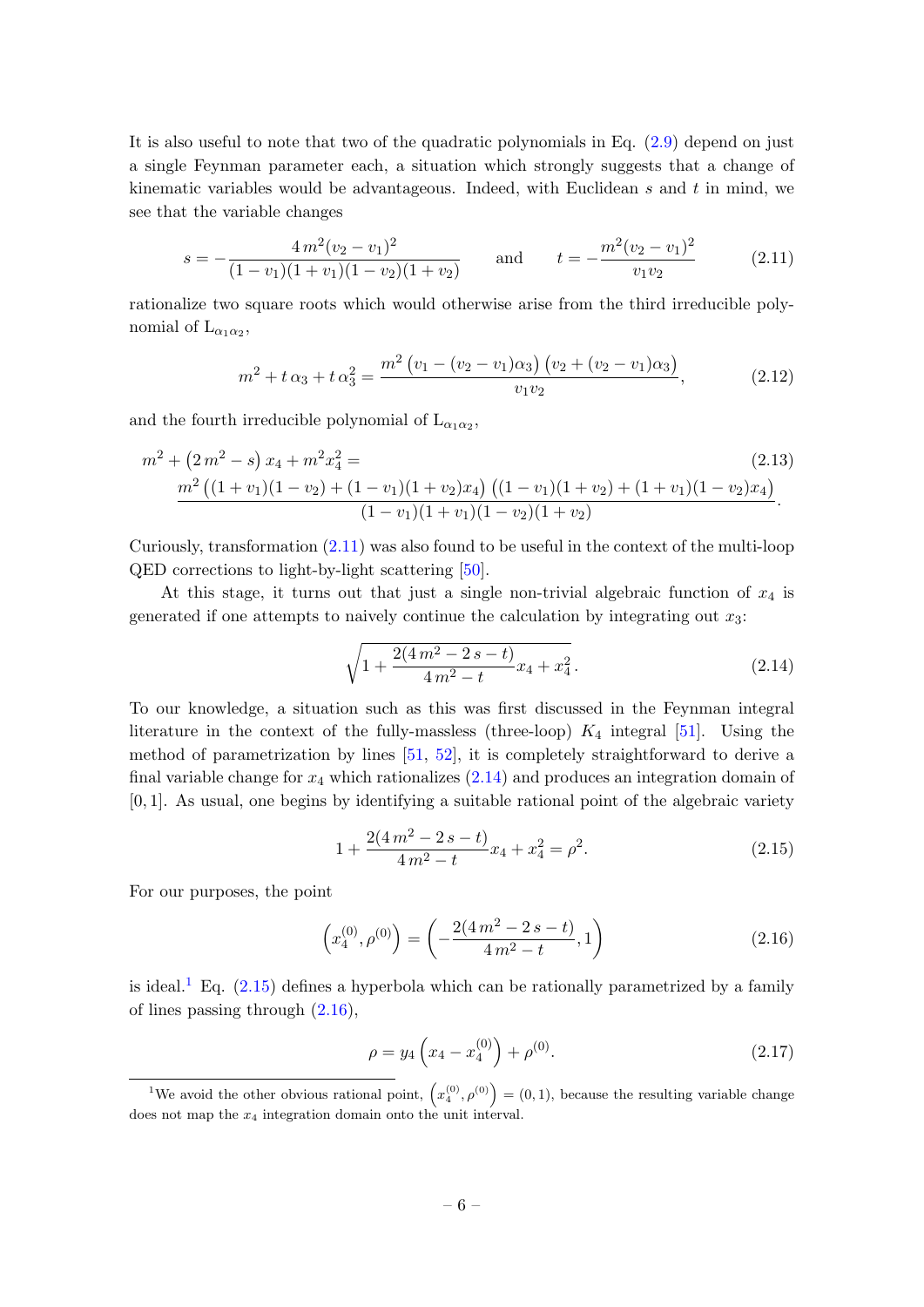We combine Eqs.  $(2.15)$  and  $(2.17)$  to determine  $x_4$  as a function of  $y_4$ :

$$
x_4 = \frac{2 y_4 \left(1 + \frac{4 m^2 - 2 s - t}{4 m^2 - t} y_4\right)}{(1 - y_4)(1 + y_4)}.
$$
\n(2.18)

As desired, we see from the above that the integration domain for  $y_4$  is the unit interval.

By combining together the various variable changes given above, we obtain the complete sequence of integration variables  $\{\alpha_1, \alpha_2, x_3, y_4\}$  and establish that, up to an overall normalization factor, integral [\(2.1\)](#page-4-1) may be evaluated as a rational linear combination of Goncharov polylogarithms to all orders in  $\epsilon$ . As a sanity check, we explicitly evaluate all Feynman parameter integrals analytically using our direct integration code at  $\mathcal{O}(\epsilon^0)$  and then evaluate the result obtained numerically to high precision using  $GiNaC$  [\[53,](#page-50-6) [54\]](#page-50-7) at the randomly chosen Euclidean phase space point

$$
(v_1, v_2, m^2) = (1/7, 1/5, 2). \tag{2.19}
$$

We find

$$
(-1/36, -8/35, 2) \approx -6.317550089475753330169497... + \mathcal{O}(\epsilon), \quad (2.20)
$$

which we could rapidly confirm agrees to five significant digits with an independent FIESTA 4 evaluation of the integral.

Let us stress once more that the unrationalizable square root

$$
\sqrt{p_1(v_1, v_2)p_2(v_1, v_2)p_3(v_1, v_2)p_4(v_1, v_2)}, \qquad (2.21)
$$

where

$$
p_1(v_1, v_2) = 1 + v_1 - v_2(1 - v_1),
$$
  
\n
$$
p_2(v_1, v_2) = 1 + v_2 - v_1(1 - v_2),
$$
  
\n
$$
p_3(v_1, v_2) = v_1(1 - v_1) + v_2(1 - v_2) + v_1v_2(2 - v_1 - v_2),
$$
  
\n
$$
p_4(v_1, v_2) = v_1(1 + v_1) + v_2(1 + v_2) - v_1v_2(2 + v_1 + v_2),
$$
\n(2.22)

appears in our analytic integrations only at the very end, once all Feynman parameters have been integrated out. The most complicated, weight-four functions which appear in the final result have argument unity and weights which are non-trivial functions of the square root above. For the final integration, our integration code actually utilizes the generalized weights of  $[45]$ . The idea is that, for the final integration over  $y_4$ , one can employ nonlinear integrating factors of the form  $dy_4(\partial f(y_4; v_1, v_2)/\partial y_4)/f(y_4; v_1, v_2)$ , for non-linear irreducible polynomials  $f(y_4; v_1, v_2)$  in  $y_4$ . This allows for a more concise representation of the final result without giving up access to the well-tested numerical routines provided by GiNaC. If desired, a representation written strictly in terms of Goncharov polylogarithms may also be derived by fully factoring all of the generalized weights.

Of course, the direct integration approach described in this section is not without its limitations. For one thing, it would at first seem quite non-trivial to find an explicit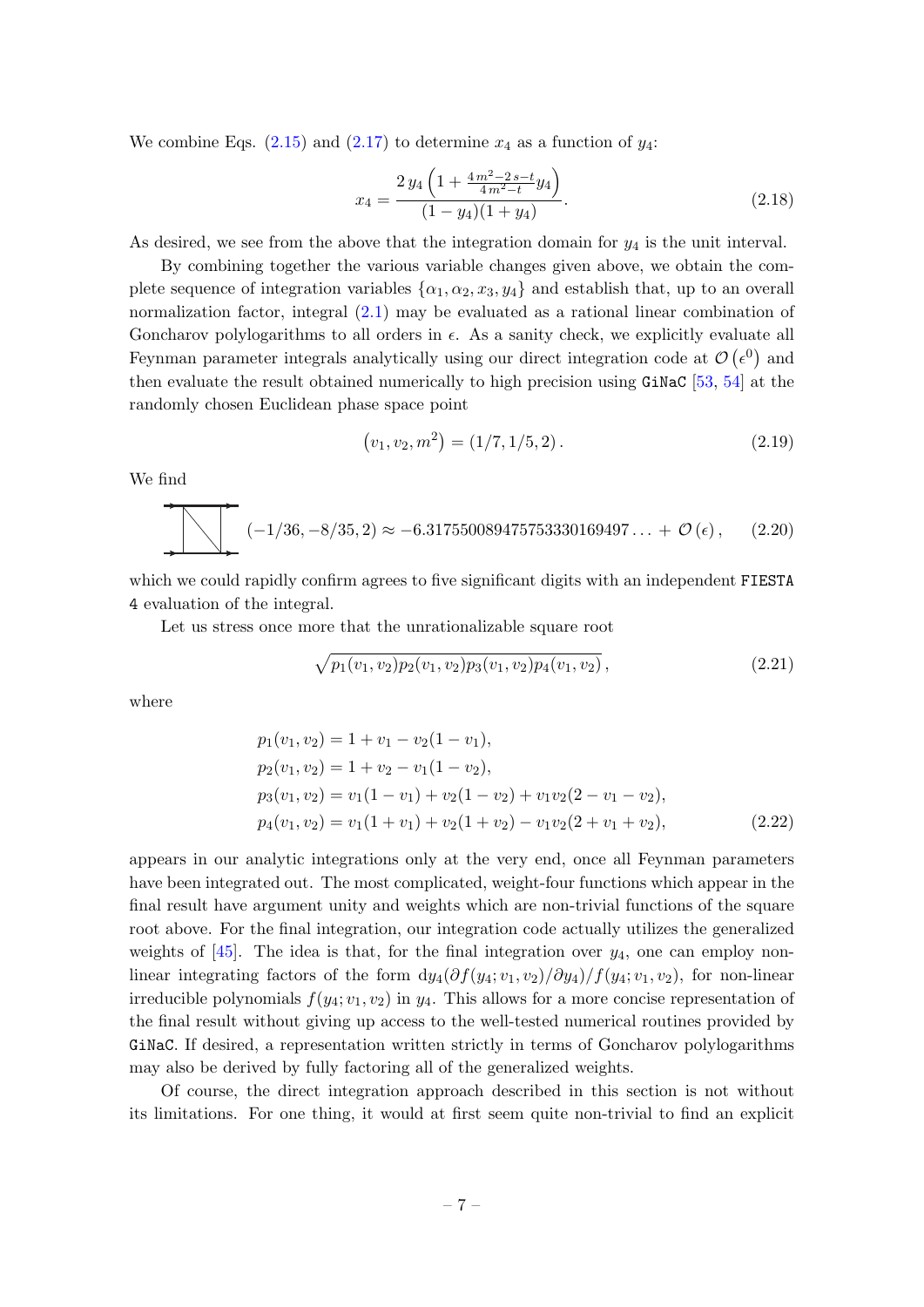integration order for  $e.g.$  the two-loop double box with two massive internal lines from the two-loop mixed EW-QCD corrections to Drell-Yan lepton production (right panel of Figure [1\)](#page-2-0). Actually, with the help of HyperInt, it is comparatively easy to find a complete sequence of integration variables; for a fixed number of loops and legs, one gets the impression that the number of internal lines is a less important factor in determining the difficulty of a linear reducibility analysis than the total number of massive lines. Although we could directly integrate through to weight four the six-line basic scalar integral (right panel of Figure [2\)](#page-3-0) which first inherits unrationalizable symbol letters from its unrationalizable leading singularity, we find the direct integration of the top-level two-massive-line integrals to be very cumbersome at the technical level. Furthermore, the produced Goncharov polylogarithms are very complicated, not minimal, and suboptimal for numerical evaluations with GiNaC.

An alternative approach which can avoid these issues is to apply the differential equation method. We shall see that the differential equation method has the very appealing feature that one can fit an ansatz of multiple polylogarithmic functions appropriate for each physical kinematic region separately. In the following sections, we discuss in some detail how this is achieved for the mixed EW-QCD Drell-Yan master integrals with two massive lines, including, in particular, the six- and seven-line integrals with an unrationalizable square root in their symbol letters.

#### <span id="page-8-0"></span>3 An  $\epsilon$  basis for the Drell-Yan master integrals with two massive lines

In this work, we are primarily concerned with neutral-current lepton pair production<sup>[2](#page-8-1)</sup> in quark-antiquark annihilation,

$$
q(p_1)\,\bar{q}(p_2)\to\ell^-(p_3)\,\ell^+(p_4),\tag{3.1}
$$

where all external particles are taken massless and on their mass shell. The most complicated master integrals for the two-loop mixed EW-QCD corrections to above process are those with two internal lines of mass  $m$ , where, depending on the parent Feynman diagram, m may refer to either  $m_W$  or  $m_Z$ . In particular, as mentioned above, it has been known to us for some time that the integral topologies from the right panels of Figures [1](#page-2-0) and [2](#page-3-0) actually contain master integrals with unrationalizable symbol letters in their  $\epsilon$ -decoupled differential equations. To index the seventeen master integrals with two massive internal lines, it suffices to consider a single integral family based on the two-loop planar double box with two massive internal lines from Figure [1](#page-2-0) (Family E from Table [1\)](#page-9-0). For completeness, we will also give definitions for those normal form integrals with zero or one massive internal lines which appear on the right-hand sides of the  $\epsilon$ -decoupled differential equations for the master integrals with two massive internal lines. To index these auxiliary integrals, we reintroduce two additional integral families which were already studied in the physical region by two of us some time ago [\[15\]](#page-48-9) (Family A and Family C from Table [1\)](#page-9-0).

<span id="page-8-1"></span><sup>&</sup>lt;sup>2</sup>The two-loop mixed EW-QCD corrections to the charged-current Drell-Yan process could be accessed by expanding in  $1 - m_W^2/m_Z^2$ , as this would allow one to make effective use of the equal-mass integrals relevant to the neutral-current process.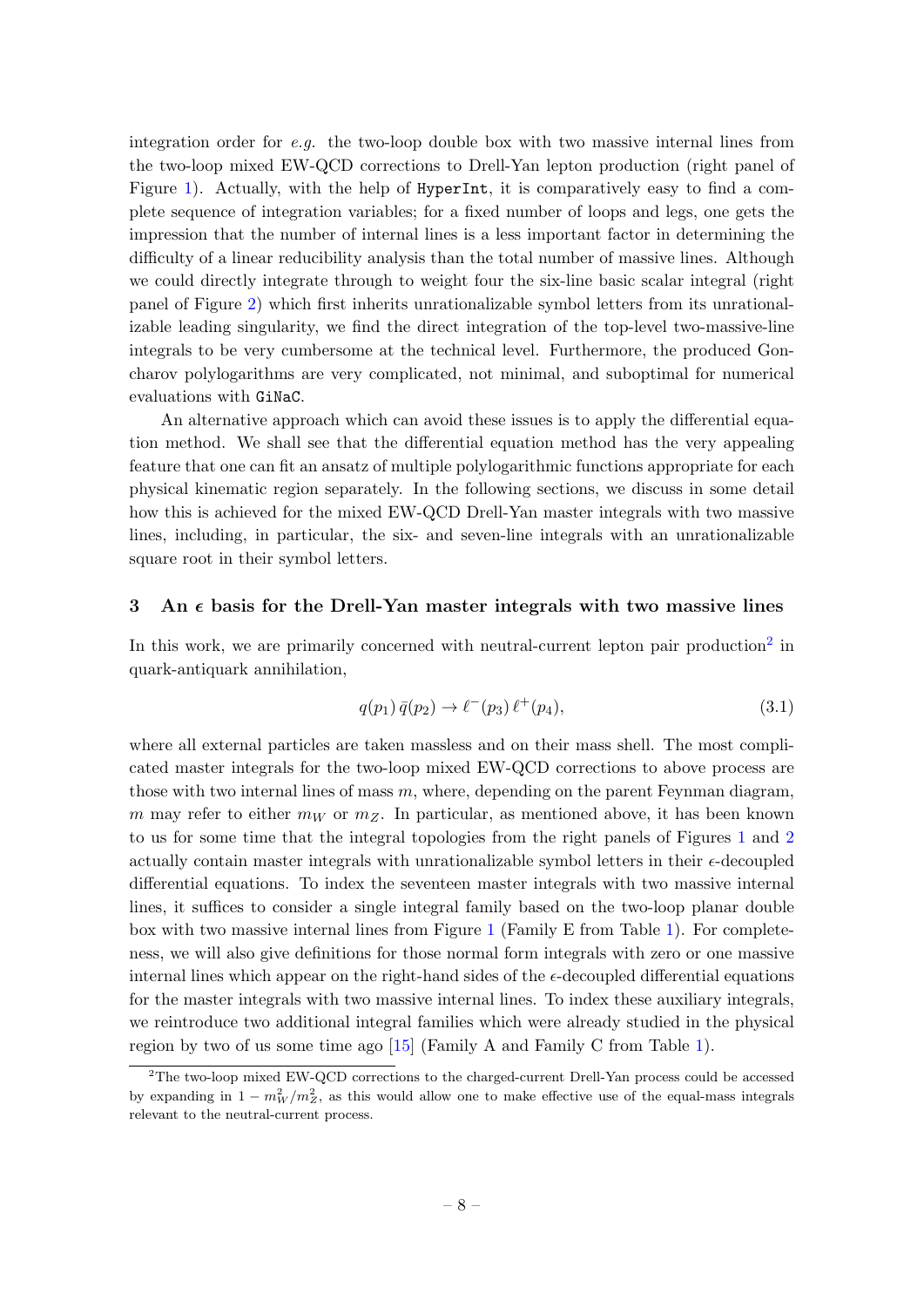| Family A          | Family C              | Family E              |
|-------------------|-----------------------|-----------------------|
| $k_1^2$           | $k_1^2$               | $k_1^2$               |
| $k_2^2$           | $k_2^2$               | $k_2^2 - m^2$         |
| $(k_1 - k_2)^2$   | $(k_1 - k_2)^2$       | $(k_1 - k_2)^2$       |
| $(k_1-p_1)^2$     | $(k_1-p_1)^2$         | $(k_1-p_1)^2$         |
| $(k_2-p_1)^2$     | $(k_2-p_1)^2$         | $(k_2-p_1)^2$         |
| $(k_1-p_1-p_2)^2$ | $(k_1-p_1-p_2)^2$     | $(k_1-p_1-p_2)^2$     |
| $(k_2-p_1-p_2)^2$ | $(k_2-p_1-p_2)^2-m^2$ | $(k_2-p_1-p_2)^2-m^2$ |
| $(k_1-p_3)^2$     | $(k_1-p_3)^2$         | $(k_1-p_3)^2$         |
| $(k_2-p_3)^2$     | $(k_2-p_3)^2$         | $(k_2-p_3)^2$         |

<span id="page-9-0"></span>Table 1. Integral families for the master integrals which appear in the differential equations for the two-loop mixed EW-QCD Drell-Yan master integrals with two massive internal lines.

In order to obtain a closed system of differential equations for the masters with two massive internal lines, we need to consider thirty-six integrals in total. Our notation for Feynman integrals in this section is exactly that of  $[15]$  (*i.e.* dots for doubled propagators, heavy lines for massive propagators, numerator insertions written in square brackets, and  $\overline{F}$ :x for the crossed version of sector x from family F). For the kinematic invariants we use

$$
s = (p_1 + p_2)^2
$$
,  $t = (p_1 - p_3)^2$ ,  $u = (p_2 - p_3)^2$ ,  $p_1^2 = p_2^2 = p_3^2 = p_4^2 = 0$ . (3.2)

In the following, we keep the dependence on the internal mass parameter  $m$  implicit for the sake of brevity and since it is anyway clear from the thick-line notation. We build up our normal form basis out of the following thirty-six Feynman integrals:

$$
\mathbf{f}_{1}^{\overline{A}:38} = \left\langle \bigotimes \left( t \right) \quad \mathbf{f}_{2}^{\text{C}:97} = \bigotimes \left( \bigotimes \left( s \right) \quad \mathbf{f}_{3}^{\text{C}:76} = \bigotimes \right) \right\rangle
$$
\n
$$
\mathbf{f}_{4}^{\overline{A}:53} = \left\langle \bigotimes \left( s \right) \quad \mathbf{f}_{5}^{\text{C}:69} = \left\langle \bigotimes \left( s \right) \quad \mathbf{f}_{6}^{\text{A}:53} = \bigotimes \left( s \right) \right. \right)
$$
\n
$$
\mathbf{f}_{7}^{\overline{A}:53} = \left\langle \bigotimes \left( t \right) \quad \mathbf{f}_{8}^{\text{C}:212} = \left\langle \bigotimes \left( t \right) \quad \mathbf{f}_{9}^{\text{E}:99} = \left\langle \bigotimes \left( s \right) \right\rangle
$$
\n
$$
\mathbf{f}_{12}^{\overline{A}:74} = \left\langle \bigotimes \left( t, s \right) \quad \mathbf{f}_{14}^{\text{E}:78} = \left\langle \bigotimes \left( t \right) \quad \mathbf{f}_{15}^{\text{C}:24} = \left\langle \bigotimes \left( t \right) \right] \right. \right)
$$
\n
$$
\mathbf{f}_{13}^{\overline{A}:174} = \left\langle \bigotimes \left( t, s \right) \quad \mathbf{f}_{14}^{\text{C}:372} = \left\langle \bigotimes \left( t \right) \quad \mathbf{f}_{15}^{\text{C}:244} = \left\langle \bigotimes \left( t \right) \right. \right)
$$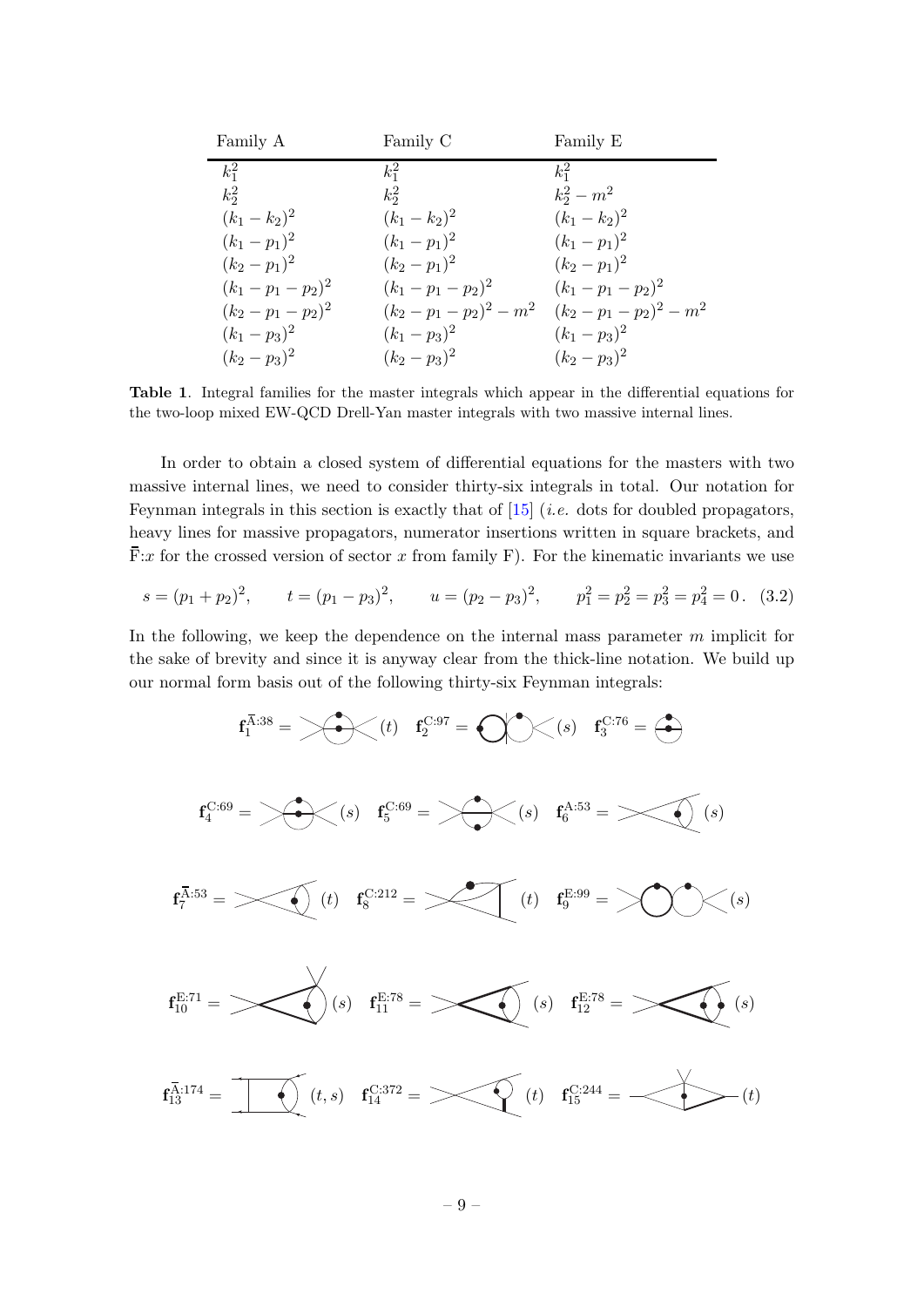

From the general principles discussed in [\[46\]](#page-50-9), one can readily cast [\(3.3\)](#page-10-0) above into a normal form basis for the integrals of interest.<sup>[3](#page-10-1)</sup> Abbreviating the three square roots which appear as

<span id="page-10-0"></span>
$$
r_1 = \sqrt{s (s - 4m^2)},
$$
\n(3.4)

$$
r_2 = \sqrt{-s\,t\left(4m^2(m^2+t) - s\,t\right)},\tag{3.5}
$$

$$
r_3 = \sqrt{s \left( t^2 (s - 4m^2) + m^2 s \left( m^2 - 2t \right) \right)},\tag{3.6}
$$

<span id="page-10-1"></span><sup>3</sup>Due to the presence of unrationalizable square roots, the available public software packages for the construction of a normal form basis of integrals [\[55](#page-50-10)[–57\]](#page-50-11) are not applicable to the problem at hand.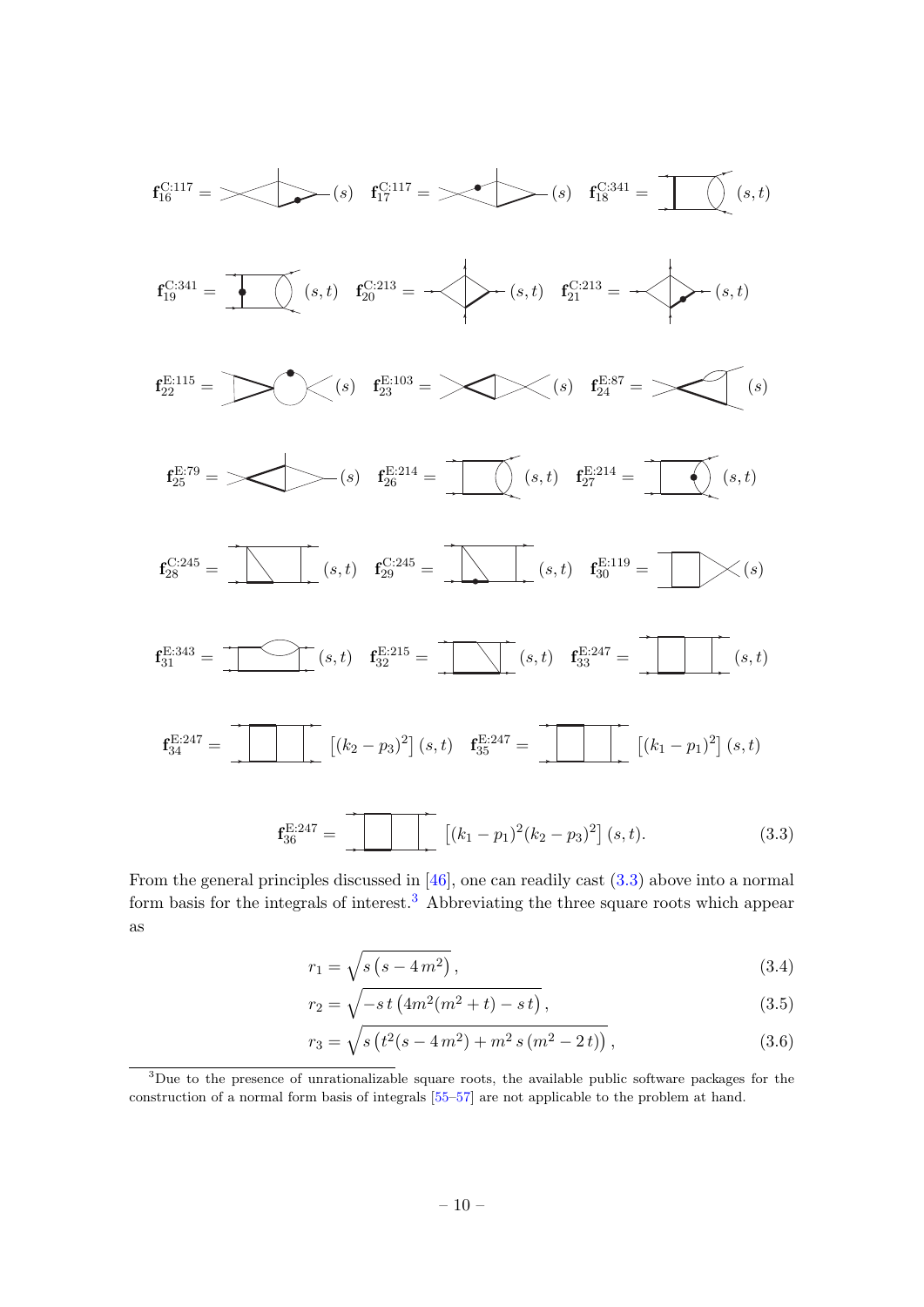we find:

$$
\begin{aligned} &\mathbf{m}_1=e^2\,t\,\mathbf{f}_1^{\overline{A},38},\\ &\mathbf{m}_2=e^2\,s\,\mathbf{f}_2^{\mathrm{C};97},\\ &\mathbf{m}_3=e^2\,s\,\mathbf{f}_2^{\mathrm{C};99},\\ &\mathbf{m}_4=e^2\,s\,\mathbf{f}_4^{\overline{C};89},\\ &\mathbf{m}_5=2\,e^2(s-m^2)\mathbf{f}_2^{\mathrm{C};69}+e^2(s-m^2)\mathbf{f}_5^{\mathrm{C};69},\\ &\mathbf{m}_6=e^3\,s\,\mathbf{f}_6^{\mathrm{A},53},\\ &\mathbf{m}_7=e^3\,t\,\mathbf{f}_6^{\overline{C};89},\\ &\mathbf{m}_8=e^2\,s\,t\,\mathbf{f}_6^{\overline{C};92},\\ &\mathbf{m}_9=e^2\,s\,r_1\mathbf{f}_6^{\overline{C};99},\\ &\mathbf{m}_10=e^2\,s\,r_1\mathbf{f}_6^{\overline{C};99},\\ &\mathbf{m}_10=e^2\,s\,\mathbf{f}_6^{\overline{E};78},\\ &\mathbf{m}_{12}=-\frac{e(1-e)m^2\,s}{r_1}\mathbf{f}_5^{\overline{C};76}+\frac{e^2\,s(s-3\,m^2)}{2r_1}\mathbf{f}_6^{\overline{C};69}-\frac{e^2\,s(s-m^2)}{4\,r_1}\mathbf{f}_5^{\overline{C};69}+\frac{e^2(1-2\,e)m^2\,s}{r_1}\mathbf{f}_{12}^{\overline{E};78},\\ &\mathbf{m}_{13}=-\frac{e(1-e)m^2\,s\,t\,\mathbf{f}_6^{\overline{C};74}}{4\,r_3^4}\mathbf{f}_{12}^{\overline{C};74},\\ &\mathbf{m}_{14}=e^3\,s\,t\,\mathbf{f}_{13}^{\overline{C};17},\\ &\mathbf{m}_{15}=e^3\,s\,t\,\mathbf{f}_{13}^{\overline{C};117},\\ &\mathbf{m}_{16}=e^3\,m^2\,s\,\mathbf{f}_6^{\overline{
$$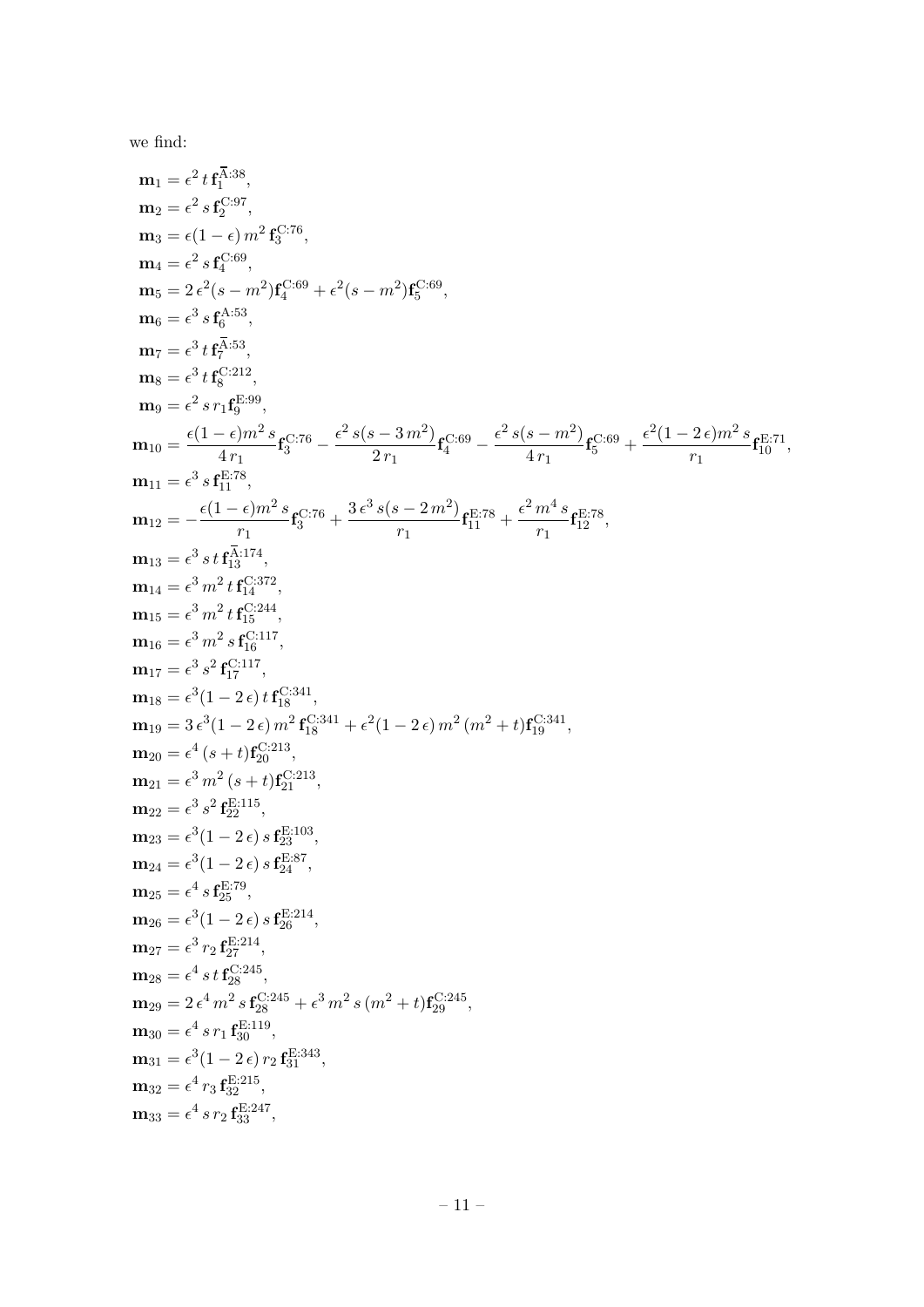$$
\mathbf{m}_{34} = \epsilon^4 s^2 \mathbf{f}_{34}^{\text{E:247}}, \n\mathbf{m}_{35} = 2 \epsilon^4 t r_1 \mathbf{f}_{32}^{\text{E:215}} - \epsilon^4 s t r_1 \mathbf{f}_{33}^{\text{E:247}} + \epsilon^4 s r_1 \mathbf{f}_{35}^{\text{E:247}}, \n\mathbf{m}_{36} = 2 \epsilon^4 t \mathbf{f}_{20}^{\text{C:213}} + \epsilon^3 s t \mathbf{f}_{22}^{\text{E:115}} - \frac{1}{2} \epsilon^3 s \mathbf{f}_{23}^{\text{E:103}} - \frac{1}{2} \epsilon^4 s (s - 2m^2) \mathbf{f}_{30}^{\text{E:119}} + \epsilon^4 s t \mathbf{f}_{32}^{\text{E:215}} \n- \frac{1}{2} \epsilon^4 s t (s - 2m^2) \mathbf{f}_{33}^{\text{E:247}} + \frac{1}{2} \epsilon^4 s (s - 2m^2) \mathbf{f}_{35}^{\text{E:247}} + \epsilon^4 s \mathbf{f}_{36}^{\text{E:247}}.
$$
\n(3.7)

For  $m_1, \ldots, m_{36}$ , we employ the integration measure

<span id="page-12-1"></span>
$$
\left(\frac{\Gamma(1-\epsilon)s^{\epsilon}}{i\pi^{2-\epsilon}}\right)^2 \int d^{4-2\epsilon}k_1 \int d^{4-2\epsilon}k_2 \tag{3.8}
$$

with  $\epsilon = (4 - d)/2$ , which allows us to consider our integrals to be functions of two dimensionless kinematic variables.<sup>[4](#page-12-0)</sup> For instance,

<span id="page-12-3"></span>
$$
\mathbf{m}_1 = \frac{\Gamma^5 (1 - \epsilon) \Gamma (1 + 2\epsilon)}{\Gamma (1 - 3\epsilon)} \left( -\frac{t}{s} \right)^{-2\epsilon}.
$$
 (3.9)

One achieves a rationalization of two of our three roots,  $r_1$  and  $r_2$ , with the parametrization [\[14\]](#page-48-8)

<span id="page-12-4"></span><span id="page-12-2"></span>
$$
s = -\frac{m^2(1-w)^2}{w} \quad \text{and} \quad t = -\frac{m^2w(1+z)^2}{z(1+w)^2},\tag{3.10}
$$

and we hereafter work primarily with the variables  $w$  and  $z$ . It is immediate from  $(3.7)$ that, in the  $(w, z)$  representation, the *only* normal form integral which involves a square root in its definition is  $m_{32}$  (*i.e.* the integral from the right panel of Figure [2\)](#page-3-0). Indeed, we see from  $(3.10)$  and Appendix A of [\[14\]](#page-48-8) that

$$
r_1 = -\frac{m^2(1-w)(1+w)}{w},\tag{3.11}
$$

$$
r_2 = -\frac{m^4(1-w)(1-z)(1+z)}{z(1+w)},
$$
\n(3.12)

$$
r_3 = \frac{m^4(1-w)}{w z(1+w)} \sqrt{(1+w^2 z^2)(w+z)^2 + 2w z(w-z)^2 + 4w z^2(1+w^2)}
$$
(3.13)

in the region  $s > 4 m^2$  (see also Section [5.1](#page-19-0) for a detailed discussion of the  $(w, z)$  parametrization).

In the following, we will replace  $r_1$ ,  $r_2$  and  $r_3$  according to  $(3.11)-(3.13)$  $(3.11)-(3.13)$  in the normal form definitions  $\mathbf{m}_1, \ldots, \mathbf{m}_{36}$  and use these partially rationalized expressions for the entire physical region of phase space. That is, only the definition of  $m_{32}$  involves a root

$$
r \equiv \sqrt{(1 + w^2 z^2)(w + z)^2 + 2w z(w - z)^2 + 4w z^2 (1 + w^2)}
$$
(3.14)

in the prefactor, which requires a non-trivial analytic continuation from  $s > 4m^2$  to other regions of phase space on its own. Using these definitions, it is straightforward to obtain

<span id="page-12-0"></span> $4$  The normal form basis  $(3.7)$  closely resembles the one given in [\[14\]](#page-48-8), but we correct typos and employ a different overall normalization. Note that  $r_1^2 = s(s - 4m^2)$  is positive for both  $s > 4m^2$  and  $s < 0$ . However, one must take care when attempting to simplify  $r_1$  to make contact with the Euclidean-region analysis of [\[14\]](#page-48-8);  $r_1 = s\sqrt{1 - 4m^2/s}$  for  $s > 4m^2$ , but  $r_1 = -s\sqrt{1 - 4m^2/s}$  for  $s < 0$ .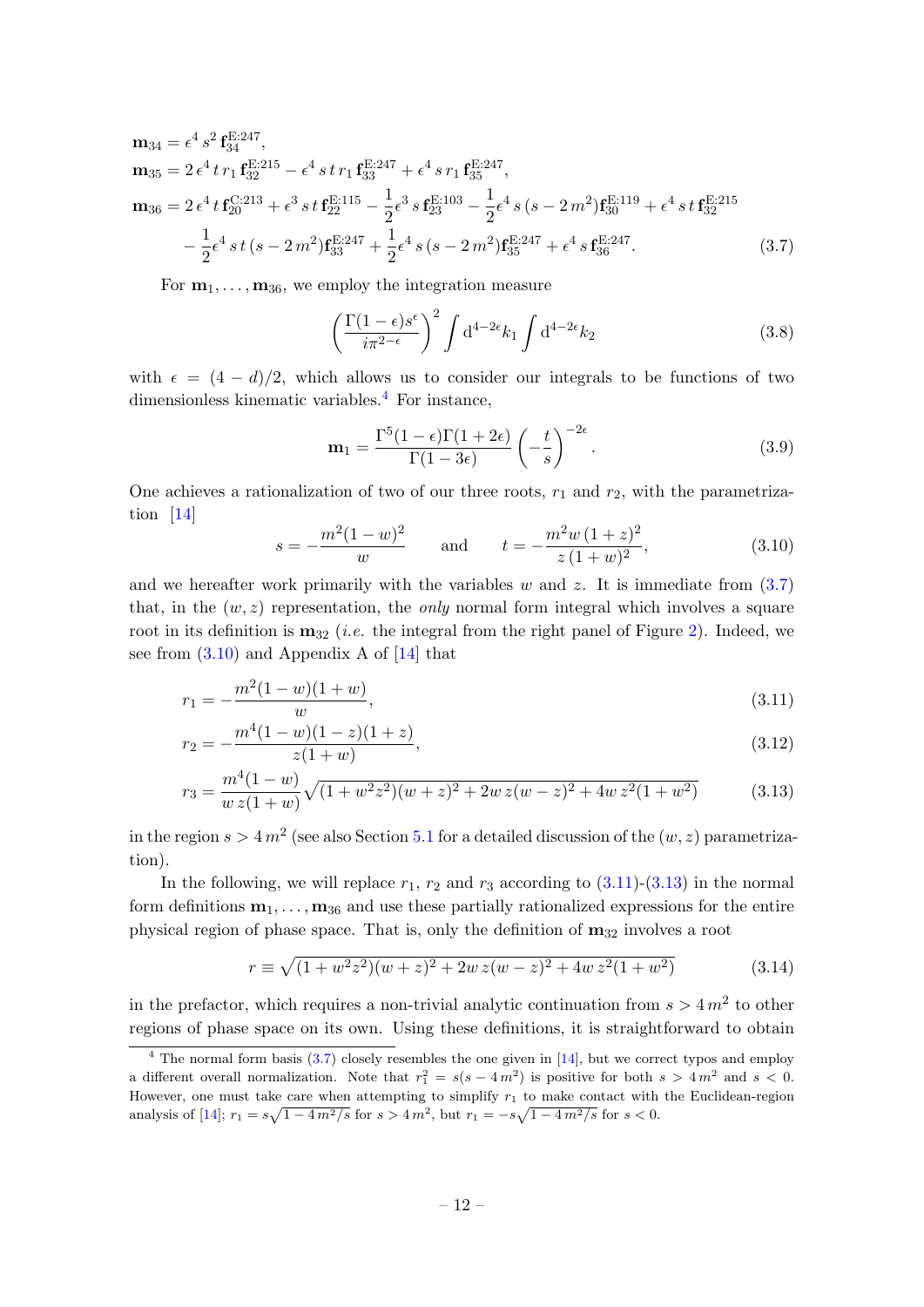the differential equations in the  $\epsilon$ -decoupled form discussed in the next section. We used Reduze 2  $[54, 58-60]$  $[54, 58-60]$  $[54, 58-60]$  to compute the integration-by-parts identities required to derive the differential equations.

#### <span id="page-13-0"></span>4 Integrating root-valued symbols in terms of multiple polylogarithms

Our normal form basis for the mixed EW-QCD Drell-Yan integrals with two massive internal lines,  $(3.7)$ , is chosen to bring the associated differential equations into an  $\epsilon$ -decoupled form [\[16,](#page-48-10) [61\]](#page-51-0):

<span id="page-13-1"></span>
$$
\mathrm{d}\mathbf{m}_{i} = \epsilon \sum_{j,k} \mathrm{d}\ln(l_{k}) \big(A^{(k)}\big)_{ij} \mathbf{m}_{j},\tag{4.1}
$$

where  $l_k$  are the symbol letters,  $A^{(k)}$  are matrices of rational numbers, and  $i, j = 1, \ldots, 36$ . It was demonstrated already in [\[14\]](#page-48-8) that a  $\epsilon$  d ln form does in fact exist, but their choice of the symbol letters is not optimal for our purposes. For now, we proceed with the understanding that *some* algebraic symbol letters appear in Eq.  $(4.1)$ , but leave their number and precise form to be determined by the analysis below.

Using  $\vec{x} = (w, z)$  and  $\vec{m} = (m_i), i = 1, \ldots, 36$ , one can give a formal solution of Eq. [\(4.1\)](#page-13-1) in terms of Chen iterated integrals as

<span id="page-13-2"></span>
$$
\vec{\mathbf{m}}(\epsilon, \vec{x}) = \mathcal{P} \exp\left[\epsilon \int_{\gamma} d\mathbb{A}\right] \vec{\mathbf{m}}(\epsilon, \vec{x}_0), \tag{4.2}
$$

where

$$
dA = \sum_{k} d \ln(l_k) A^{(k)}, \qquad (4.3)
$$

 $\vec{m}(\epsilon, \vec{x}_0)$  are the boundary constants of the master integrals at the point  $\vec{x} = \vec{x}_0, \gamma$  is a piece-wise smooth path connecting  $\vec{x}_0$  and  $\vec{x}$ , and the path-ordered exponential in Eq. [\(4.2\)](#page-13-2) is defined in the usual way as an infinite series of integral operators acting to the right,

<span id="page-13-3"></span>
$$
\mathcal{P} \exp\left[\epsilon \int_{\gamma} d\mathbb{A}\right] \equiv \mathbf{1} + \epsilon \int_{\gamma} d\mathbb{A} + \epsilon^2 \int_{\gamma} d\mathbb{A} d\mathbb{A} + \cdots
$$
 (4.4)

In [\(4.4\)](#page-13-3), the product of two or more d ln terms is understood as an instruction to take the corresponding iterated integral of the kernel along the path  $\gamma$ . As a concrete example, let us consider a straight-line path  $\tau$  on the real axis from 0 to x. One can write, e.g.:

$$
\int_{\tau} d\ln(x) d\ln(x+1) = \int_0^x \frac{dx_2}{x_2+1} \left[ \int_0^{x_2} \frac{dx_1}{x_1} \right]
$$
\n
$$
= \text{Li}_2(-x) + \ln(x) \ln(x+1).
$$
\n(4.5)

Note that, in the above example, one could equally well identify the iterated integral as a Goncharov polylogarithm,

$$
\int_{\tau} d \ln(x) d \ln(x+1) = G(-1,0;x).
$$
 (4.6)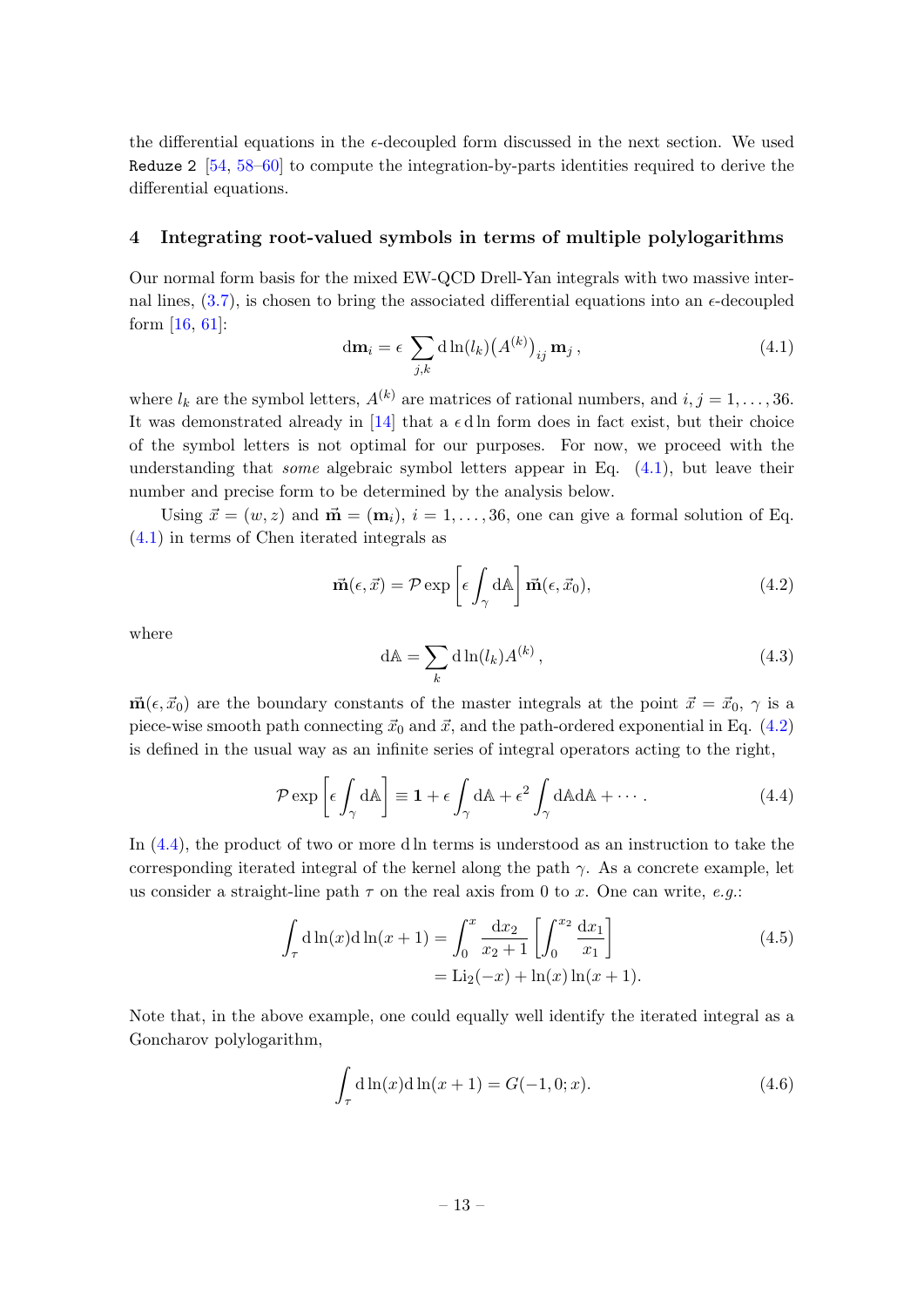If all symbol letters are linear, it is always possible to integrate Chen iterated integrals in closed form using  $G$  functions. This is no longer true, however, if one encounters nonlinear or non-rational letters. In the former case, it is often possible to choose an appropriate integration order for which the non-linear letters appear only in the final integration kernel. At this stage, one may employ the generalized weights used in Section [2](#page-4-0) to obtain concise results. If one encounters non-rational symbol letters, the standard integration algorithms for G functions cannot be applied. In many cases, a transformation can be found which simultaneously rationalizes all letters of the alphabet. Nevertheless, it can be proven that the symbol alphabet of the five most complicated integrals from  $(3.7)$ ,  $\{m_{32}, \ldots, m_{36}\}$ , cannot be rationalized [\[17,](#page-48-11) [18\]](#page-48-12). Of course, it is a priori not obvious whether the functional basis for  $\{m_{32}, \ldots, m_{36}\}\$ consists solely of multiple polylogarithms; at the outset, it is certainly possible that one could have to deal with a more involved space of functions.

Fortunately, our linear reducibility analysis from Section [2](#page-4-0) guarantees that standard multiple polylogarithms suffice; what we need is a better way to integrate  $\epsilon$  d ln differential equations. A clear alternative is to proceed by matching the symbol of the Chen iterated integrals to a suitable ansatz built out of logarithms and Li functions. For rational alphabets, a method was provided in [\[62\]](#page-51-1) by Duhr, Gangl, and Rhodes to construct suitable Li function arguments, such that the functional basis contains no spurious letters. At weight one, it is clear that logarithms of the letters are admissible functions. The non-trivial step is to find a sufficiently large set of admissible  $Li_n$  arguments; once these arguments have been found, it is straightforward to construct all admissible arguments for the Li functions of depth greater than one. By considering the symbol of these functions,

$$
\mathcal{S}\big(\text{Li}_n(f)\big) = -(1-f) \otimes \underbrace{f \otimes \ldots \otimes f}_{(n-1) \text{ times}},\tag{4.7}
$$

we see that it is desirable to admit only those function arguments  $f$  which have the property that both f and  $1 - f$  may also be written as a power product of the symbol letters. In practice, one therefore forms power products f out of the letters and tests if  $1-f$  factorizes over the alphabet. The symbols of higher-depth Li functions are more complicated and lead to additional constraints. To treat  $Li_{2,1}$ ,  $Li_{3,1}$ , and  $Li_{2,2}$ , let F be the union of the set of admissible  $\text{Li}_n$  function arguments and the set  $\{1\}$ . Then, the symbol dictates that a possible pair of arguments for  $\text{Li}_{n_1,n_2}$ ,  $(f_i, f_j)$  such that  $f_i, f_j \in \mathcal{F}$ , is admissible if  $1 - f_i f_j$ factorizes over the alphabet. It has proven useful for practical applications to impose further constraints on the functional basis to ensure real-valuedness and good numerical performance. An implementation of this method written by one of us in Mathematica has been applied successfully to various processes [\[15,](#page-48-9) [31,](#page-49-8) [43,](#page-50-14) [44,](#page-50-15) [46,](#page-50-9) [48\]](#page-50-0).

In the presence of square roots, we use a heuristic factorization algorithm to detect admissible function arguments. For a given expression  $g$  we are interested in factorizations of the form

<span id="page-14-0"></span>
$$
g = c^{a_0} l_1^{a_1} l_2^{a_2} \cdots, \qquad (4.8)
$$

with a rational number c and  $a_n \in \mathbb{Q}$ . It is non-trivial to find such factorizations using standard computer algebra systems due to the presence of the root r in the symbol letters.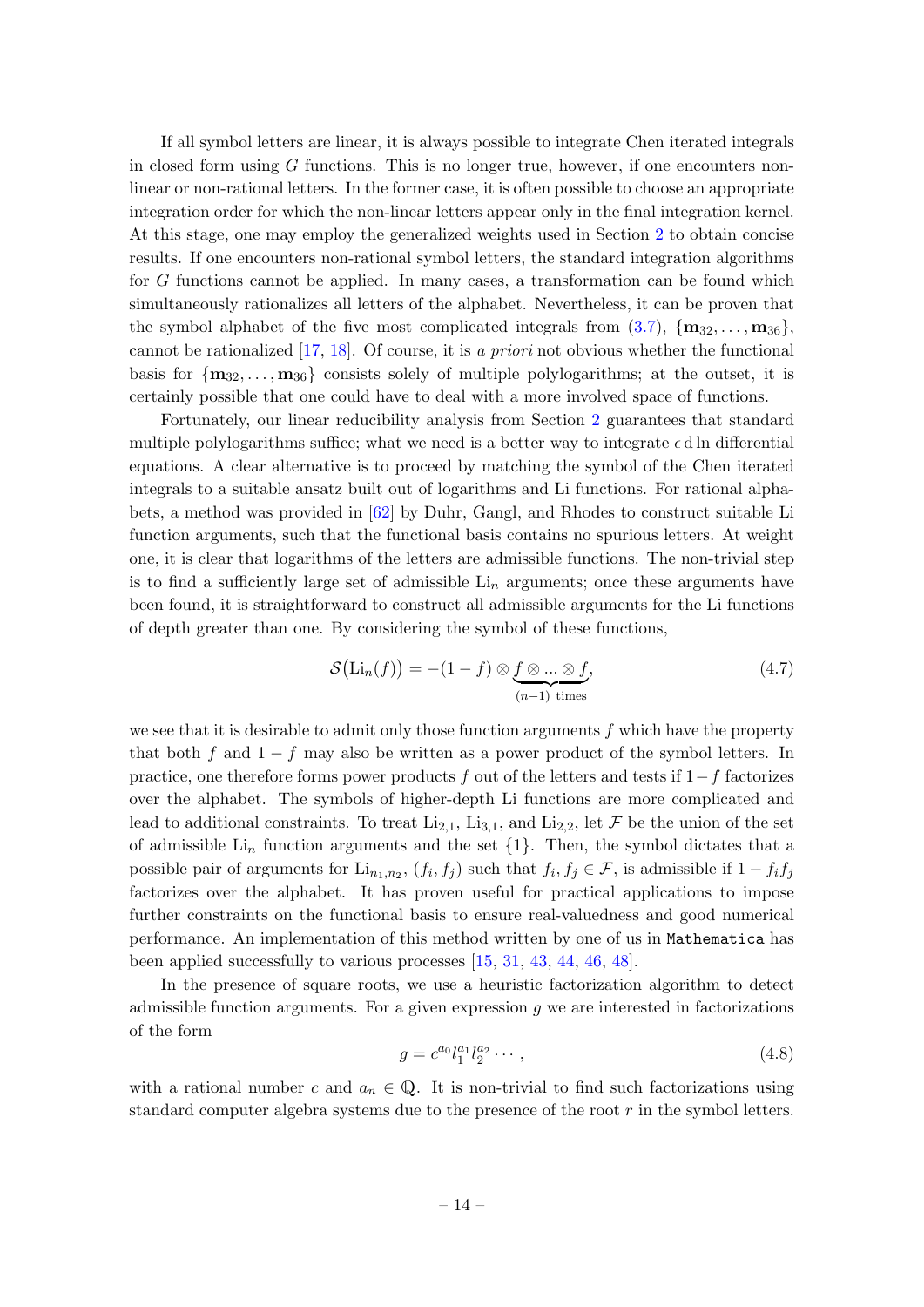We observe that the factorization [\(4.8\)](#page-14-0) implies

$$
\ln(g) - a_0 \ln(c) - a_1 \ln(l_1) - a_2 \ln(l_2) - \ldots = 0.
$$
 (4.9)

Replacing the variables by numerical samples allows us to find these relations using heuristic integer relation finders. To find the required factorizations, we employ the Lenstra-Lenstra-Lovász (LLL) algorithm  $[63]$  implemented in PARI/GP  $[64]$  for a parallelized C++ code written by one of us.

We would like to stress that the definition of the symbol letters is not unique. One can replace a letter by power products of letters and it is a priori unclear which choice is optimal for practical purposes. For example, we find that out of the 17 letters presented in [\[14\]](#page-48-8), only 16 combinations are actually required for the integration of the Drell-Yan integrals. Furthermore, since we consider actual derivatives of Feynman integrals, we are not sensitive to numerical letters like 2. In principle, one needs to include also *ad-hoc letters* like  $-1$ , 2, etc. in the construction of function arguments f. This is a problem occurring also in the purely rational case and does not seem to be a major obstacle in practice. In the applications we have considered so far, including  $-1$  and 2 was sufficient. For the case of the Drell-Yan integrals, we were able to absorb the letter 2 by a redefinition of our symbol alphabet, as will be explained below.

In practice, we encounter two main problems specific to the case of non-rational symbol alphabets:

- (i) In general, one needs to allow for non-integer powers, e.g.  $1/2$ ,  $1/4$ , etc. when forming power products f. Consequently, one may have to test many more expressions than in the rational case in order to construct enough function arguments to successfully "integrate the symbol." In fact, without additional constraints, the inherent combinatorial complexity makes this extension of the Duhr-Gangl-Rhodes method too costly for two-loop calculations of current phenomenological interest.
- (ii) Factorization over algebraic functions is not unambiguously defined; in principle, it is not clear where to "stop" factorizing. Consider, for instance, the set of letters  $\{\sqrt{x}, \sqrt{y}, x - y\}$  and note that it is a priori unclear whether one ought to factor the third letter further, *i.e.*  $x - y = (\sqrt{x} + \sqrt{y})(\sqrt{x} - \sqrt{y})$ .

In the case of the Drell-Yan integrals, both of these problems can be tackled by the following observations: given an alphabet, we introduce the subset of rational letters,  $\mathcal{L}_R$ , and the subset of intrinsically non-rational letters,  $\mathcal{L}_A$ . Let us assume that in  $\mathcal{L}_A$  we encounter a square root, r. We find it natural to take r itself to be an element of  $\mathcal{L}_A$ . For a given algebraic letter with a non-trivial rational part,  $l_a$ , we define the conjugated letter,  $\bar{l}_a$ , by making the replacement  $r \to -r$  in  $l_a$ . For each  $l_a \in \mathcal{L}_A$  we observe that  $\bar{l}_a$  can be written as a power product of other symbol letters; that is to say, one could exchange any letter for its conjugate without affecting the singularity structure of the alphabet. Furthermore, we observe that the product  $l_a\bar{l}_a$  always factorizes over the rational part of the alphabet,  $\mathcal{L}_R$ . We find these observations to be quite compelling and therefore conjecture that these structural constraints hold also for other symbol alphabets of this type.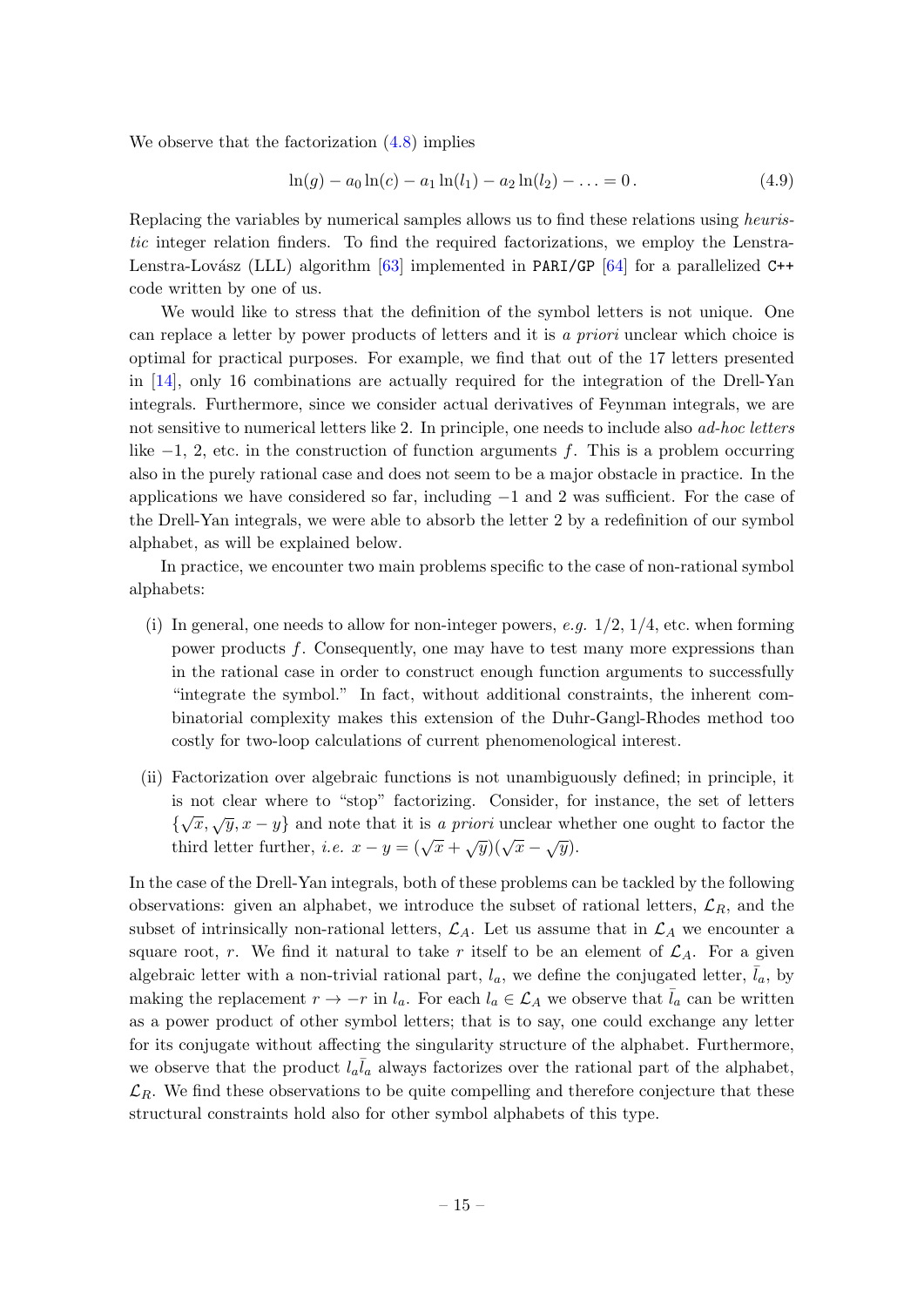Our conjecture is a strong one, since it implies that one can predict the form of the remaining unrationalizable symbol letters which appear in the presence of the square root r: knowing only the rational part of the alphabet,  $\mathcal{L}_R$ , and the unrationalizable square root which appears, it allows one to *construct* the algebraic part of the alphabet,  $\mathcal{L}_A$ , unambiguously. As we shall see, our new insight allows for a drastic simplification of the algebraic part of the symbol alphabet relative to what was presented in Eqs. (5.13)-(5.19) of [\[14\]](#page-48-8) and what we were able to derive ourselves initially using the above-mentioned heuristic factorization code.

We want to show this in some detail for the EW-QCD Drell-Yan master integrals with two massive internal lines. At the outset, after carefully considering various possibilities, we find the rational alphabet

$$
\mathcal{L}_R = \{1 - w, -w, 1 + w, 1 - w + w^2, 1 - z, -z, 1 + z, 1 - w z, 1 + w^2 z, -z - w^2, z - w\}
$$
\n
$$
(4.10)
$$

and the intrinsically algebraic alphabet

$$
\mathcal{L}_A = \{r, -(1-w)(z-w)(1-wz) + r(1+w),
$$
\n
$$
-(1-w)\left(4w z + (w+z)(1+w z)\right) - r(1+w), r^2 - 2w z^2 (1-w)^2 + r(w+z)(1+w z),
$$
\n
$$
r^2(1-z)^2 + 2z^2(z+w^2)(1+w^2 z) + r(1-z)(1+z)\left(2w z - (w+z)(1+w z)\right)\},
$$
\n(4.11)

where  $r = \sqrt{(1 + w^2 z^2)(w + z)^2 + 2w z(w - z)^2 + 4w z^2(1 + w^2)}$ , using our heuristic factorization code. Note that r already appears as a letter in Eq.  $(4.11)$ . However, there are also two rather complicated-looking symbol letters with terms involving  $r^2$ .

As stated above, knowing only r and  $\mathcal{L}_R$ , we can also construct an improved representation of the algebraic part of the alphabet by making an ansatz of the form

<span id="page-16-1"></span><span id="page-16-0"></span>
$$
l_a = q_a + r,\tag{4.12}
$$

where  $q_a$  is a rational function in w and z, and then requiring that  $l_a\bar{l}_a$  factorize over  $\mathcal{L}_R$ . In practice, it is more convenient to directly make an ansatz of the form

$$
(q_a + r)(q_a - r) = q_a^2 - r^2 = \sum_{ij} a_{ij} w^i z^j - r^2,
$$
\n(4.13)

and then solve for the unknowns  $a_{ij}$ . The algorithm to construct (simple) algebraic letters then reads: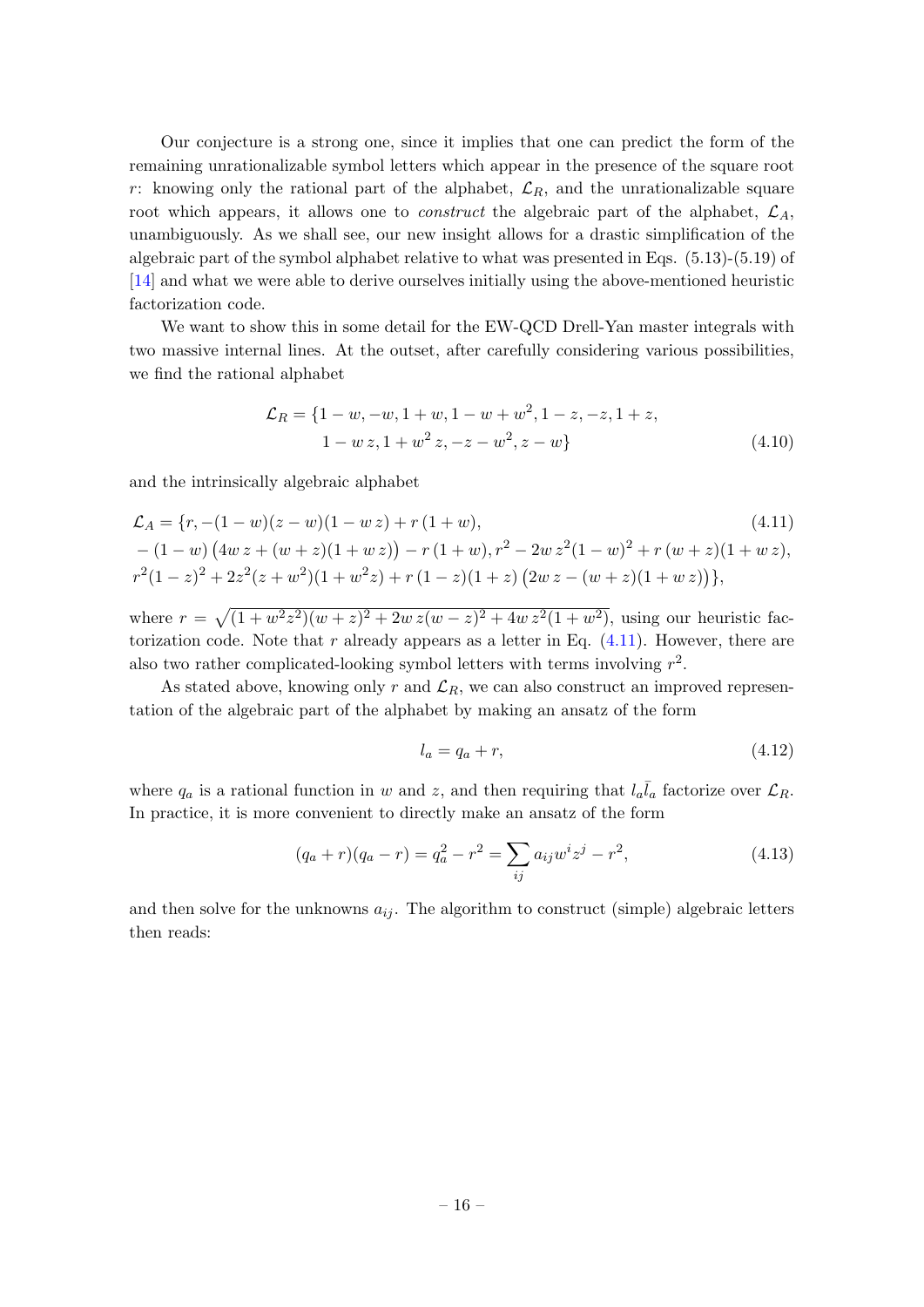**Input:** rational part of alphabet and square root r depending on  $x_i$ Result: simplified letters

initialization: monlist=monomials of rational alphabet up to degree  $n$ ; for f in monlist do

```
d_i = deg(f, x_i);polynomial ansatz: p = \sum_i \sum_{n_i}^{d_i} a_{n_i} x_i^{n_i};solve f = p - r^2 for unknown coefficients a_{n_i};
if p is perfect square then
    set polynomial q \equiv \sqrt{p};
    add l = q + r to new alphabet;
end
```
end

In order to also reproduce the original letters we would need to allow for a polynomial prefactor in front of the  $r^2$  term, which we deliberately avoid here to simplify our construction. In practice, we run the algorithm with a degree  $n$  at least sufficiently large to be able to express the differential equations in terms of the new alphabet.

By using this procedure up to degree 4, we find the following algebraic letters for the Drell-Yan integrals:

<span id="page-17-0"></span>
$$
\tilde{\mathcal{L}}_A = \left\{ r, \frac{1}{2} (2 + z - w + w z(w + z) + r), \frac{1}{2} (2w^2 + z - w + w z(w + z) + r), \frac{1}{2} (- (w + z)(1 - w z) + r), \frac{1}{2} (- (z - w)(1 + w z) + r) \right\}.
$$
\n(4.14)

The overall factors of  $1/2$  in Eq.  $(4.14)$  are judiciously chosen after the fact to prevent the appearance of explicit factors of 2 in our Li function arguments; as alluded to above, our original construction of the functional basis appended 2 as an auxiliary letter. The presence of this factor can also be understood in light of the factorization property: one can easily check that all letters in  $\tilde{\mathcal{L}}_A$  after multiplication with their conjugate, indeed factorize over the rational part of the alphabet without the presence of the factor 2 in this product. In order to find the correct normalization, one can run the above algorithm first adding the letter 2 in the rational part of the alphabet.

Using our heuristic approach to algebraic function factorization, we immediately find that the non-trivial elements of  $\mathcal{L}_A$  can indeed be expressed as power products of letters drawn from the improved alphabet:

$$
-(1-w)(z-w)(1-wz) + r(1+w) =
$$
\n
$$
\frac{2(-w)(1+z)(-z-w^{2})(2+z-w+w z(w+z)+r)}{2w^{2}+z-w+w z(w+z)+r},
$$
\n(4.15)

$$
-(1-w)\left(4w\,z+(w+z)(1+w\,z)\right)-r\left(1+w\right)=\n\qquad \qquad (4.16)
$$
\n
$$
\frac{8\left(-w\right)^{2}\left(-z\right)\left(1+z\right)^{3}\left(1+w^{2}z\right)\left(2w^{2}+z-w+w\,z(w+z)+r\right)}{\left(2+z-w+w\,z(w+z)+r\right)\left(-\left(w+z\right)\left(1-w\,z\right)+r\right)\left(-\left(z-w\right)\left(1+w\,z\right)+r\right)},
$$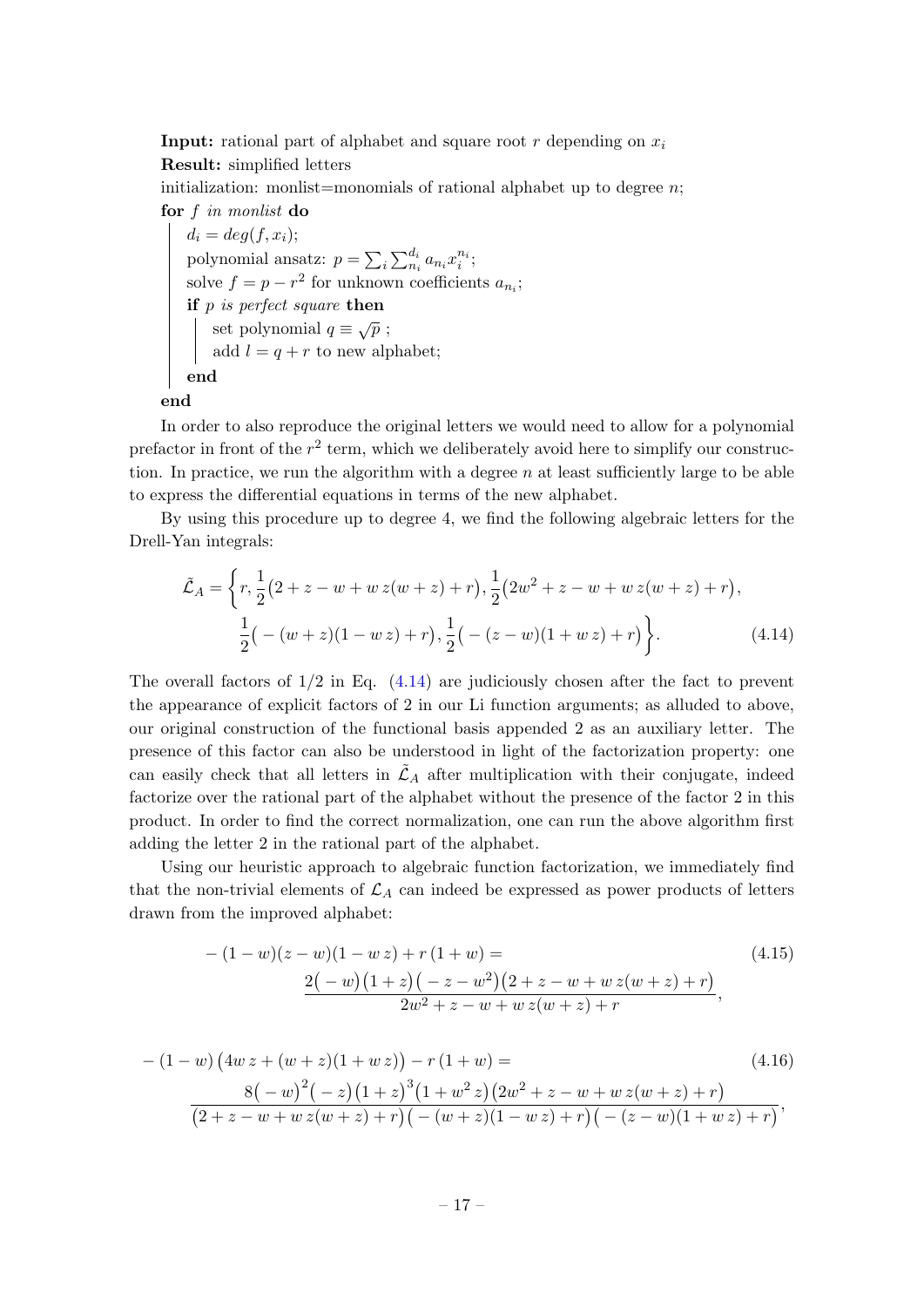$$
r^{2} - 2w z^{2}(1-w)^{2} + r(w+z)(1+w z) =
$$
\n
$$
(-z)^{2}(2 + z - w + wz(w+z) + r)^{2}(2w^{2} + z - w + wz(w+z) + r)^{2}
$$
\n
$$
8(1+z)^{2}(1+w^{2} z)^{2}(- (w+z)(1-w z) + r)^{2}(- (z-w)(1+w z) + r)^{-2},
$$
\n
$$
r^{2}(1-z)^{2} + 2z^{2}(z+w^{2})(1+w^{2} z) + r(1-z)(1+z)(2w z - (w+z)(1+w z))
$$
\n
$$
= \frac{2(-z)^{2}(1+w^{2} z)^{2}(- (w+z)(1-w z) + r)^{2}}{(- (z-w)(1+w z) + r)^{2}}.
$$
\n(4.18)

In summary, we define the full symbol alphabet for the two-massive-line Drell-Yan integrals,  $\mathcal{L} = \mathcal{L}_R \cup \tilde{\mathcal{L}}_A$ , in terms of positive definite letters for physical phase space points which satisfy  $-1 < w < 0$  and  $w < z < -w<sup>2</sup>$  (this component of  $(w, z)$  space corresponds to part of the  $s > 4m^2$  region, see Section [5.1](#page-19-0) for details). From Eqs. [\(4.10\)](#page-16-1) and [\(4.14\)](#page-17-0), we have:

<span id="page-18-1"></span>
$$
\mathcal{L} = \{l_1, \dots, l_{16}\}\
$$
  
=  $\left\{1 - w, -w, 1 + w, 1 - w + w^2, 1 - z, -z, 1 + z, 1 - w z, 1 + w^2 z, -z - w^2, z - w, r, \frac{1}{2}(2 + z - w + w z(w + z) + r), \frac{1}{2}(2w^2 + z - w + w z(w + z) + r), \frac{1}{2}(-(w + z)(1 - w z) + r), \frac{1}{2}(-(z - w)(1 + w z) + r)\right\}. (4.19)$ 

Most importantly, our improved representation of the alphabet effectively solves the problem of finding power products of high degree, since we observe in practice that we do not need to consider square roots of any letter in  $\mathcal{L}$ . For the integration of the EW-QCD Drell-Yan master integrals with two massive internal lines through to weight four, it was enough to consider power products of symbol letters derived above up to total degree 9.

The construction above employed a representation with only a single root-valued leading singularity. In Appendix [B,](#page-44-0) we consider a one-loop integral which involves five different root-valued leading singularities. We demonstrate that the algebraic part of the symbol alphabet can be constructed without any reparametrization by generalizing the procedure above to the case of multiple roots.

## <span id="page-18-0"></span>5 Analytic continuation and optimization of the functional bases

In this section, we review the salient features of the  $(w, z)$  representation for the mixed EW-QCD corrections to Drell-Yan production introduced in Section [3](#page-8-0) above, as well as subtleties one encounters when analytically continuing multiple polylogarithms. Our primary goal in Section [5.1](#page-19-0) is to motivate the analysis of Section [5.2,](#page-23-0) where we show how we avoid all explicit analytic continuations and  $+i0$  prescriptions by partitioning the physical phase space and finding several solutions to the differential equations in terms of wellbehaved Li functions valid in judiciously chosen regions. However, we also find it useful to review the fundamentals of analytic continuation of Feynman integrals as well as some details relevant to our specific representation.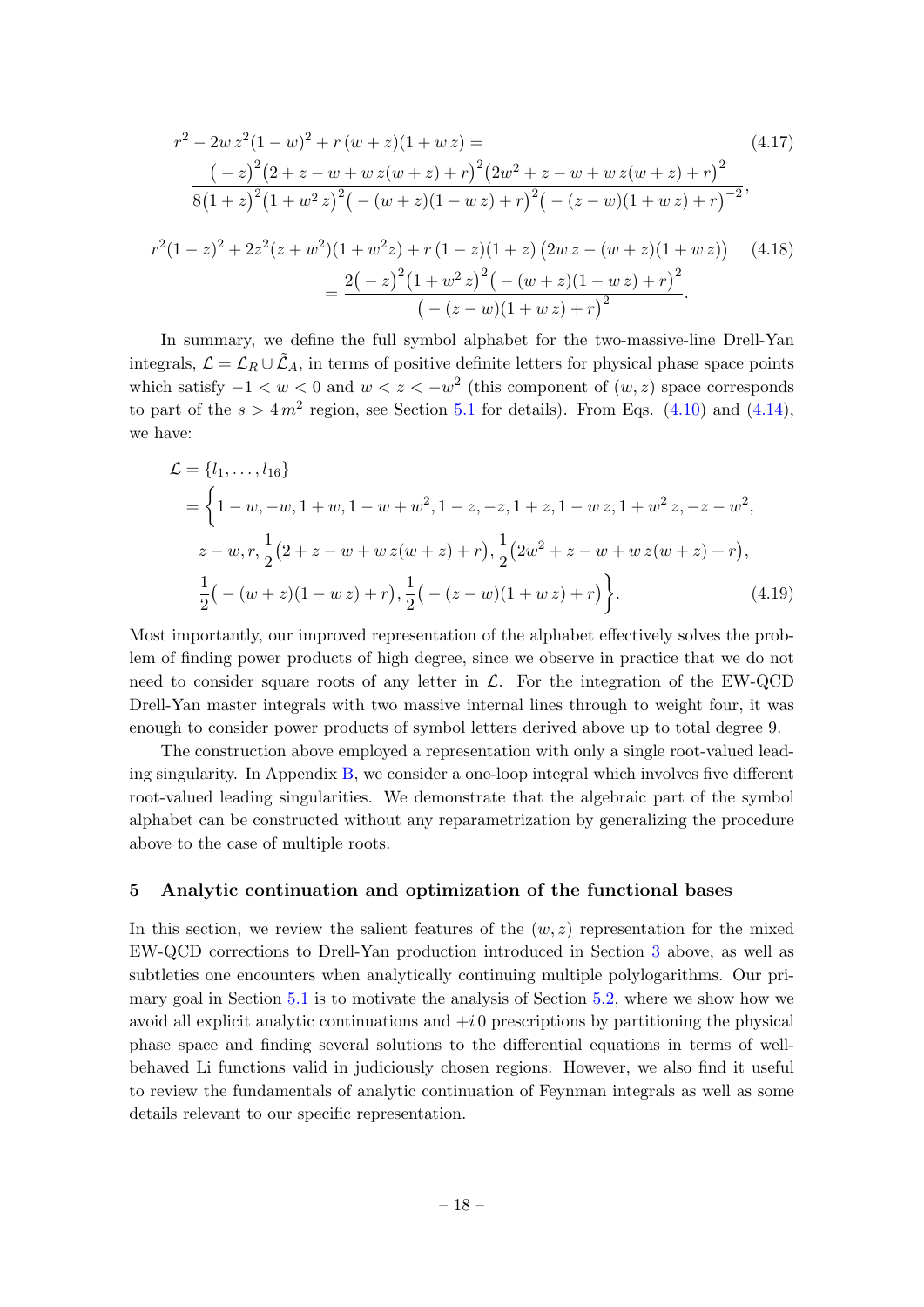### <span id="page-19-0"></span>5.1 Analytic continuation

Feynman's  $+i0$  prescription for the propagators determines the value of a given Feynman integral in a specific region of phase space unambiguously. In principle, one could imagine to solve the Feynman integral in each region of phase space separately. Alternatively, one can try to solve the integral in one region and then use the solution to obtain a result for it in a neighboring region by analytic continuation. The latter method is of particular interest for the method of differential equations, since it typically involves regularity conditions in some regions of phase space, and one needs to transport this knowledge to the region of interest.

If we want to continue a specific representation of the solution based on just the solution itself (without reference to the original Feynman integral), we need to make sure Feynman's  $+i0$  prescription is maintained by appropriate complex values of the kinematic parameters. It is is essential to observe that the analytic continuation is along a path in complex phase space and that the  $+i0$  prescriptions must be respected for all points along this path, not just for the start and endpoint. This is in general non-trivial and needs to be checked for the representation at hand.

What is commonly referred to as "analytic continuation" in the physics literature should really be regarded as a two-step procedure in general:

- (i) The actual analytic continuation in the mathematical sense: given a solution for one region, derive a solution for a connected region in some representation.
- (ii) A possible change of functional representation in the new region such that no explicit  $+i 0$  prescription is necessary.

We will now work out the details for our current application.

From the second Symanzik polynomials of our Drell-Yan master integrals, we see that their Euclidean region is given by  $s < 0$ ,  $t < 0$  and  $m^2 > 0$ .<sup>[5](#page-19-1)</sup> Considering other regions of phase space, we observe that the Feynman propagator prescription can effectively be implemented by the replacements  $s \to s + i 0$ ,  $t \to t + i 0$ , since these are external scales, and  $m^2 \to m^2 - i \cdot 0$ , since this is an internal scale. The  $+i \cdot 0$  prescription is relevant for s (t) whenever s (t) is positive. For the discussion of w and z, we will see that it is sufficient to view  $m^2$  as being normalized to 1 without any imaginary part.

Let us focus on the  $(w, z)$  parametrization of our integrals in the physical region of phase space,  $s > 0$ ,  $t < 0$  and  $m^2 > 0$ . It was noted in [\[14\]](#page-48-8) that the  $(w, z)$  representation has a point of non-analyticity at the physical two-mass threshold  $s = 4 m<sup>2</sup>$  and a rather different character depending on whether s is above or below this threshold. We find it natural to adopt the definitions

<span id="page-19-2"></span>
$$
w = -\frac{\sqrt{s} - \sqrt{s - 4m^2}}{\sqrt{s} + \sqrt{s - 4m^2}},\tag{5.1}
$$

<span id="page-19-1"></span> ${}^{5}$ For non-planar topologies with four massless external legs, also cuts in u must be taken into account, which may actually prevent the existence of a Euclidean region with  $s + t + u = 0$  [\[65\]](#page-51-4).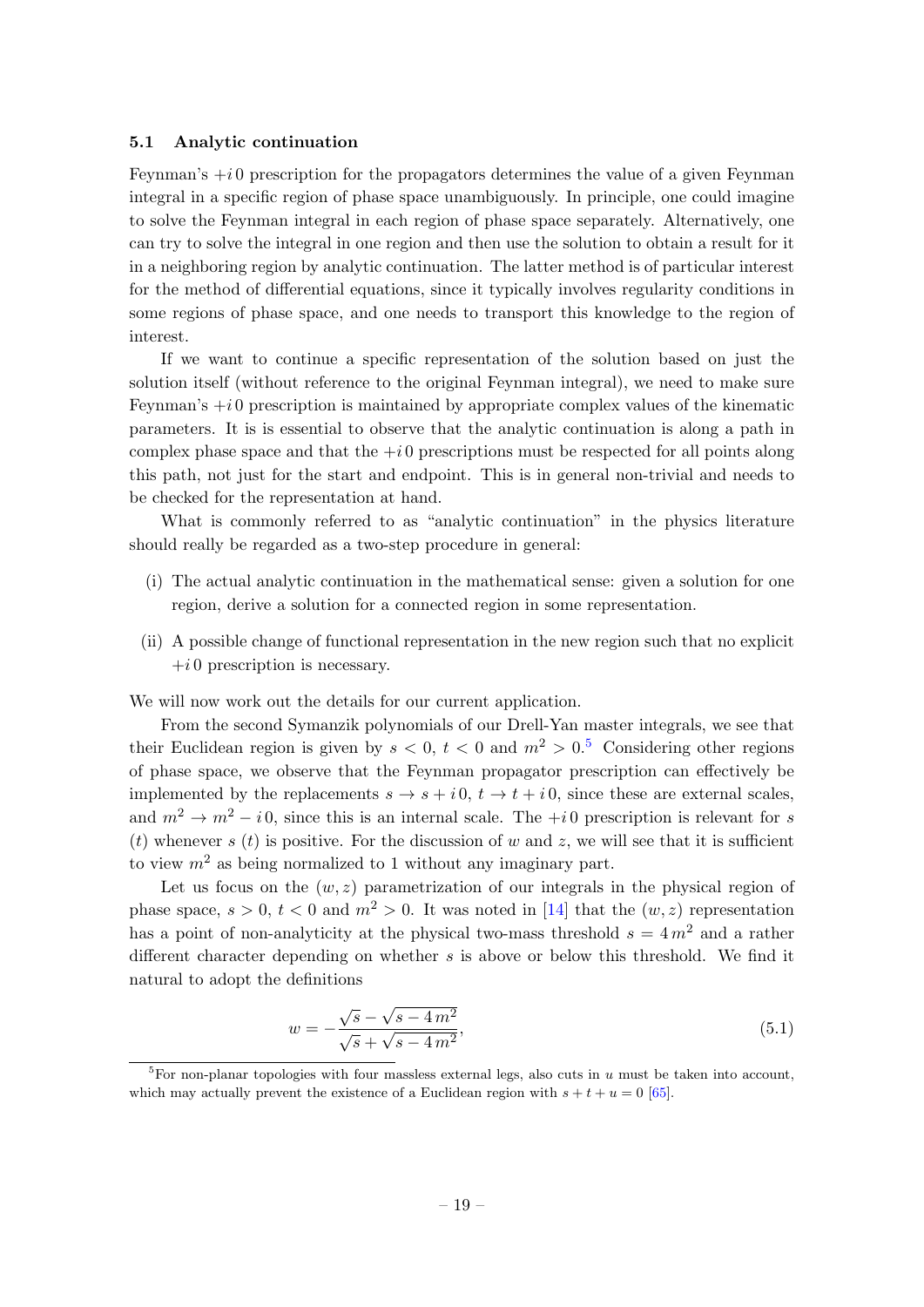

<span id="page-20-3"></span>**Figure 3.** The  $(w, z)$  representation of the physical phase space has two main components which merge at the point of non-analyticity  $w = z = -1$ , corresponding to the two-mass threshold at  $s = 4 m<sup>2</sup>$ . The line segments on the negative real axes of w space (left) and z space (right) are half-open intervals which correspond to the above-threshold region; the points  $w = 0$  and  $z = 0$ are approached in the  $s \to \infty$  limit. The semi-circular domains in the upper w and z half-planes correspond to the below-threshold region; the point  $w = 1$  corresponds to the phase space boundary point  $s = 0$  and  $z = 1$  corresponds to the phase space boundary point  $s = -t = 2m^2$ . Note that the upper endpoint of  $z$  depends parametrically on  $w$  both above and below the two-mass threshold.

<span id="page-20-1"></span><span id="page-20-0"></span>
$$
z = -\frac{\sqrt{4m^4 - t(s - 4m^2)} - \sqrt{-t(s - 4m^2)}}{\sqrt{4m^4 - t(s - 4m^2)} + \sqrt{-t(s - 4m^2)}}.
$$
\n(5.2)

We can see from the above that w and z are real variables which satisfy  $-1 < w < 0$ and  $-1 < z < -w^2$  in the region  $s > 4m^2$ . With our choices [\(5.1\)](#page-19-2) and [\(5.2\)](#page-20-0), we find that the Feynman prescription implies  $w \to w + i 0$  and  $z \to z + i 0$  in this region. On the other hand, both w and z become pure phases in the region  $0 < s < 4m^2$ . Therefore, it makes sense to explicitly extract their real and imaginary parts,

$$
w = 1 - \frac{s}{2m^2} + \sqrt{1 - \left(1 - \frac{s}{2m^2}\right)^2} i,
$$
\n(5.3)

<span id="page-20-2"></span>
$$
z = -1 - \frac{t(4m^2 - s)}{2m^4} + \sqrt{1 - \left(-1 - \frac{t(4m^2 - s)}{2m^4}\right)^2} i,
$$
\n(5.4)

to emphasize that, in the below-threshold region, the imaginary parts of  $w$  and  $z$  are fixed in terms of the real parts of w and z. In particular, we can deduce from Eqs.  $(5.3)$  and [\(5.4\)](#page-20-2) that Re[w] and Re[z] satisfy  $-1 < \text{Re}[w] < 1$  and  $-1 < \text{Re}[z] < 1 - 2(\text{Re}[w])^2$  in the below-threshold region. A visualization of the full physical phase space in the  $(w, z)$ representation is given in Figure [3.](#page-20-3)

In the following, we will study how to analytically continue solutions between different regions in s. In practice, we work with simple straight-line paths in the complex  $(w, z)$ space, checking after the fact that the chosen paths of analytic continuation always preserve the  $+i0$  prescription for the original kinematic variables. In what follows, we carefully go through typical elementary examples of analytic continuation in order to clearly illustrate the subtleties for our Li functions which one must be wary of to avoid introducing errors.

First, let us illustrate the importance of taking into account the complete path of analytic continuation rather than just the start and endpoint. Consider the analytic con-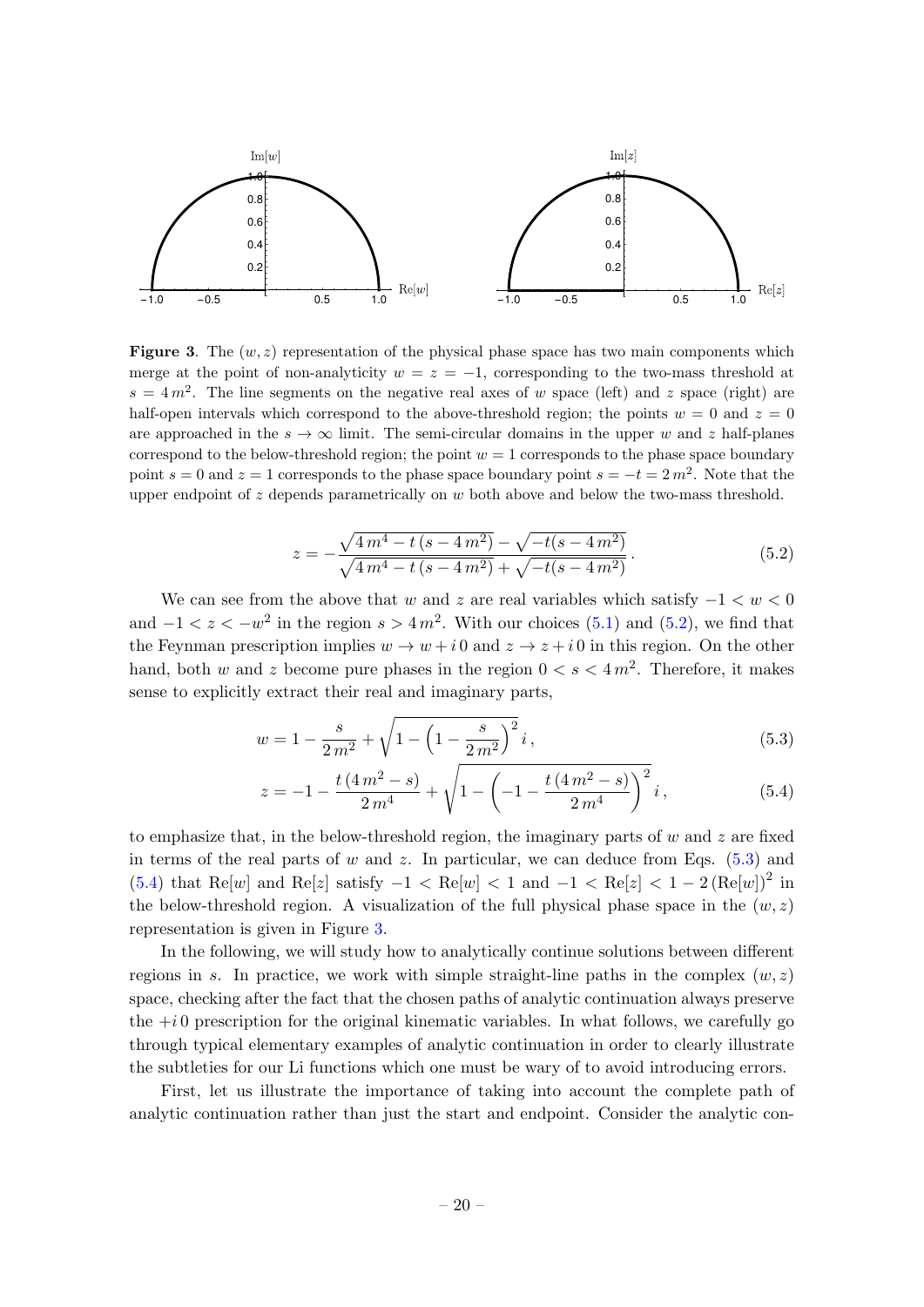

<span id="page-21-0"></span>**Figure 4.** The path in w space prescribed by Eq. [\(5.5\)](#page-22-0) for  $w_{(0)} = 1/6$  and  $\delta = 1/17$  (left) induces a nearly semi-circular path in s space (right) which respects the  $+i0$  prescription for s. Note that, for fixed t and  $m^2$ , this straight-line path in w determines a nearly straight-line path in z as well.



<span id="page-21-1"></span>**Figure 5.** The path in w space prescribed by Eq. [\(5.5\)](#page-22-0) for  $w_{(0)} = 1/6$  and  $\delta = 1/17$  (left) induces an essentially hyperbolic path in  $w^2$  space (right) which crosses the negative real axis at  $-\delta^2$ .

tinuation of  $\ln(w^2)$  along a straight-line path from  $w_i = w_{(0)} + i \delta$  to  $w_e = -w_{(0)} + i \delta$ , for real  $w_{(0)}$  and  $\delta$  such that  $0 < w_{(0)} < 1$  and  $0 < \delta < w_{(0)}$  (see Figure [4\)](#page-21-0). Such a path allows one to connect solutions for  $s < 0$  with solutions for  $s > 4m^2$ . Naively, one might be tempted to erroneously implement the analytic continuation as  $\ln(w_i^2) = \ln(w_{(0)}^2)$  $\ln((-w_{(0)})^2) = \ln(w_e^2)$  and incorrectly conclude that the analytic continuation is trivial along the chosen path. The problem here is that the logarithm is a multi-valued function and one must therefore carefully check whether or not the specified path of analytic continuation forces the polynomial function argument to cross the branch cut of the logarithm on the negative real axis,  $(-\infty, 0)$ . In the absence of any branch cut crossings, knowledge of the endpoint of the path is sufficient. However, in the presence of one or more branch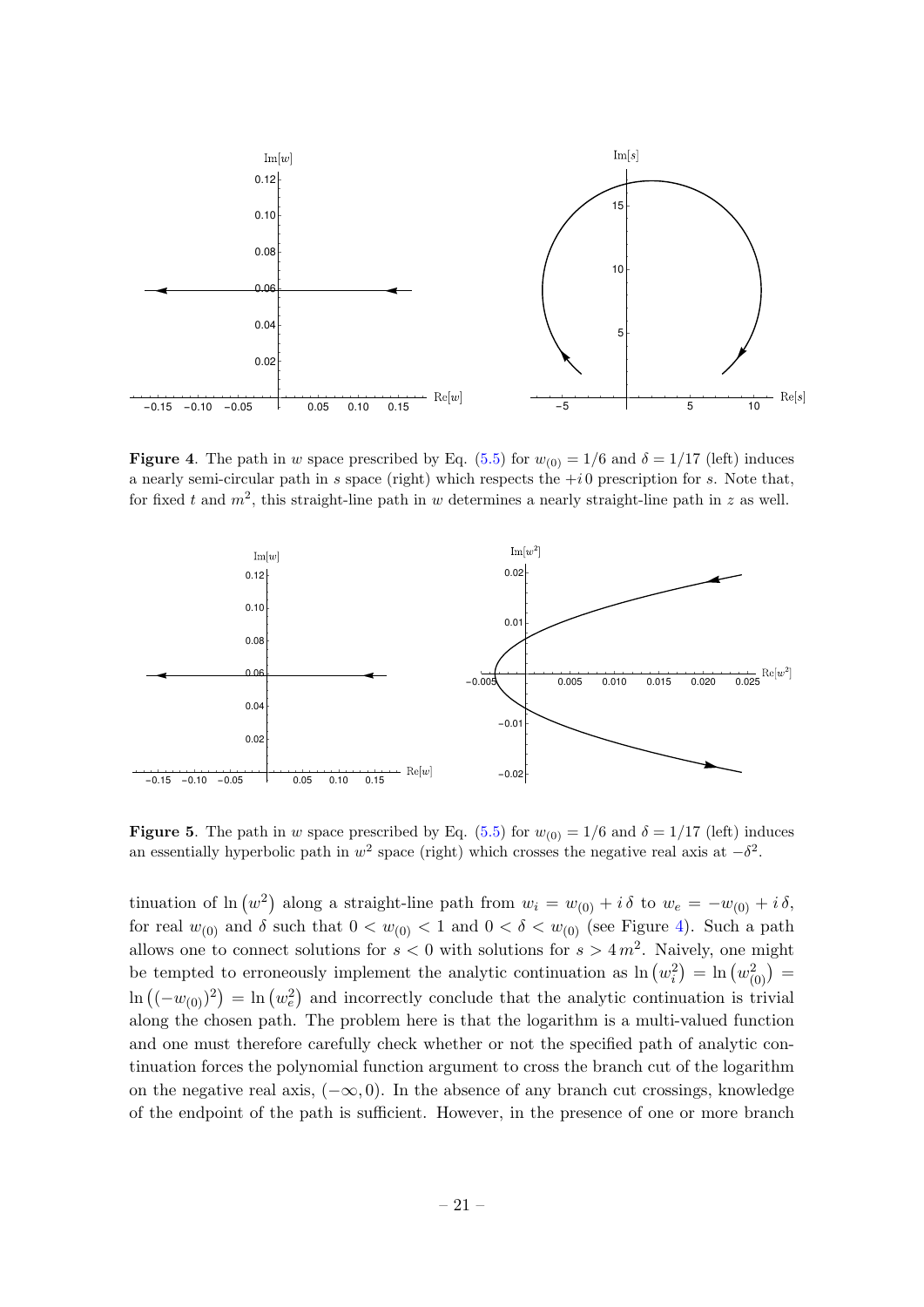cut crossings, the function leaves its principal Riemann sheet and one must add an appropriate monodromy contribution, taking into account the details of the path of analytic continuation.

Let us spell out in detail how to correctly analytically continue solutions valid for different values of s. We parametrize our chosen path in  $w$  space as

<span id="page-22-0"></span>
$$
w(v) = (1 - 2v) w_{(0)} + \delta i,
$$
\n(5.5)

with a parameter  $v \in [0, 1]$ . We then have

$$
w^{2}(v) = (1 - 2 v)^{2} w_{(0)}^{2} - \delta^{2} + 2 (1 - 2 v) \delta w_{(0)} i
$$
 (5.6)

for the argument of  $\ln(w^2)$ . As depicted in Figure [5,](#page-21-1) our path in w space takes  $w^2(v)$  from just above the point  $w_{(0)}^2 - \delta^2$  on the positive real axis to just below the point  $w_{(0)}^2 - \delta^2$ and, crucially, it passes through the negative real axis at  $w(1/2) = \delta i$ . The monodromy contribution to ln  $(w^2)$  in this case is well-known to be simply  $2\pi i$ , due to the fact that our path induces just one counter-clockwise branch cut crossing. Therefore, the analytically continued function is  $\ln(w^2) + 2\pi i$  in a neighborhood of the endpoint of our chosen path. This conclusion may be quickly checked by rewriting the function  $\ln(w^2)$  as  $2\ln(w)$  in the Euclidean region where  $0 < \text{Re}[w] < 1$  before carrying out the analytic continuation along our chosen path. When the function is viewed in this alternative way, no branch cut crossing is induced and one can simply rewrite the function to explicitly extract its imaginary part: for  $\text{Im}[w] > 0$ ,  $2\ln(w) = 2(\ln(-w) + \pi i) = 2\ln(-w) + 2\pi i = \ln(w^2) + 2\pi i$ . In the two-step picture mentioned above we thus have

$$
\ln(w^2) \xrightarrow[0]{} \text{ln}(w^2) + 2\pi i \xrightarrow[0]{} \text{ln}(w^2) + 2\pi i \tag{5.7}
$$

or

$$
\ln(w^2) = 2\ln(w) \xrightarrow[i) w(v)} 2\ln(w) = 2\ln(-w) + 2\pi i = \ln(w^2) + 2\pi i \tag{5.8}
$$

Depending on the type of representation we consider, either the analytic continuation (i) or the rewriting of the function to be independent of  $+i$  0 prescriptions (ii) is trivial in this example.

The relevant monodromy contributions become more complicated for higher-weight Li functions. Already for  $Li<sub>2</sub>$ , a new feature emerges: moving across its branch cut on the positive real axis,  $(1, \infty)$ , onto a Riemann sheet other than the principal one actually exposes the existence of a hidden branch point at 1. To see this, consider Euler's identity for the dilogarithm of  $1 - w^2$ ,

<span id="page-22-1"></span>
$$
\text{Li}_2\left(1 - w^2\right) = -\text{Li}_2\left(w^2\right) - \ln\left(w^2\right)\ln\left(1 - w^2\right) + \frac{\pi^2}{6}.\tag{5.9}
$$

The representation furnished by the right-hand side of [\(5.9\)](#page-22-1) and the above discussion of  $\ln(w^2)$  make it clear that  $\text{Li}_2(1-w^2)$  has non-trivial monodromy for the path  $w(v)$  defined above in Eq.  $(5.5)$ . For the path  $w(v)$ , we find:

$$
\text{Li}_2\left(1 - w^2\right) = -\text{Li}_2\left(w^2\right) - \ln\left(w^2\right)\ln\left(1 - w^2\right) + \frac{\pi^2}{6}
$$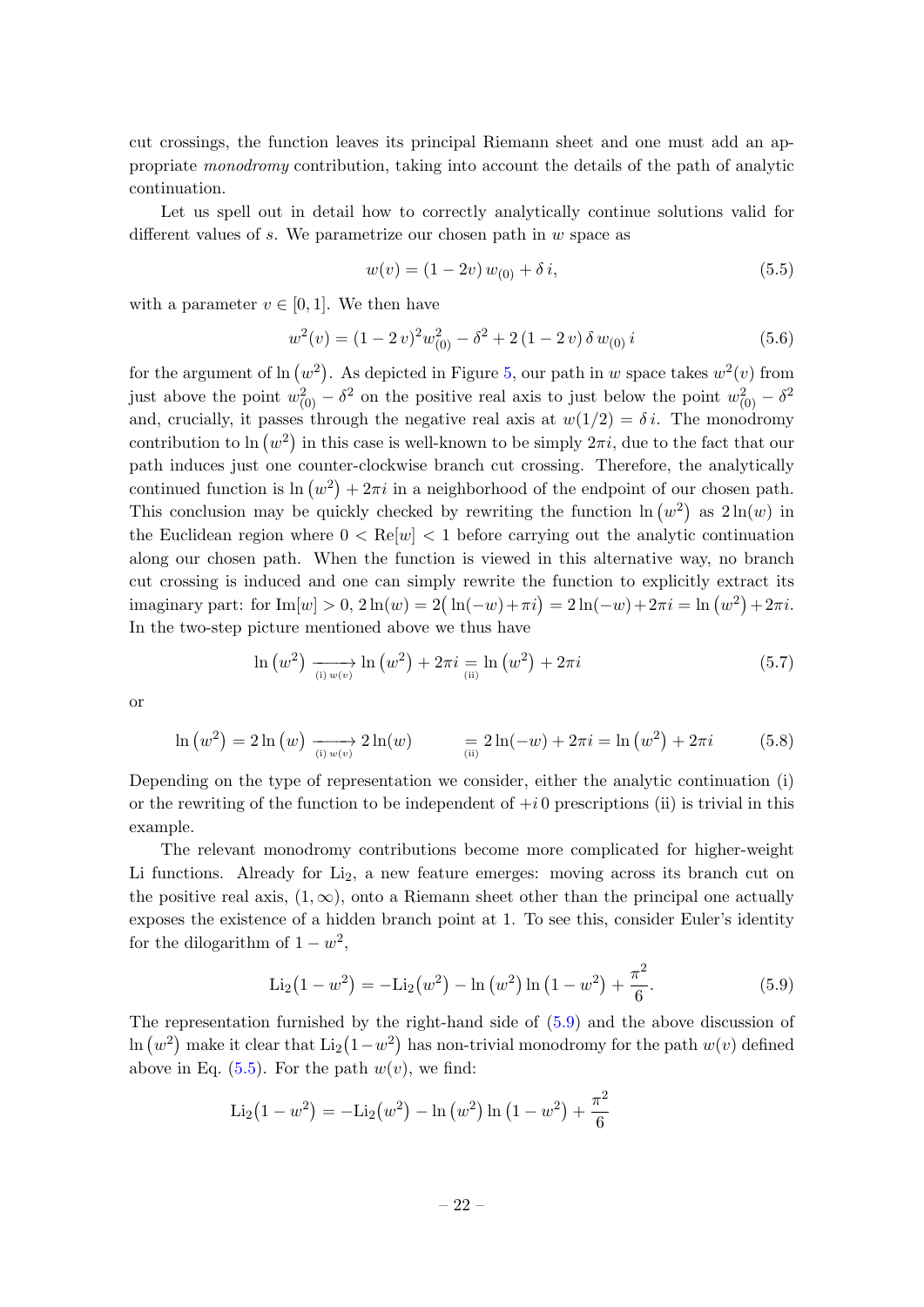$$
\sum_{w(v)} -\text{Li}_2(w^2) - \left(\ln(w^2) + 2\pi i\right)\ln(1 - w^2) + \frac{\pi^2}{6}
$$
  
= Li\_2(1 - w^2) - 2\pi i \ln(1 - w^2), (5.10)

This implies that  $Li_2(1 - w^2)$  picks up a monodromy contribution of  $-2\pi i \ln(1 - w^2)$  due to the branch point at  $w = 1$ , despite the fact the function is continuous at that point on the principal sheet.

When considering general analytic continuations of  $\text{Li}_{n_1,\dots,n_k}$  functions, one must take into account all function arguments to obtain the monodromy contributions as one moves along the path of analytic continuation. Building on the work of Goncharov [\[66\]](#page-51-5), it was shown in [\[67\]](#page-51-6) how one can easily compute the monodromy of an arbitrary Li function in terms of monodromies of simple logarithms using the coproduct. In particular, the presence of a monodromy contribution can be detected by studying the first entry of the symbol. For our master integrals, the sheer number of distinct branch cut crossings which can arise from the arguments of the various Li functions renders the analytic continuation between different regions rather involved in practice. While our final goal is to obtain representations in terms of well-behaved Li functions for kinematic regions, we find it convenient to also employ auxiliary representations for the purpose of analytic continuations.

If available, a representation in terms of G functions with the kinematic variables in the argument avoids many of the subtleties involved in the continuation described above. For the integrals with unrationalizable alphabets, however, this is not an option. For such cases, we find it useful to use expansions around regular and singular points [\[68\]](#page-51-7) for the continuation. For this part of the analysis, we do not include the unrationalizable root of  $m_{32}$ in  $(A.1)$  in the definition of our basis in order to work with rational differential equations. Using high-precision numerical evaluations for two expansion points with an overlapping region of convergence and the PSLQ algorithm [\[69\]](#page-51-8), one can effectively transport analytic integration constants.

What has been discussed so far allows us to construct a functional basis for a given region of phase space, integrate the symbol in terms of these functions, and relate solutions for different regions by analytic continuation in order to fix the integration constants. We will now discuss how to construct domain-restricted but well-behaved ansätze of multiple polylogarithms, which don't require an explicit  $+i0$  prescription and perform well numerically.

#### <span id="page-23-0"></span>5.2 Optimizing the bases of multiple polylogarithms

Starting from a Duhr-Gangl-Rhodes basis of multiple polylogarithms for the integrals  $\vec{m}$ , we wish to remove Li functions which have suboptimal analytic properties for physical kinematics  $(s > 0)$ . In fact, one finds that even the purely rational function arguments allowed by the letters  $(4.10)$  are non-trivial to treat systematically and, we will therefore restrict the discussion in this section to this rational subset. The main idea is to make a partition of the physical phase space into regions  $\mathcal{D}_i$  such that, inside each region, a solution to the differential equations may be constructed out of Li functions which never diverge or move off of their principal Riemann sheets for arbitrary phase space trajectories contained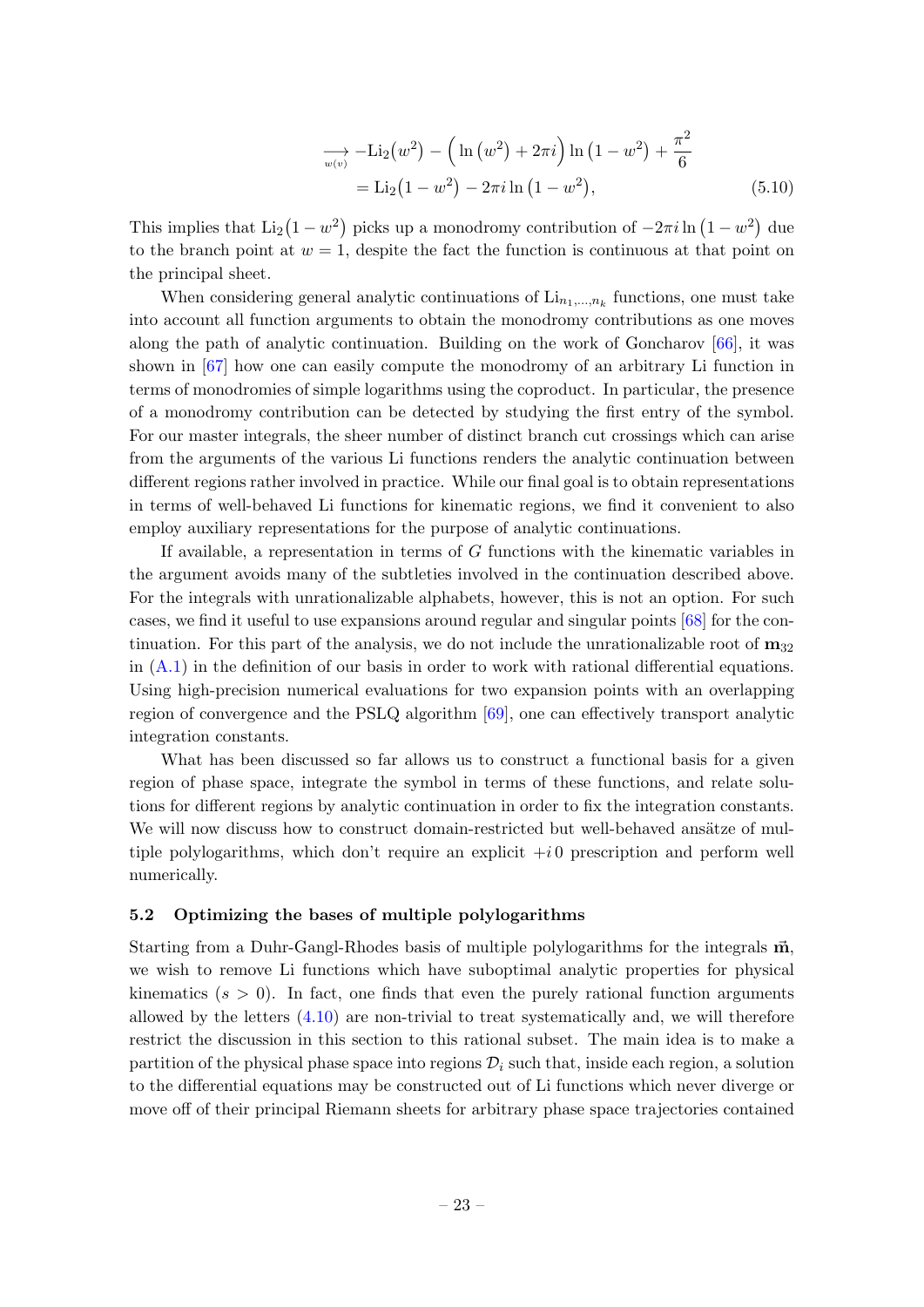in  $\mathcal{D}_i$ . Although our primary goal is to show how to one can avoid supplying explicit  $+i\,0$ prescriptions for w and z, we also find it convenient to impose further aesthetic criteria on our polylogarithmic bases in order to simplify our results. For example, we find it useful in each ansatz to give precedence to those functions which do not involve the symbol letter  $1-w+w^2$ , since this ensures that the master integrals which do not depend on  $1-w+w^2$ are manifestly free of  $1 - w + w^2$  at the level of functions.<sup>[6](#page-24-0)</sup>

The first step of our analysis is to study the letters of the rational alphabet,  $\mathcal{L}_R$ , above and below the physical two-mass threshold at  $s = 4m^2$ . To proceed, we must determine under what conditions the logarithms of the letters either diverge or move off of their principal Riemann sheets. We find that, in practice, it is simplest to use Eqs. [\(5.1\)](#page-19-2) and  $(5.2)$  above threshold, Eqs.  $(5.3)$  and  $(5.4)$  below threshold, and the Mathematica function Reduce to work out how various constraints on polynomials of  $w$  and  $z$  map back to conditions on the original and more familiar kinematic variables, s, t, and  $m^2$ . We find that Reduce works in an efficient way when the system of inequalities to be reduced is formulated in terms of real-valued parameters and the solution to the system does not involve roots of high-degree polynomials. Fortunately, these assumptions are always satisfied for the Li functions which have symbols built out of letters from  $\mathcal{L}_R$ .<sup>[7](#page-24-1)</sup> To check whether it is possible to live without a  $+i0$  prescription, we must first understand for what values of s, t, and  $m<sup>2</sup>$ both the real and imaginary parts of the letters vanish simultaneously and for what values of s, t, and  $m<sup>2</sup>$  the imaginary parts of the letters vanish while their real parts happen to be negative:

- $\ln(l_1) = \ln(1-w)$  diverges at the phase space boundary point  $s = 0$ .
- $\ln(l_2) = \ln(-w)$  has no issues for  $m^2 > 0$ , except at the phase space boundary point  $s = 0$  where it becomes ill-defined.
- $\ln(l_3) = \ln(1+w)$  diverges at the two-mass threshold  $s = 4m^2$ .
- $\ln(l_4) = \ln(1 w + w^2)$  diverges at the one-mass threshold  $s = m^2$ .
- $\ln(l_5) = \ln(1-z)$  diverges at the phase space boundary point  $s = -t = 2m^2$ .
- $\ln(l_6) = \ln(-z)$  has no issues for  $m^2 > 0$ , except at the phase space boundary point  $s = -t = 2m^2$  where it becomes ill-defined.
- $\ln(l_7) = \ln(1+z)$  diverges at the phase space boundary where  $t = 0$  and at the two-mass threshold  $s = 4 m^2$ .
- $\ln(l_8) = \ln(1 wz)$  diverges at the two-mass threshold  $s = 4m^2$ .
- $\ln(l_9) = \ln(1 + w^2 z)$  diverges at the phase space boundary  $s = -t$  for  $0 \le s \le 2m^2$ and at the two-mass threshold  $s = 4m^2$ .

<span id="page-24-0"></span><sup>&</sup>lt;sup>6</sup>The presence or absence of the letter  $1 - w + w^2$  for particular master integrals is linked to the presence or absence of a one-mass threshold at  $s = m^2$ .

<span id="page-24-1"></span><sup>&</sup>lt;sup>7</sup> In Section [6,](#page-31-0) the method described in this section is also used to prepare an ansatz involving Li functions which have symbols built out of letters from both  $\mathcal{L}_R$  and  $\mathcal{L}_A$ .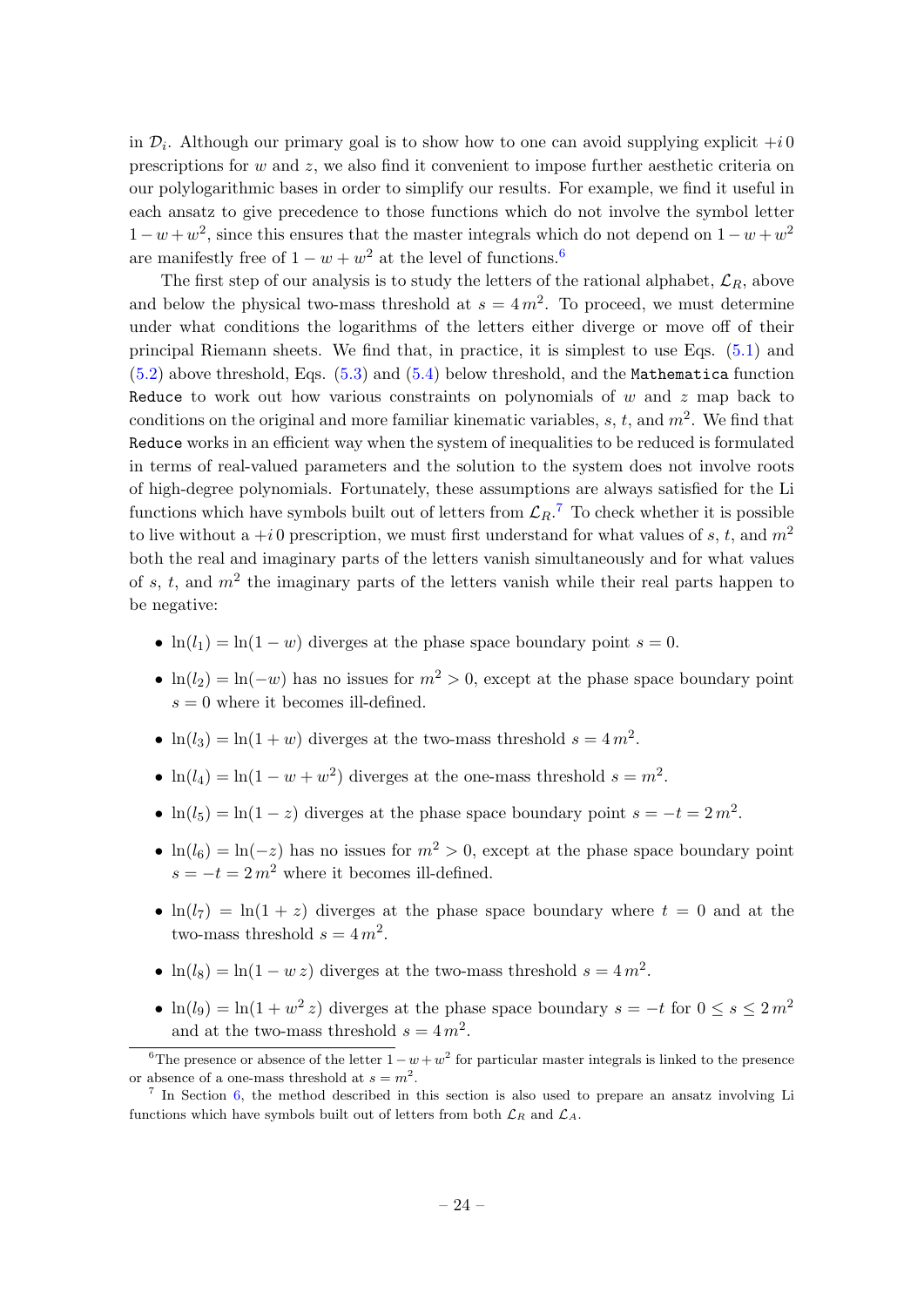- $\ln(l_{10}) = \ln(-z w^2)$  diverges at the phase space boundary  $s = -t$  for  $s \ge 2m^2$  and, in particular, at  $s = 4 m^2$ .
- $\ln(l_{11}) = \ln(z-w)$  diverges when  $t = -m^2$  for  $s \geq m^2$  and, in particular, at  $s = 4m^2$ .  $\ln(l_{11})$  is also not analytic at  $s = -\frac{4m^2t}{m^2-t}$  for  $-m^2 \le t \le 0$ .

The next step is to determine from the above data how many regions of the physical phase space it makes sense to consider separately. In a sense, this step is the most nontrivial because different choices besides the one we ultimately make are possible. Our choices are guided by imposing analytic properties of the integrals onto the basis functions themselves. Due to the absence of u dependence in our planar double boxes, we expect them to have a regular limit as  $u$  approaches 0. We see from the above that, depending on whether s is less than or greater than  $2m^2$ , regularity as  $u \to 0$  suggests the absence, respectively, of  $\ln(l_9)$  or  $\ln(l_{10})$  at weight one. Of course, we wish to achieve that also the higher weight basis functions lack logarithmic singularities as  $l_9 \rightarrow 0$  for  $0 < s < 2m^2$  and  $l_{10} \rightarrow 0$  for  $s > 2m^2$ . This can be achieved by choosing the point  $s = 2m^2$  as a region boundary and then imposing an appropriate first-entry condition [\[67,](#page-51-6) [70–](#page-51-9)[72\]](#page-51-10) on the symbol to select suitable functions. In other words, we remove from consideration all Li functions which have the letter  $l_9$  in the first entry of their symbols in  $0 < s < 2m<sup>2</sup>$  regions and all functions which have the letter  $l_{10}$  in the first entry of their symbols in  $s > 2m^2$  regions. All of the other letters exhibit problems only at the physical one- and two-mass thresholds or at other exceptional points on the boundary of the physical phase space like  $s = 0$ . The only logarithm with a spurious singularity in the physical region is  $\ln(l_{11})$ , which can be dealt with by imposing an additional first-entry condition on  $l_{11}$  in all regions.

Ultimately, we find it natural to partition the physical phase space into four regions:

$$
\mathcal{D}_a = \{(s, t) \mid s > 4m^2, -s < t < 0\}
$$
  
= \{(w, z) \mid -1 < w < 0, -1 < z < -w^2\},  
\n
$$
\mathcal{D}_{b_1} = \{(s, t) \mid 2m^2 < s < 4m^2, -s < t < 0\}
$$
\n(5.11)

$$
= \left\{ (w, z) \mid -1 < \text{Re}[w] < 0, -1 < \text{Re}[z] < 1 - 2 \left( \text{Re}[w] \right)^2 \right\},\tag{5.12}
$$

$$
\mathcal{D}_{b_2} = \{(s, t) \mid m^2 < s < 2m^2, -s < t < 0\},
$$
\n
$$
= \{(w, z) \mid 0 < \text{Re}[w] < 1/2, -1 < \text{Re}[z] < 1 - 2(\text{Re}[w])^2\},
$$
\n(5.13)

$$
\mathcal{D}_{b_3} = \{(s, t) \mid 0 < s < m^2, -s < t < 0\}
$$
\n
$$
= \left\{(w, z) \mid 1/2 < \text{Re}[w] < 1, -1 < \text{Re}[z] < 1 - 2(\text{Re}[w])^2\right\},\tag{5.14}
$$

where, as suggested by Eqs. [\(5.3\)](#page-20-1) and [\(5.4\)](#page-20-2), we have eliminated Im[w] and Im[z] below the two-mass threshold by exploiting the fact that  $w$  and  $z$  become pure phases:

<span id="page-25-0"></span>Im[*w*] = 
$$
\sqrt{1 - (Re[w])^2}
$$
 and Im[*z*] =  $\sqrt{1 - (Re[z])^2}$ . (5.15)

Even for the twelve two-mass master integrals which have rational symbols in the  $(w, z)$ representation, it is not obvious that it suffices to consider a partition of the physical phase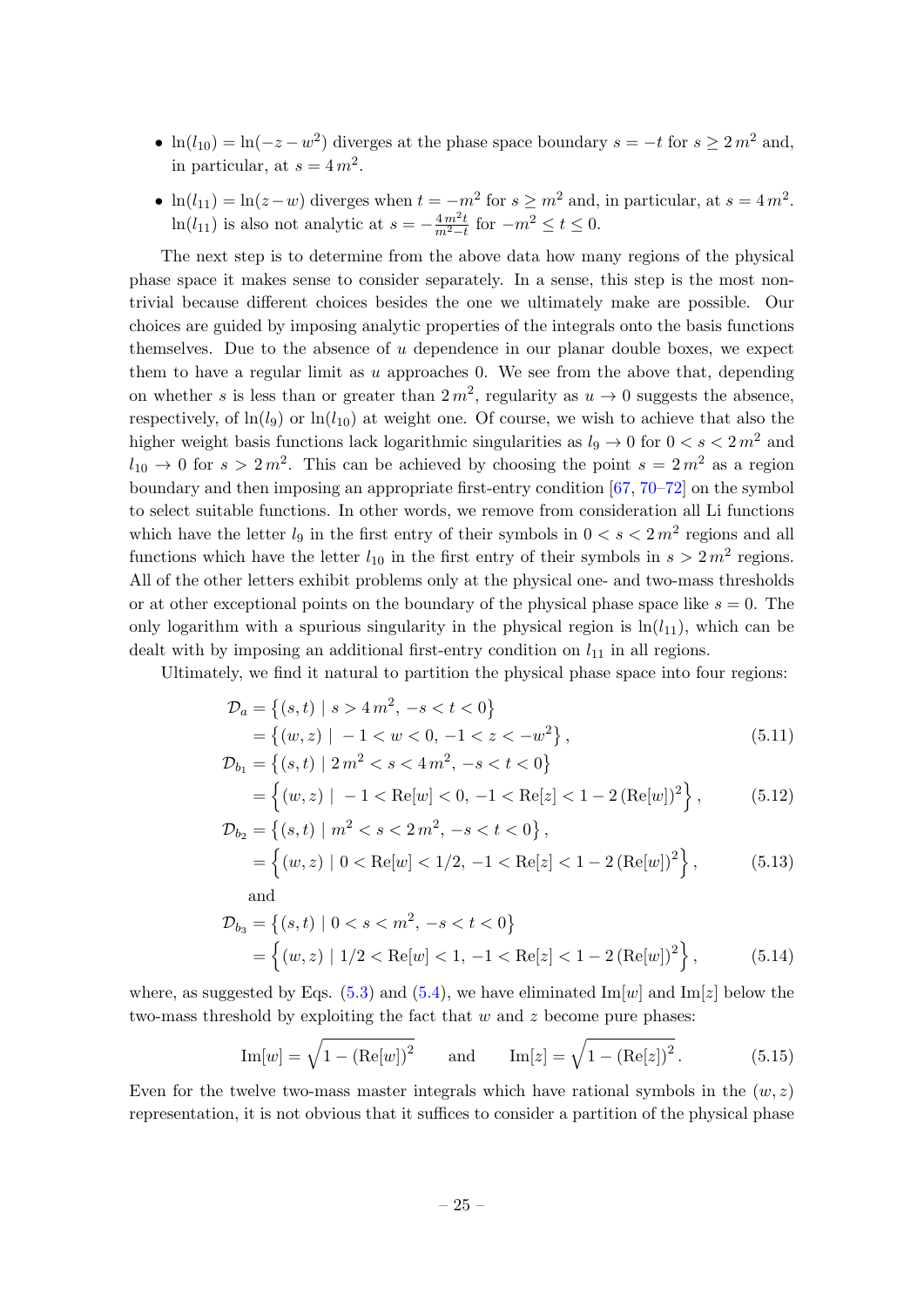space into just four separate regions. Fortunately, no further subdivisions are necessary<sup>[8](#page-26-0)</sup> and it is even possible to consistently impose stronger constraints in each region on the subset of Li functions which survive our first-entry cuts.

Our basis of Li functions in region  $\mathcal{D}_a$  may be further refined along the lines described in [\[15\]](#page-48-9), where the EW-QCD Drell-Yan master integrals with a single massive line were evaluated in the physical region for the first time. Consider, for example, the set of 192  $\mathrm{Li}_n$  arguments consistent with our first-entry conditions in this region:

$$
\begin{cases} l_{1, l_2, -l_2, l_3, l_4, l_5, l_6, -l_6, l_7, l_8, l_9, \frac{1}{l_9}, \frac{1}{l_8}, \frac{1}{l_7}, \frac{1}{l_6}, -\frac{1}{l_6}, \frac{1}{l_5}, \frac{1}{l_4}, \frac{1}{l_3}, \frac{1}{l_2}, -\frac{1}{l_2}, \frac{1}{l_1}, -l_1l_2, l_1l_3, \frac{l_1}{l_8}, \\ \frac{l_1}{l_4}, \frac{l_1}{l_2}, l_2^2, l_2l_6, -\frac{l_2}{l_4}, -\frac{l_2}{l_3}, l_3l_4, \frac{l_3}{l_9}, l_5l_7, \frac{l_5}{l_8}, \frac{l_5}{l_6}, l_6^2, -\frac{l_6}{l_7}, \frac{l_7}{l_9}, \frac{l_7}{l_8}, -\frac{l_{11}}{l_8}, \frac{l_{11}}{l_8}, -\frac{l_{10}}{l_9}, \frac{l_8}{l_9}, \frac{l_9}{l_9}, \frac{l_{11}}{l_7}, \\ -\frac{l_{10}}{l_7}, \frac{l_8}{l_7}, \frac{l_9}{l_7}, -\frac{l_{11}}{l_6}, -\frac{l_{11}}{l_6}, \frac{l_{10}}{l_6}, \frac{1}{l_6^2}, \frac{l_1}{l_5}, -\frac{l_{11}}{l_5}, \frac{l_8}{l_5}, -\frac{l_{11}}{l_3}, \frac{l_8}{l_3}, \frac{l_9}{l_3}, \frac{1}{l_3}, -\frac{l_{11}}{l_2}, -\frac{l_{12}}{l_2}, -\frac{l_{12}}{l_2}, \frac{l_{12}}{l_2}, \frac{l_{11}}{l_2}, \\ \frac{l_2}{l_2}, \frac{l_4}{l_1}, \frac{l_{11}}{l_1}, \frac{l_8}{l_1}, \frac{l_1}{l_2}, -\frac{l_1}{l_4}, \frac{l_1}{l_2}, \frac{l_1}{l_4}, \frac{l_1}{l_9}, -\frac{l_{11}}{l_8}, -\frac{l_{11}}{l_8}, -\frac{l_{11}}{l_8}, \frac{l_{11}}{l_8}, \frac{l_{11}}{l_
$$

<span id="page-26-1"></span>Above threshold, the letters are real-valued functions and it turns out that the  $\mathrm{Li}_n$ functions themselves may be chosen to be real-valued in  $\mathcal{D}_a$ . By using the Reduce function of Mathematica, we can rapidly check whether any of the above function arguments assume values larger than one for  $(w, z)$  in  $\mathcal{D}_a$ . As one might expect, this is a non-trivial constraint to impose on [\(5.16\)](#page-26-1) and only 148 function arguments survive. We find

$$
\left\{l_2, -l_2, l_3, l_6, -l_6, l_7, l_8, l_9, -\frac{1}{l_6}, \frac{1}{l_5}, \frac{1}{l_4}, -\frac{1}{l_2}, \frac{1}{l_1}, -l_1l_2, l_1l_3, \frac{l_1}{l_4}, l_2^2, l_2l_6, -\frac{l_2}{l_4}, -\frac{l_2}{l_3}, l_3l_4, \frac{l_3}{l_9}, \frac{l_3}{l_8}, l_4l_5, \frac{l_4}{l_8}, l_5, \frac{l_4}{l_8}, l_6, \frac{l_5}{l_8}, l_6, \frac{l_6}{l_8}, l_7, \frac{l_7}{l_8}, l_8, l_9, \frac{l_8}{l_9}, l_9, \frac{l_9}{l_9}, l_{10} \right\}
$$

<span id="page-26-0"></span><sup>&</sup>lt;sup>8</sup>This conclusion remains unchanged if one passes from  $\mathcal{L}_R$  to the full alphabet.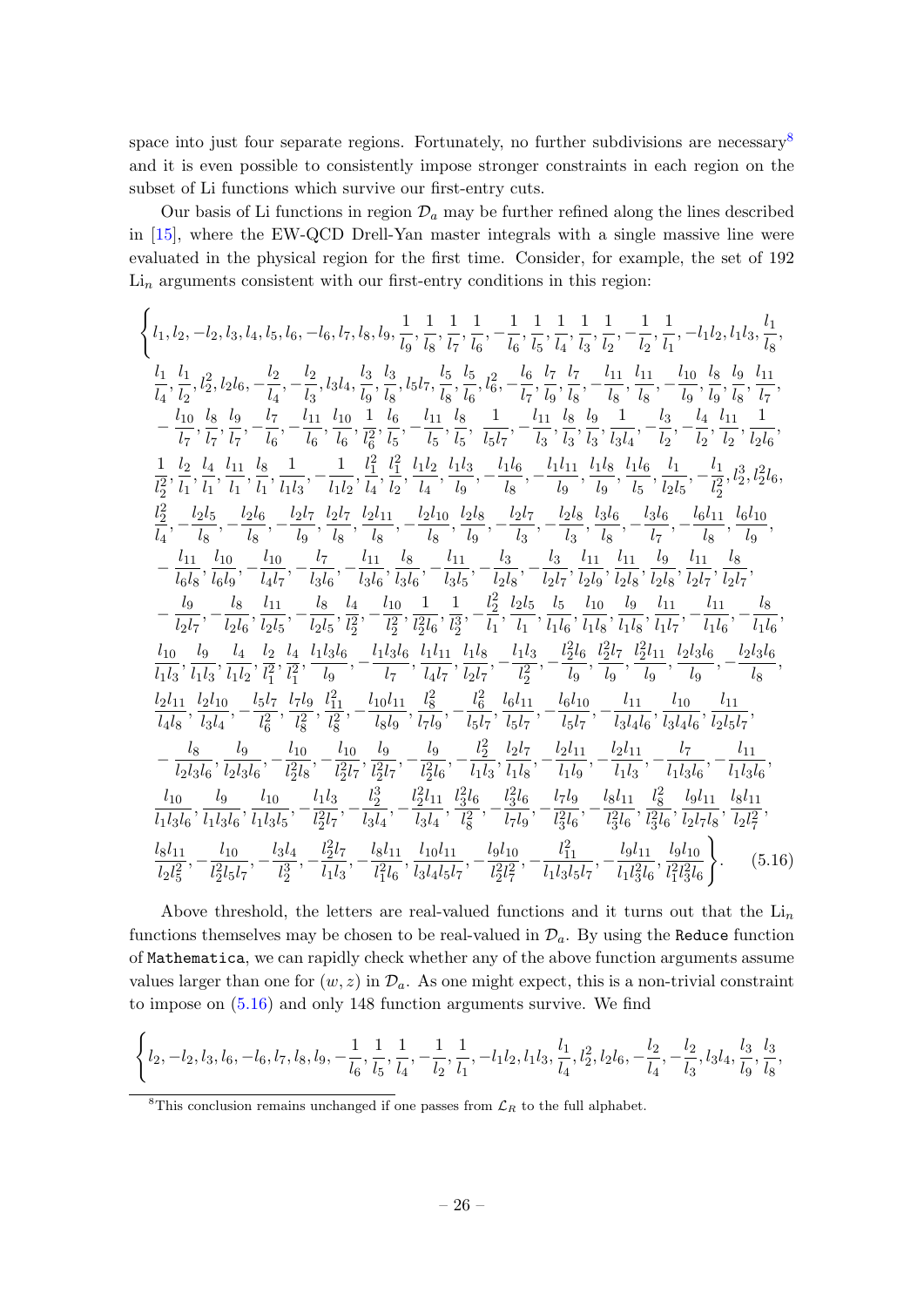$$
l_5l_7, l_6^2, -\frac{l_6}{l_7}, \frac{l_7}{l_9}, \frac{l_7}{l_8}, -\frac{l_{11}}{l_8}, \frac{l_{11}}{l_8}, -\frac{l_{10}}{l_9}, \frac{l_8}{l_9}, \frac{l_{11}}{l_7}, -\frac{l_{10}}{l_7}, -\frac{l_{10}}{l_6}, -\frac{l_7}{l_6}, -\frac{l_{11}}{l_6}, \frac{l_{10}}{l_6}, \frac{l_6}{l_5}, -\frac{l_{11}}{l_5}, \frac{l_8}{l_5}, -\frac{l_{11}}{l_3}, -\frac{l_3}{l_2}, -\frac{l_{11}}{l_2}, \frac{l_{12}}{l_2}, -\frac{l_{12}}{l_2}, \frac{l_{11}}{l_2}, \frac{l_{12}}{l_2}, \frac{l_{11}}{l_1}, \frac{l_8}{l_1}, -\frac{l_{11}}{l_2}, \frac{l_{12}}{l_4}, \frac{l_{13}}{l_9}, -\frac{l_{11}}{l_9}, -\frac{l_{11}}{l_9}, \frac{l_{11}}{l_5}, -\frac{l_{11}}{l_2}, \frac{l_{12}}{l_2}, \frac{l_{21}}{l_4}, -\frac{l_{21}}{l_8}, -\frac{l_{21}}{l_9}, \frac{l_{21}}{l_8}, -\frac{l_{21}}{l_9}, \frac{l_{21}}{l_8}, -\frac{l_{21}}{l_9}, \frac{l_{21}}{l_9}, -\frac{l_{21}}{l_9}, \frac{l_{21}}{l_9}, -\frac{l_{21}}{l_9}, -\frac{l_{21}}{l_9}, -\frac{l_{21}}{l_9}, \frac{l_{21}}{l_9}, -\frac{l_{21}}{l_9}, -\frac{l_{21}}{l_9}, \frac{l_{21}}{l_9}, -\frac{l_{21}}{l_9}, -\frac{l_{21}}{l_9}, -\frac{l_{21}}{l_9}, -\frac{l_{21}}{l_9}, -\frac{l_{21}}{l_9}, -\frac{l_{21}}{l_9}, -\frac{l_{21}}{l_9}, -\frac{l_{21}}{l_9}, -\frac{l_{21}}{l_9}, -\frac{l_{21}}{l_9}, -\frac{l_{21}}
$$

for our final set of preferred  $\text{Li}_n$  function arguments above the two-mass threshold. We can proceed analogously to filter the set of  $Li_{2,1}$ ,  $Li_{3,1}$ , and  $Li_{2,2}$  function argument pairs which survive our first-entry cuts. For the sake of brevity, let us simply state that we find 2496 preferred pairs of function arguments  $(f_i, f_j)$  after using <code>Reduce</code> to throw away all pairs for which  $f_i > 1$  or  $f_i f_j > 1$  for  $(w, z)$  in  $\mathcal{D}_a$ . As explained in [\[15\]](#page-48-9), we can further improve the numerical performance of our functional basis in GiNaC by reordering the lists of function arguments obtained to ensure that those which lead to convergent power series expansions are given precedence.

In region  $\mathcal{D}_{b_1}$ , the first-entry conditions are the same as for  $\mathcal{D}_a$  and again lead to [\(5.16\)](#page-26-1). As mentioned above, we can use Reduce to efficiently check which  $\mathrm{Li}_n$  basis functions have suitable analytic properties below the two-mass threshold as well; despite the fact that w and z become complex functions of the original kinematic variables in  $\mathcal{D}_{b_1}$  and the remaining below-threshold regions, we can proceed as before provided that we first eliminate Im[w] and Im[z] via Eq. [\(5.15\)](#page-25-0) and work only with Re[w] and Re[z]. It turns out that a surprisingly large number of exceptional phase space points and trajectories cause problems for particular basis functions in the  $(w, z)$  representation. Specifically, we find that certain  $Li_n$  arguments assume values on the real axis greater than one

- when  $s = 3m^2$  for  $-3m^2 < t < 0$ .
- when  $s = -\frac{4m^2t}{m^2-t}$  for  $-3m^2 < t < -m^2$ .
- when  $s = -\frac{2m^2(-2t-m^2)}{t}$  $\frac{2t-m^2}{t}$  for  $-(2+\sqrt{2})m^2 < t < -m^2$ .
- when  $s = \frac{4m^2 + t + \sqrt{-t(8m^2 t)}}{2}$  $\sqrt{\frac{-t(8m^2-t)}{2}}$  for  $-(2+\sqrt{2})m^2 < t < 0$ .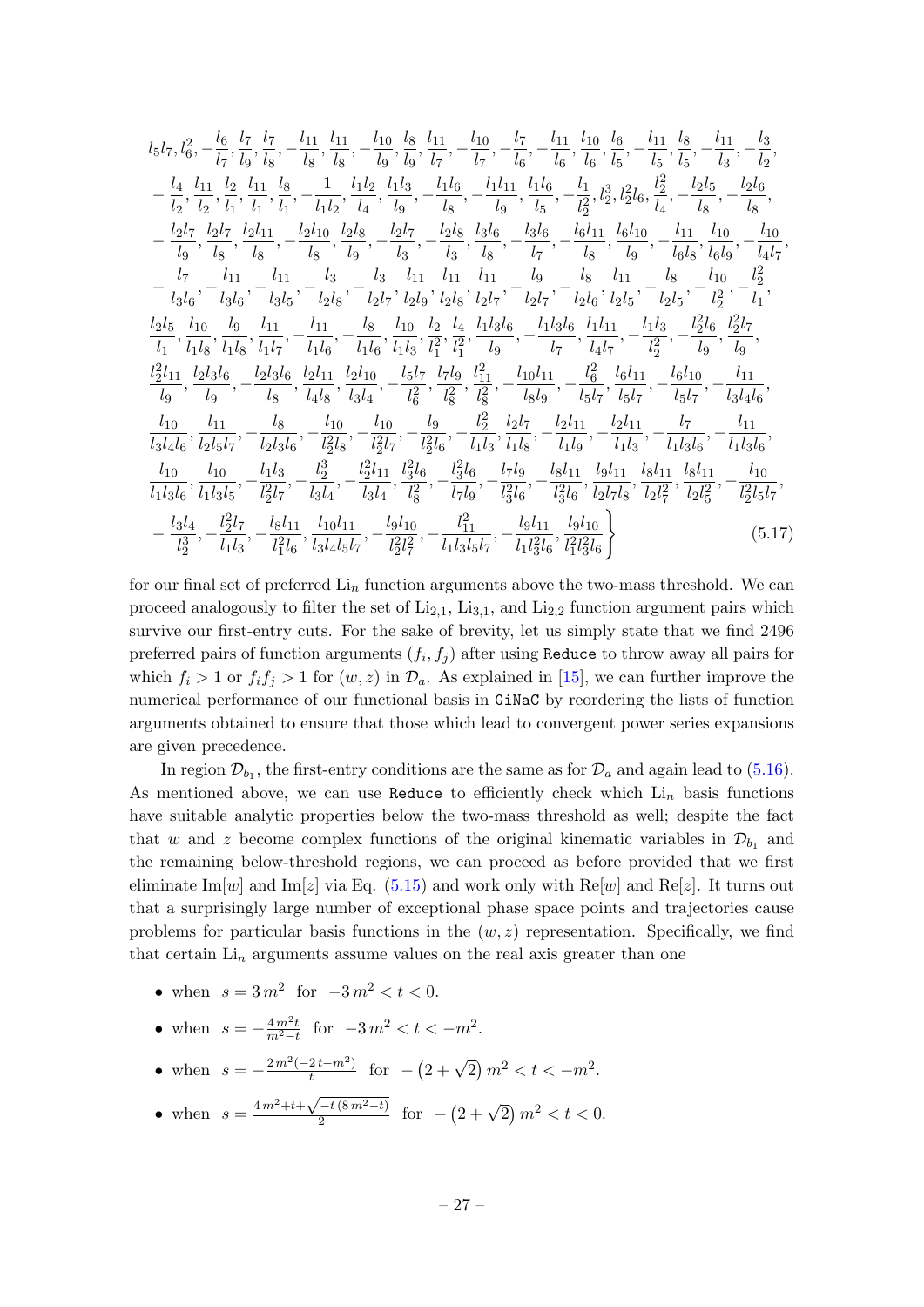We also observe that a number of function arguments have imaginary parts which vanish identically below threshold. Any such  $Li_n$  function with an argument which can attain values greater than one on  $\mathcal{D}_{b_1}$  must be discarded because it will be ill-defined unless small imaginary parts are assigned to w and z.

In the end, we find the 178 preferred  $\mathrm{Li}_n$  function arguments

$$
\begin{cases} l_{1, l_2, -l_2, l_3, l_4, l_5, l_6, -l_6, l_7, \frac{1}{l_9}, \frac{1}{l_8}, \frac{1}{l_7}, \frac{1}{l_6}, -\frac{1}{l_6}, \frac{1}{l_5}, \frac{1}{l_4}, \frac{1}{l_3}, \frac{1}{l_2}, -\frac{1}{l_2}, -\frac{1}{l_1}, -l_1l_2, l_1l_3, \frac{l_1}{l_8}, \frac{l_1}{l_4}, \frac{l_1}{l_2}, \\ l_2^2, l_2l_6, -\frac{l_2}{l_4}, -\frac{l_2}{l_3}, \frac{l_3}{l_8}, \frac{l_5}{l_8}, \frac{l_5}{l_6}, \frac{l_5}{l_6}, -\frac{l_6}{l_7}, \frac{l_7}{l_9}, -\frac{l_{11}}{l_8}, \frac{l_1}{l_8}, -\frac{l_{11}}{l_8}, \frac{l_1}{l_8}, -\frac{l_{11}}{l_9}, \frac{l_8}{l_9}, \frac{l_9}{l_9}, \frac{l_{11}}{l_9}, -\frac{l_{10}}{l_9}, \frac{l_8}{l_9}, \frac{l_9}{l_7}, -\frac{l_{11}}{l_7}, \frac{l_{10}}{l_7}, \frac{l_{11}}{l_7}, -\frac{l_{11}}{l_8}, \frac{l_{11}}{l_9}, -\frac{l_{11}}{l_9}, \frac{l_{11}}{l_8}, \frac{l_{11}}{l_9}, -\frac{l_{11}}{l_8}, \frac{l_{12}}{l_8}, -\frac{l_{11}}{l_8}, \frac{l_{12}}{l_8}, \frac{l_{13}}{l_8}, -\frac{l_{11}}{l_2}, -\frac{l_{11}}{l_2}, \frac{l_{12}}{l_2}, -\frac{l_{11}}{l_2}, \frac{l_{12}}{l_2}, -\frac{l_{11}}{l_2}, \frac{l_{12}}{l_2}, -\frac{l_{11}}{l_2}, \frac{l_{12}}{l_2}, -\frac{l_{11}}{l_2}, \frac{l_{12}}{l_2}, -\frac{l_{11}}{l_2}, \frac{l_{12}}{l_2}, -\frac{l_{12}}{l_2}, -\frac{l_{12}}{l_2
$$

for  $\mathcal{D}_{b_1}$ . In an analogous manner, we find 3314 preferred pairs of  $Li_{2,1}$ ,  $Li_{3,1}$ , and  $Li_{2,2}$ function arguments  $(f_i, f_j)$  after using Reduce to throw away all pairs for which either  $\text{Re}[f_i] > 1$  and  $\text{Im}[f_i] = 0$  or, alternatively,  $\text{Re}[f_i f_j] > 1$  and  $\text{Im}[f_i f_j] = 0$  for  $(w, z)$  in  $\mathcal{D}_{b_1}$ .

For regions  $\mathcal{D}_{b_2}$  and  $\mathcal{D}_{b_3}$ , the first-entry conditions lead to the preliminary list of 194  $\mathrm{Li}_{n}$  function arguments

$$
\begin{aligned} &\left\{l_{1},l_{2},-l_{2},l_{3},l_{4},l_{5},l_{6},-l_{6},l_{7},l_{8},l_{9},\frac{1}{l_{8}},\frac{1}{l_{7}},\frac{1}{l_{6}},-\frac{1}{l_{6}},\frac{1}{l_{5}},\frac{1}{l_{4}},\frac{1}{l_{3}},\frac{1}{l_{2}},-\frac{1}{l_{2}},\frac{1}{l_{1}},-l_{1}l_{2},l_{1}l_{3},\frac{l_{1}}{l_{8}},\frac{l_{1}}{l_{4}},\frac{l_{1}}{l_{2}},\frac{l_{2}}{l_{2}},\frac{l_{2}}{l_{2}},\frac{l_{2}}{l_{2}},\frac{l_{1}}{l_{2}},\frac{l_{1}}{l_{2}},\frac{l_{1}}{l_{2}},\frac{l_{1}}{l_{2}},\frac{l_{1}}{l_{2}},\frac{l_{1}}{l_{2}},\frac{l_{2}}{l_{2}},\frac{l_{2}}{l_{2}},\frac{l_{2}}{l_{2}},\frac{l_{2}}{l_{2}},\frac{l_{2}}{l_{2}},\frac{l_{2}}{l_{2}},\frac{l_{2}}{l_{2}},\frac{l_{2}}{l_{2}},\frac{l_{2}}{l_{2}},\frac{l_{2}}{l_{2}},\frac{l_{2}}{l_{2}},\frac{l_{2}}{l_{2}},\frac{l_{2}}{l_{2}},\frac{l_{2}}{l_{2}},\frac{l_{2}}{l_{2}},\frac{l_{2}}{l_{2}},\frac{l_{2}}{l_{2}},\frac{l_{2}}{l_{2}},\frac{l_{2}}{l_{2}},\frac{l_{2}}{l_{2}},\frac{l_{2}}{l_{2}},\frac{l_{2}}{l_{2}},\frac{l_{2}}{l_{2}},\frac{l_{2}}{l_{2}},\frac{l_{2}}{l_{2}},\frac{l_{2}}{l_{2}},\frac{l_{2}}{l_{2}},\frac{l_{2}}{l_{2}},\frac{l_{2}}{l_{2}},\frac{l_{2}}{l_{2}},\frac{l_{2}}{l_{2}},\frac{l_{2}}{l_{2}},\frac{l_{2}}{l_{2}},\frac{l_{2}}{l_{2}},\frac{l_{2}}{l_{2}},\frac{l_{2}}{l_{2}},\frac{l_{2}}{l_{2}},\frac{l_{2}}{l_{2}},\frac{l_{2}}{l_{2}},\frac{l_{2}}{l_{2}},\frac{l_{2}}{l_{2}},\frac{l_{2}}{l_{2}},\frac{l
$$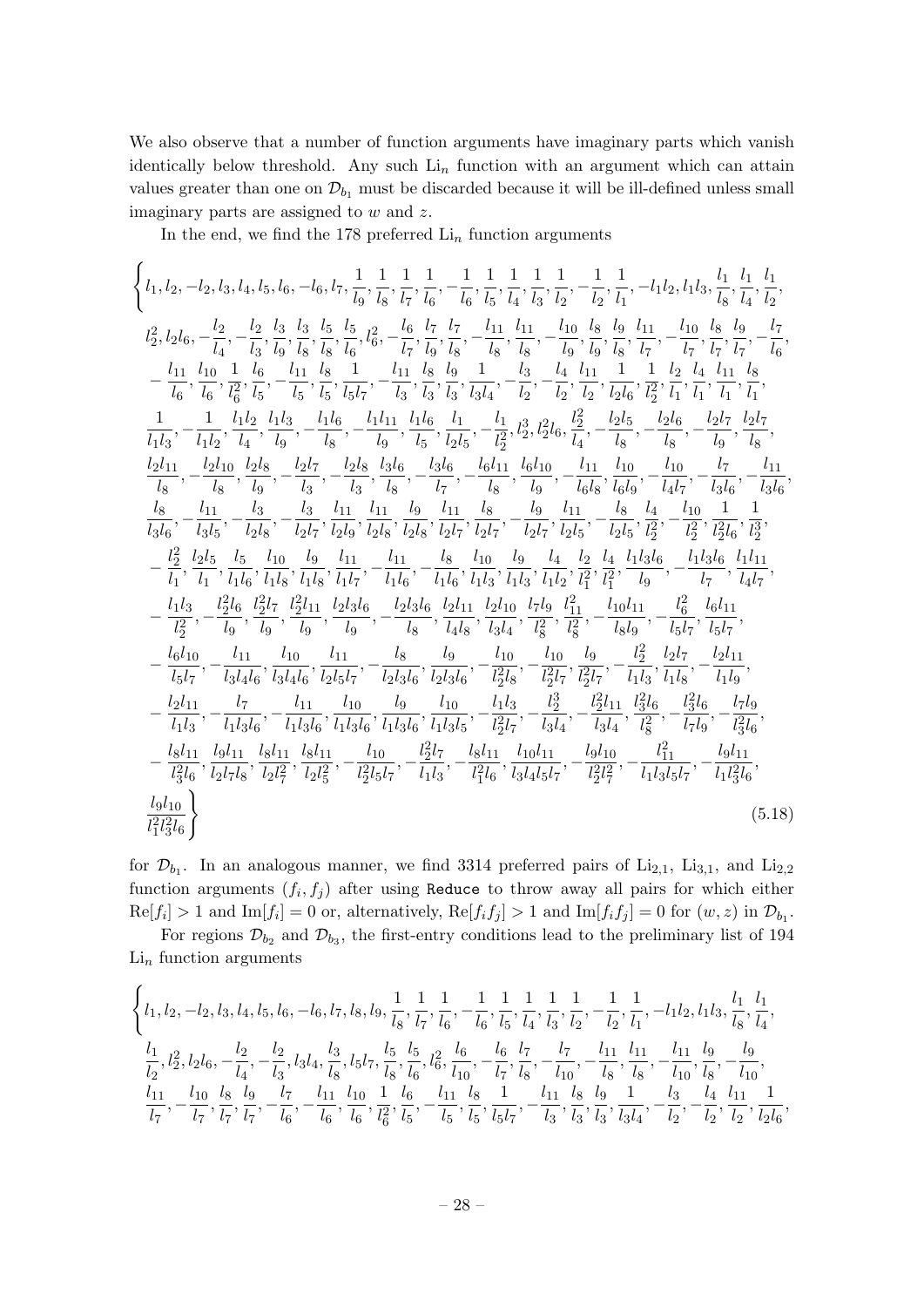$$
\begin{split}\n&\frac{1}{l_{2}^{2}},\frac{l_{2}}{l_{1}},\frac{l_{1}}{l_{1}},\frac{l_{3}}{l_{1}},\frac{1}{l_{1}}l_{3},-\frac{1}{l_{1}l_{2}},\frac{l_{1}^{2}}{l_{2}},\frac{l_{1}^{2}}{l_{2}},\frac{l_{1}l_{3}}{l_{3}},\frac{l_{1}l_{3}}{l_{3}},-\frac{l_{1}l_{3}}{l_{3}},-\frac{l_{1}l_{1}}{l_{10}},\frac{l_{1}l_{8}}{l_{10}},\frac{l_{1}l_{8}}{l_{10}},\frac{l_{1}l_{8}}{l_{2}},\frac{l_{1}l_{8}}{l_{2}},-\frac{l_{1}l_{2}}{l_{2}},-\frac{l_{2}l_{2}}{l_{2}},-\frac{l_{2}l_{2}}{l_{2}},-\frac{l_{2}l_{2}}{l_{2}},-\frac{l_{2}l_{2}}{l_{2}},-\frac{l_{2}l_{2}}{l_{2}},-\frac{l_{2}l_{2}}{l_{2}},-\frac{l_{2}l_{2}}{l_{2}},-\frac{l_{2}l_{2}}{l_{2}},-\frac{l_{2}l_{1}}{l_{2}},-\frac{l_{2}l_{11}}{l_{2}},-\frac{l_{2}l_{11}}{l_{2}},-\frac{l_{2}l_{11}}{l_{3}},-\frac{l_{2}l_{11}}{l_{3}},\frac{l_{2}l_{4}}{l_{3}},\frac{l_{3}l_{4}}{l_{3}},\frac{l_{3}l_{6}}{l_{3}},-\frac{l_{3}l_{6}}{l_{2},-\frac{l_{4}l_{7}}{l_{10}},-\frac{l_{4}l_{1}}{l_{2}},-\frac{l_{4}l_{2}}{l_{2},-\frac{l_{4}l_{2}}{l_{2}},-\frac{l_{11}}{l_{2},-\frac{l_{2}}{l_{2},-\frac{l_{2}}{l_{2}},-\frac{l_{11}}{l_{2},-\frac{l_{2}}{l_{2},-\frac{l_{2}}{l_{2}},-\frac{l_{11}}{l_{2},-\frac{l_{2}}{l_{2},-\frac{l_{2}}{l_{2}},-\frac{l_{2}}{l_{2},-\frac{l_{2}}{l_{2}},-\frac{l_{2}}{l_{2},-\frac{l_{2}}{l_{2}},-\frac{l_{2}}{l_{2},-\frac{l_{2}}{l_{2}},-\frac{l_{2}}{l_{2},-\frac{l_{2}}{l_{2}},-\frac{l_{2}}
$$

The rest of the filtering procedure in the remaining regions is closely analogous to what is described above for  $\mathcal{D}_{b_1}$ , but we nevertheless summarize our findings for the benefit of the reader.

In  $\mathcal{D}_{b_2}$ , besides those functions whose arguments have imaginary parts which vanish identically, we find that certain  $Li_n$  arguments assume values on the real axis greater than one

• when  $s = -\frac{4m^2t}{m^2-t}$  for  $-m^2 < t < -\frac{m^2}{3}$  $rac{n^2}{3}$ . • when  $s = -\frac{2m^2(-2t-m^2)}{t}$  $\frac{2t-m^2}{t}$  for  $-m^2 < t < -\frac{2m^2}{3}$  $\frac{m^2}{3}$ . • when  $s = \frac{4m^2 + t - \sqrt{-t(8m^2 - t)}}{2}$  $\frac{(-t(8m^2-t))}{2}$  for  $-\frac{m^2}{3} < t < 0$ .

After discarding all of the offending  $\mathrm{Li}_n$  function arguments, we find that 184 preferred ones remain:

$$
\begin{aligned} &\left\{l_{1},l_{2},-l_{2},l_{3},l_{4},l_{5},l_{6},-l_{6},l_{7},l_{9},\frac{1}{l_{8}},\frac{1}{l_{7}},\frac{1}{l_{6}},-\frac{1}{l_{6}},\frac{1}{l_{5}},\frac{1}{l_{4}},\frac{1}{l_{3}},\frac{1}{l_{2}},-\frac{1}{l_{2}},\frac{1}{l_{1}},-l_{1}l_{2},l_{1}l_{3},\frac{l_{1}}{l_{8}},\frac{l_{1}}{l_{4}},\frac{l_{1}}{l_{2}},\\ &l_{2}^{2},l_{2}l_{6},-\frac{l_{2}}{l_{4}},-\frac{l_{2}}{l_{3}},l_{3}l_{4},\frac{l_{3}}{l_{8}},\frac{l_{5}}{l_{8}},\frac{l_{5}}{l_{6}},l_{6}^{2},\frac{l_{6}}{l_{10}},-\frac{l_{6}}{l_{7}},\frac{l_{7}}{l_{8}},-\frac{l_{7}}{l_{10}},-\frac{l_{11}}{l_{8}},\frac{l_{11}}{l_{8}},-\frac{l_{11}}{l_{10}},\frac{l_{9}}{l_{8}},-\frac{l_{9}}{l_{10}},\frac{l_{11}}{l_{7}},-\frac{l_{10}}{l_{7}},\\ &\frac{l_{8}}{l_{7}},\frac{l_{9}}{l_{7}},-\frac{l_{7}}{l_{6}},-\frac{l_{11}}{l_{6}},\frac{1}{l_{6}^{2}},\frac{l_{5}}{l_{5}},\frac{l_{5}}{l_{5}},\frac{l_{5}}{l_{5}},\frac{l_{1}}{l_{5}},-\frac{l_{11}}{l_{3}},\frac{l_{8}}{l_{3}},\frac{l_{9}}{l_{3}},\frac{1}{l_{3}l_{4}},-\frac{l_{11}}{l_{2}},\frac{l_{11}}{l_{2}},\frac{l_{12}}{l_{2},\frac{l_{2}l_{6}},\frac{l_{11}}{l_{2}},-\frac{l_{10}}{l_{1}},\\ &\frac{l_{8}}{l_{1}},\frac{1}{l_{1}},-\frac{1}{l_{1}}\frac{l_{1}l_{2}}{l_{2}},\frac{l_{12}}{l_{4}},\frac{l_{11}}{l_{10}},\frac{l_{11}}{l_{7}},-\frac{l_{11}}{l_{8}},\frac{l_{11}}{l_{5}},-\frac{l_{11}}{l_{10}},\frac{l_{11}}{l_{1
$$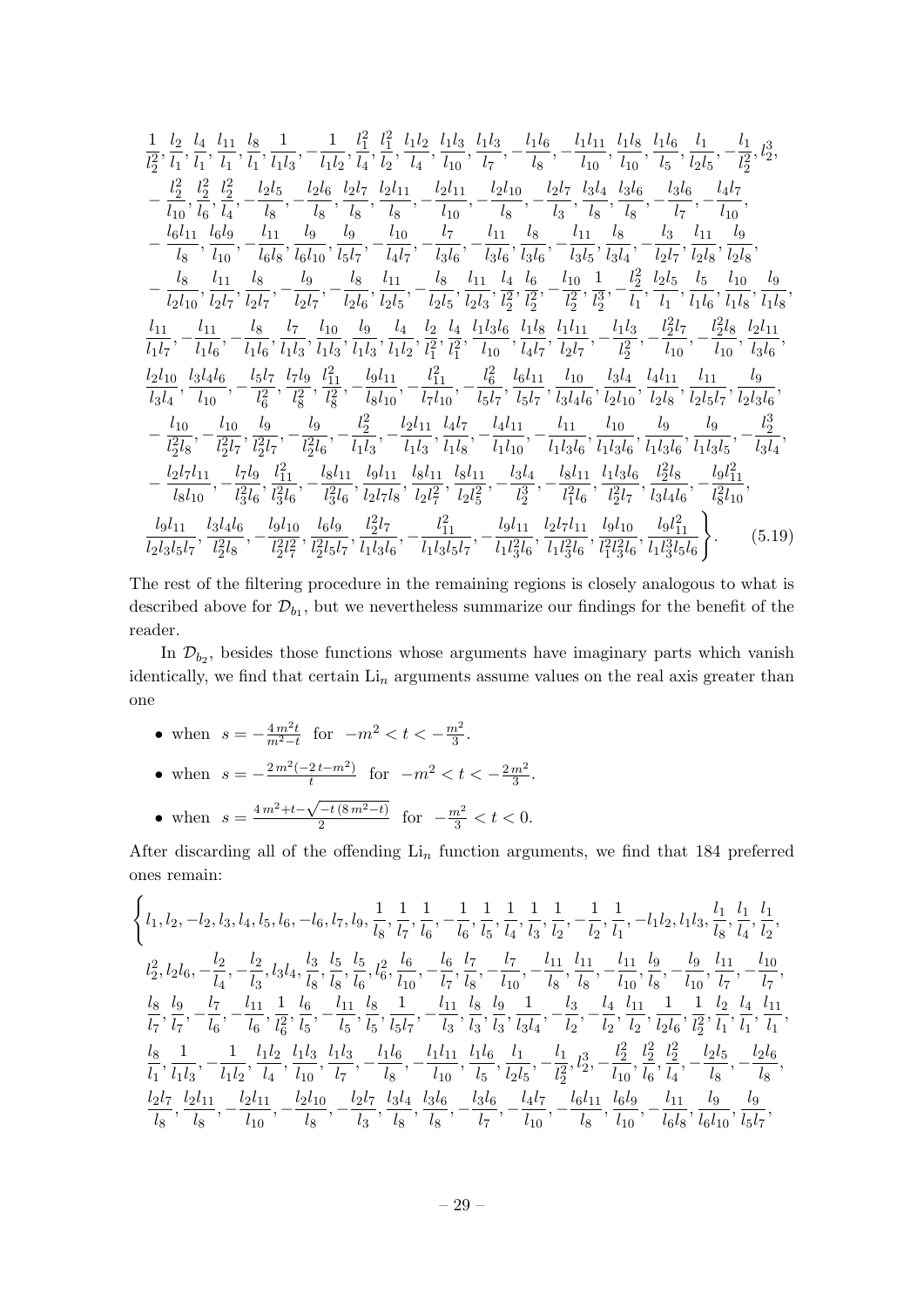$$
-\frac{l_{10}}{l_{4}l_{7}}, -\frac{l_{7}}{l_{3}l_{6}}, -\frac{l_{11}}{l_{3}l_{6}}, \frac{l_{8}}{l_{3}l_{6}}, -\frac{l_{11}}{l_{3}l_{5}}, \frac{l_{8}}{l_{3}l_{4}}, -\frac{l_{3}}{l_{2}l_{7}}, \frac{l_{11}}{l_{2}l_{8}}, \frac{l_{9}}{l_{2}l_{8}}, -\frac{l_{8}}{l_{2}l_{10}}, \frac{l_{11}}{l_{2}l_{7}}, \frac{l_{8}}{l_{2}l_{7}}, -\frac{l_{9}}{l_{2}l_{7}}, \frac{l_{11}}{l_{2}l_{5}},
$$

$$
-\frac{l_{8}}{l_{2}l_{5}}, \frac{l_{11}}{l_{2}l_{3}}, \frac{l_{4}}{l_{2}l_{3}}, \frac{l_{6}}{l_{2}l_{3}}, -\frac{l_{2}}{l_{2}}, \frac{l_{2}l_{5}}{l_{2}l_{5}}, \frac{l_{10}}{l_{1}l_{6}}, \frac{l_{9}}{l_{1}l_{1}} \frac{l_{11}}{l_{1}l_{8}}, -\frac{l_{11}}{l_{1}l_{1}}, -\frac{l_{11}}{l_{1}l_{6}}, -\frac{l_{8}}{l_{1}l_{6}}, \frac{l_{7}}{l_{1}l_{8}}, \frac{l_{10}}{l_{1}l_{3}}, \frac{l_{9}}{l_{1}l_{2}}, \frac{l_{11}}{l_{2}} \frac{l_{10}}{l_{2}}, \frac{l_{9}}{l_{2}l_{3}}, \frac{l_{11}}{l_{2}}, \frac{l_{10}}{l_{2}}, \frac{l_{11}}{l_{2}l_{3}}, \frac{l_{11}}{l_{2}}, \frac{l_{11}}{l_{2}}, \frac{l_{11}}{l_{2}}, -\frac{l_{11}}{l_{2}}, -\frac{l_{11}}{l_{2}}, -\frac{l_{11}}{l_{2}}, \frac{l_{11}}{l_{2}, \frac{l_{2}}{l_{2}}, \frac{l_{2}}{l_{2}}, \frac{l_{2}}{l_{2}}, -\frac{l_{2}l_{8}}{l_{10}}, \frac{l_{2}l_{11}}{l_{3}l_{4}}, \frac{l_{2}l_{10}}{l_{3}l_{4}}, \frac{l_{3}l_{4}}{l_{10}}, -\frac{l_{11}}{l_{2}, \frac{l_{11}}{
$$

In much the same way, we find 3420 preferred pairs of function arguments for  $Li_{2,1}$ ,  $Li_{3,1}$ , and  $\text{Li}_{2,2}$  in  $\mathcal{D}_{b_2}$ .

In  $\mathcal{D}_{b_3}$ , besides those functions whose arguments have imaginary parts which vanish identically, we find that certain  $\mathrm{Li}_{n}$  arguments assume values on the real axis greater than one

<span id="page-30-0"></span>\n- when 
$$
s = -\frac{4m^2t}{m^2-t}
$$
 for  $-\frac{m^2}{3} < t < 0$ .
\n- when  $s = -\frac{2m^2(-2t - m^2)}{t}$  for  $-\frac{2m^2}{3} < t < -\left(2 - \sqrt{2}\right)m^2$ .
\n- when  $s = \frac{4m^2 + t - \sqrt{-t(8m^2 - t)}}{2}$  for  $-\left(2 - \sqrt{2}\right)m^2 < t < -\frac{m^2}{3}$ .
\n

After filtering, we find that 184 preferred  ${\rm Li}_n$  function arguments remain:

$$
\begin{aligned} &\left\{l_{1},l_{2},-l_{2},l_{3},l_{4},l_{5},l_{6},-l_{6},l_{7},l_{9},\frac{1}{l_{8}},\frac{1}{l_{7}},\frac{1}{l_{6}},-\frac{1}{l_{6}},\frac{1}{l_{5}},\frac{1}{l_{4}},\frac{1}{l_{3}},\frac{1}{l_{2}},-\frac{1}{l_{2}},\frac{1}{l_{1}},-l_{1}l_{2},l_{1}l_{3},\frac{l_{1}}{l_{8}},\frac{l_{1}}{l_{4}},\frac{l_{1}}{l_{2}},\\ &l_{2}^{2},l_{2}l_{6},-\frac{l_{2}}{l_{3}},l_{3}l_{4},\frac{l_{3}}{l_{8}},\frac{l_{5}}{l_{8}},\frac{l_{5}}{l_{6}},l_{6}^{2},\frac{l_{6}}{l_{10}},-\frac{l_{6}}{l_{7}},\frac{l_{7}}{l_{8}},-\frac{l_{11}}{l_{10}},\frac{l_{11}}{l_{8}},\frac{l_{11}}{l_{8}},-\frac{l_{11}}{l_{10}},\frac{l_{9}}{l_{8}},-\frac{l_{9}}{l_{10}},\frac{l_{11}}{l_{7}},-\frac{l_{10}}{l_{7}},\frac{l_{10}}{l_{7}},\frac{l_{11}}{l_{7}},\frac{l_{10}}{l_{7}},\frac{l_{11}}{l_{7}},\frac{l_{11}}{l_{7}},\frac{l_{11}}{l_{7}},\frac{l_{11}}{l_{7}},\frac{l_{11}}{l_{7}},\frac{l_{11}}{l_{7}},\frac{l_{11}}{l_{7}},\frac{l_{11}}{l_{8}},\frac{l_{11}}{l_{8}},\frac{l_{11}}{l_{8}},\frac{l_{11}}{l_{8}},\frac{l_{11}}{l_{8}},\frac{l_{11}}{l_{8}},\frac{l_{11}}{l_{8}},\frac{l_{11}}{l_{8}},\frac{l_{11}}{l_{8}},\frac{l_{11}}{l_{8}},\frac{l_{11}}{l_{8}},\frac{l_{11}}{l_{8}},\frac{l_{11}}{l_{8}},\frac{l_{11}}{l_{8}},-\frac{l_{11}}{l_{8}},\frac{l_{11}}{l_{8}},\frac{l_{11}}{l_{8}},\frac{l_{11}}{l_{8}},\frac{l_{11}}{l_{8}},\frac{l_{11}}{l_{8}},\
$$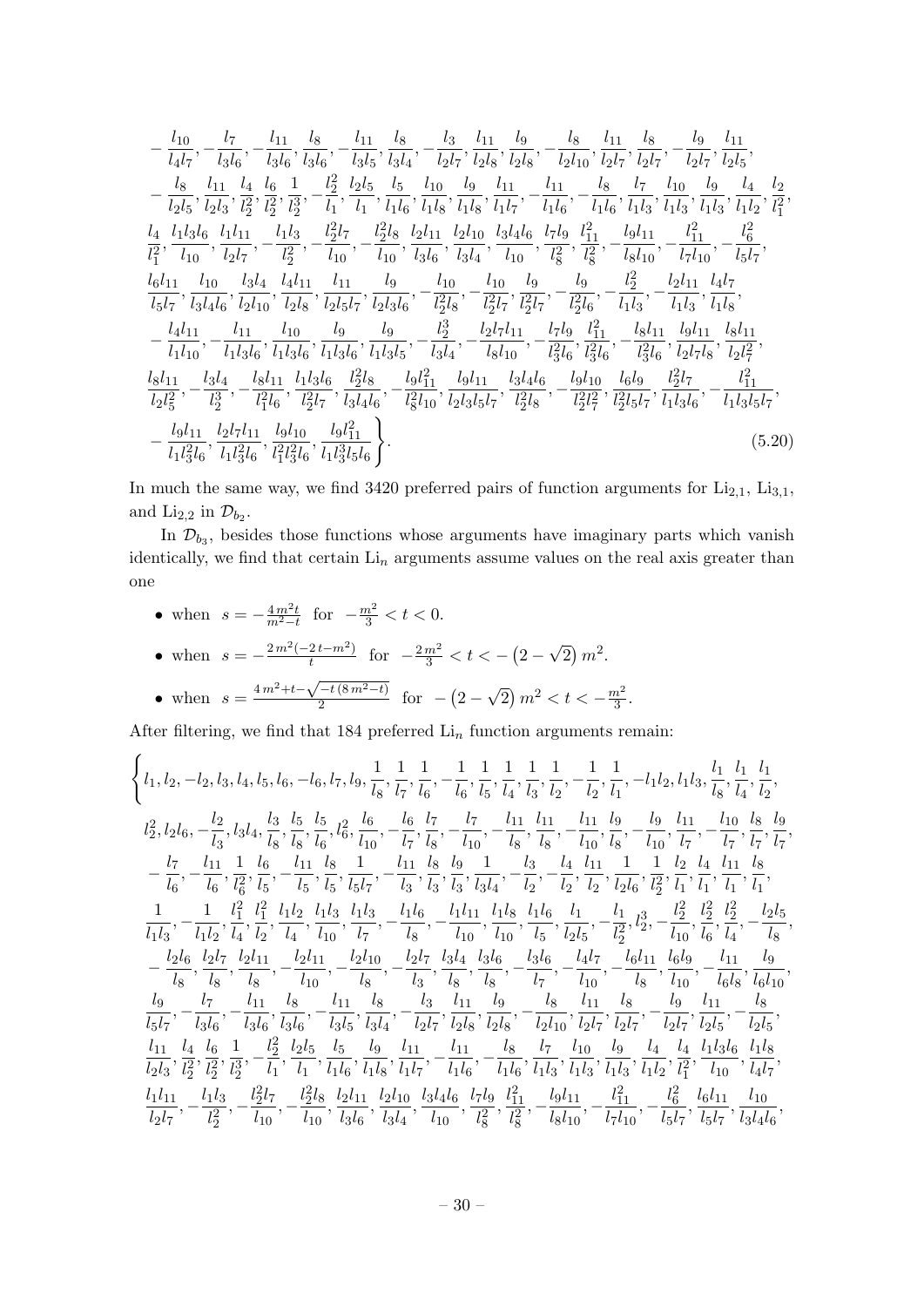<span id="page-31-1"></span>
$$
\frac{l_3l_4}{l_2l_{10}}, \frac{l_4l_{11}}{l_2l_8}, \frac{l_{11}}{l_2l_5l_7}, \frac{l_9}{l_2l_3l_6}, -\frac{l_{10}}{l_2l_8}, -\frac{l_{10}}{l_2l_7}, \frac{l_9}{l_2l_7}, -\frac{l_9}{l_2l_6}, -\frac{l_2^2}{l_1l_3}, -\frac{l_2l_{11}}{l_1l_3}, \frac{l_4l_7}{l_1l_8}, -\frac{l_4l_{11}}{l_1l_{10}}, -\frac{l_{11}}{l_1l_3l_6}, \frac{l_{10}}{l_1l_3l_6}, \frac{l_{9}}{l_1l_3l_6}, \frac{l_{9}}{l_1l_3l_5}, -\frac{l_2^3}{l_3l_4}, -\frac{l_2l_7l_{11}}{l_8l_{10}}, -\frac{l_7l_9}{l_8^2l_6}, \frac{l_{11}}{l_8^2l_6}, -\frac{l_8l_{11}}{l_8^2l_6}, \frac{l_9l_{11}}{l_2l_7^2l_8}, \frac{l_9l_{11}}{l_2l_7^2}, \frac{l_8l_{11}}{l_2l_7^2}, \frac{l_8l_{11}}{l_2l_8^2}, -\frac{l_3l_4}{l_8^2l_6}, -\frac{l_9l_{11}}{l_8^2l_6}, \frac{l_9l_{11}}{l_8^2l_7}, \frac{l_9l_{11}}{l_8^2l_7}, \frac{l_9l_{11}}{l_8^2l_7}, \frac{l_9l_{11}}{l_8^2l_7}, -\frac{l_1^2}{l_8^2l_7}, -\frac{l_1^2}{l_8^2l_8}, -\frac{l_9l_{10}}{l_8^2l_8}, \frac{l_9l_{10}}{l_8^2l_8}, -\frac{l_9l_{10}}{l_8^2l_8}, -\frac{l_9l_{10}}{l_8^2l_8}, \frac{l_9l_{10}}{l_8^2l_8}, -\frac{l_1^2}{l_8^2l_8^2l_7}, \frac{l_1l_3l_6}{l_8^2l_8}, -\frac{l_1^2
$$

Note that [\(5.20\)](#page-30-0) and [\(5.21\)](#page-31-1) are not identical even though they are of identical length. As before, we find 3420 preferred pairs of function arguments for  $\text{Li}_{2,1}$ ,  $\text{Li}_{3,1}$ , and  $\text{Li}_{2,2}$  in  $\mathcal{D}_{b_3}$ .

Although it is not a *priori* clear that such restrictive choices for the ansätze of Li functions in each region are actually allowed, it turns out that we can in fact use the sets of function arguments derived from the considerations outlined above to write explicit solutions which satisfy the differential equations for the twelve two-massive-line master integrals with rational symbols in  $\mathcal{D}_a$ ,  $\mathcal{D}_{b_1}$ ,  $\mathcal{D}_{b_2}$ , and  $\mathcal{D}_{b_3}$ . We have explicitly checked numerically against the G function representation with kinematic variables in the arguments at a large number of physical phase space points that, as desired, our results are correct independent of whether explicit positive imaginary parts are assigned to  $w$  and  $z$ . In the next section, we will discuss the more complicated master integrals which involve the intrinsically algebraic part of the full symbol alphabet,  $\mathcal{L}_A$ , in a similar manner.

#### <span id="page-31-0"></span>6 Weight-four multiple polylogarithms for Drell-Yan master integrals

In this section, we apply the techniques introduced in Sections [4](#page-13-0) and [5.2](#page-23-0) to explicitly integrate the  $\epsilon$  d ln form for  $\{m_1, \ldots, m_{36}\},$   $(A.1)$ , in the physical region above the two-mass threshold  $(s > 4m^2)$  through to weight four in terms of real-valued Li functions. To our knowledge, this is the first time a complete solution in terms of standard multiple polylogarithms has been found for a multi-loop Feynman integral with an  $\epsilon$  d ln differential equation containing unrationalizable symbol letters. We fix our integration constants using a variety of established techniques, such as direct evaluation in Feynman parameters, exploiting regular kinematic limits of the differential equations, and exploiting kinematic limits where particular integrals are power-suppressed and must therefore vanish (see Section 5.2 of  $[14]$ ).

Due to the significant length of our results, we refrain from presenting them explicitly in the text. For the benefit of the reader interested in the detailed structure of our solution, we provide the result through to weight four for the six-line normal form integral from the right panel of Figure [2,](#page-3-0)  $m_{32}$ , as an ancillary file included with our arXiv submission.  $m_{32}$ has a number of notable analytic features. We find a basis of multiple polylogarithms comprised of: 14 ln functions (by construction,  $\ln(l_{10})$  and  $\ln(l_{11})$  cannot appear), 46 Li<sub>2</sub> functions, 235 Li<sub>3</sub> functions, 342 Li<sub>4</sub> functions, 28 Li<sub>2,1</sub> functions, 742 Li<sub>3,1</sub> functions, and 324 Li<sub>2,2</sub> functions. To give the reader a feeling for the complexity of our result for  $m_{32}$ ,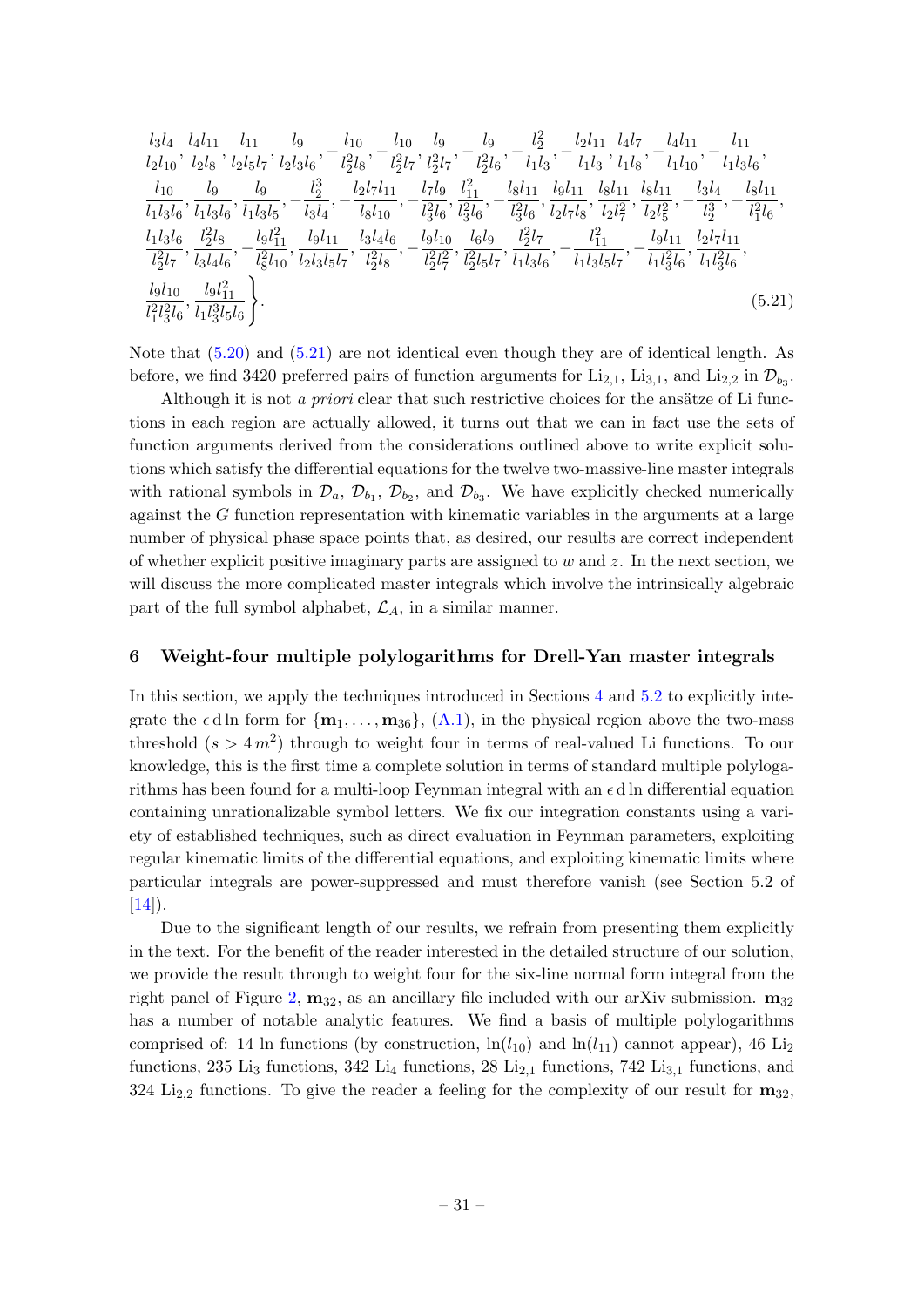we present the complete list of 347  ${\rm Li}_n$  function arguments which appear in it:

$$
\begin{cases} \frac{1}{l_1^{}}, -l_2, l_2, \frac{l_2}{l_1^2}, \frac{l_2}{l_1^2}, -l_1l_2, -\frac{l_2^2}{l_1^2}, l_2^3, -\frac{l_2^2}{l_2^2}, -\frac{l_2^2}{l_2^2}, l_3^4, l_4^4, -\frac{l_4}{l_2^2}, \frac{l_2l_5}{l_2^2}, -l_6, l_6, l_2l_6, l_2^2l_6, \frac{l_6}{l_6}, \frac{l_1l_6}{l_6}, \\ -\frac{l_1l_2}{l_2^2l_7}, -\frac{l_2}{l_2^2l_7}, -\frac{l_6}{l_7}, -\frac{l_1l_3l_6}{l_7}, -\frac{l_6^2}{l_2^2l_8}, \frac{l_3^2}{l_8}, -\frac{l_2l_6}{l_8}, -\frac{l_2l_6}{l_8}, -\frac{l_2l_6}{l_8}, -\frac{l_2l_6}{l_8}, -\frac{l_2l_6}{l_8}, \\ \frac{l_2l_7}{l_2^2l_7}, \frac{l_2l_7}{l_2^2l_8}, l_5, \frac{l_3}{l_1^2l_5}, \frac{l_1l_3}{l_3^2l_6}, \frac{l_2l_6}{l_3^2l_6}, \frac{l_2l_6}{l_3^2l_6}, \frac{l_2l_6}{l_3^2l_6}, \frac{l_2l_6}{l_3^2l_6}, \frac{l_2l_6}{l_3^2l_6}, \frac{l_2l_6}{l_3^2l_6}, \frac{l_2l_6}{l_3^2l_6}, \frac{l_2l_6}{l_3^2l_6}, \frac{l_2l_6}{l_3^2l_6}, \frac{l_2l_6}{l_3^2l_6}, \frac{l_2l_6}{l_3^2l_6}, \frac{l_2l_6}{l_3^2l_6}, \frac{l_2l_6}{l_3^2l_6}, \frac{l_2l_6}{l_3^2l_6}, \frac{l_2l_6}{l_3^2l_6}, \frac{l_2l_6}{l_3^2l_6}, \frac{l_2l_6}{l_3^2l_6}, \frac{l_2l_6}{l_3^2l_6}, \frac
$$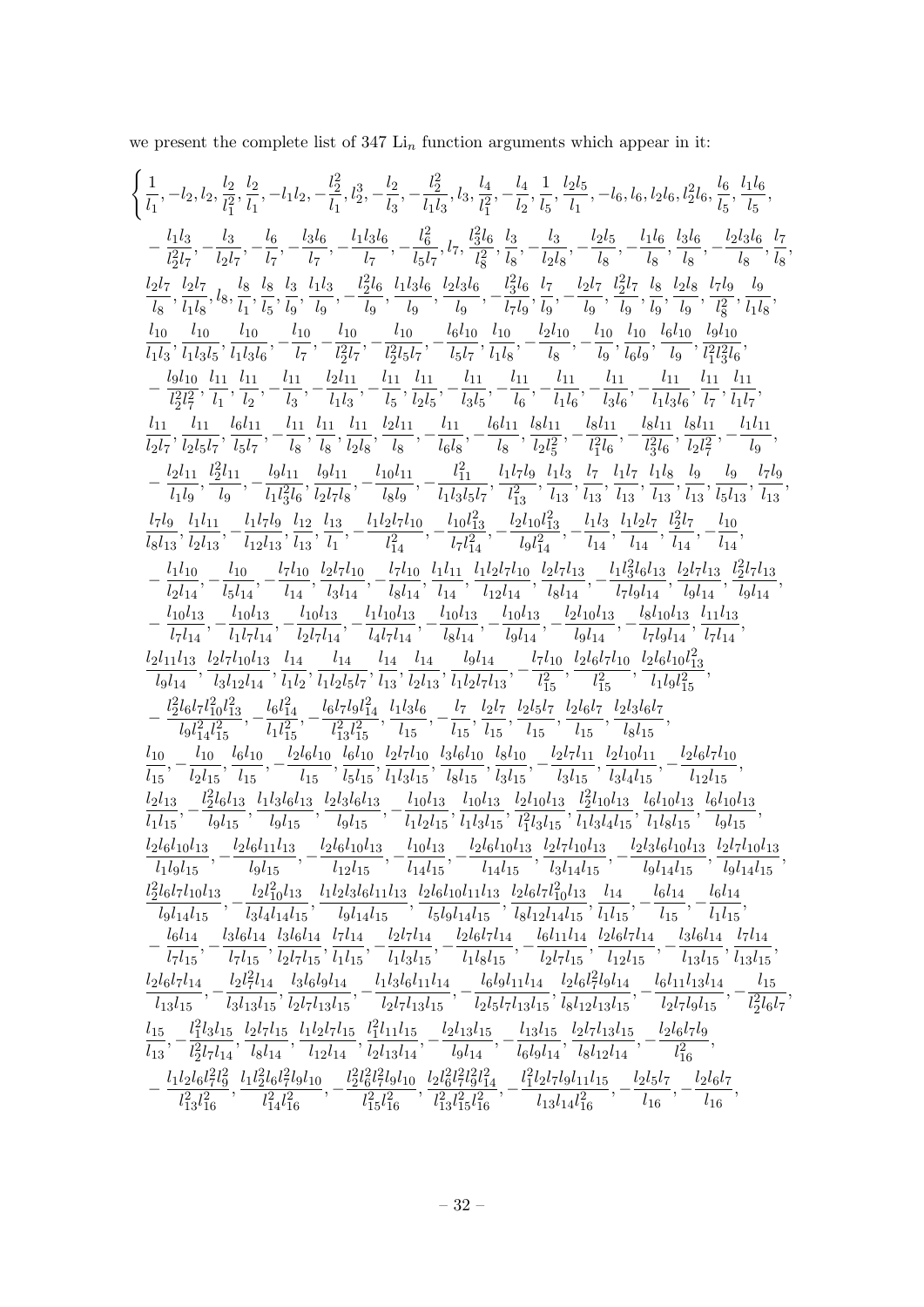$$
-\frac{1616}{l_2l_{16}},-\frac{l_2l_7l_9}{l_1l_3l_{16}},\frac{l_3l_6l_9}{l_3l_{16}},-\frac{l_3l_{11}}{l_2l_6l_{16}},\frac{l_1l_3l_6l_9}{l_1l_3l_{16}},-\frac{l_1l_3l_6l_9}{l_2l_3l_{16}},-\frac{l_1l_3l_6}{l_3l_{16}},\frac{l_2l_6l_7l_9}{l_3l_{16}},-\frac{l_2l_7l_9}{l_3l_{16}},-\frac{l_2l_7l_9}{l_3l_{16}},\frac{l_2l_7l_9}{l_3l_{16}},-\frac{l_2l_7l_9}{l_3l_{16}},\frac{l_2l_7l_9l_{10}}{l_1l_3l_{16}},\frac{l_2l_7l_9l_{10}}{l_1l_3l_{16}},\frac{l_2l_7l_9l_{10}}{l_1l_3l_{16}},\frac{l_2l_7l_9l_{10}}{l_1l_3l_{16}},\frac{l_2l_7l_9l_{10}}{l_1l_3l_{16}},\frac{l_2l_7l_9l_{10}}{l_1l_3l_{16}},\frac{l_2l_7l_9l_{10}}{l_1l_3l_{16}},\frac{l_2l_7l_9l_{10}}{l_1l_3l_{16}},\frac{l_2l_7l_9l_{10}}{l_1l_3l_{16}},\frac{l_2l_7l_9l_{10}}{l_1l_3l_{16}},\frac{l_2l_7l_9l_{10}}{l_1l_3l_{16}},\frac{l_2l_7l_9l_{10}}{l_1l_3l_{16}},\frac{l_2l_7l_9l_{10}}{l_3l_{16}},\frac{l_2l_7l_9l_{10}}{l_3l_{16}},\frac{l_2l_7l_9l_{10}}{l_3l_{16}},\frac{l_2l_7l_9l_{10}}{l_3l_{16}},\frac{l_2l_7l_9l_{10}}{l_3l_{16}},\frac{l_2l_7l_9l_{10}}{l_3l_{16}},\frac{l_2l_7l_9l_{10}}{
$$

It is also worth pointing out that our choice of alphabet, Eq. [\(4.19\)](#page-18-1), produces remarkably simple integration constants. We find

$$
\frac{3}{2}\zeta_3 - \frac{3}{2}\pi^3 i\tag{6.2}
$$

at weight three and

$$
\frac{1335349}{32}\zeta_2^2 - 116\,\zeta_3\,\pi i\tag{6.3}
$$

at weight four.

In lieu of our explicit analytic results, it is straightforward to obtain high-precision numerical results for our master integrals using GiNaC. For the randomly chosen physical phase space point

<span id="page-33-0"></span>
$$
(s, t, m2) = (17, -7, 6241/1681). \t(6.4)
$$

we find for the most complicated master integrals with two massive internal lines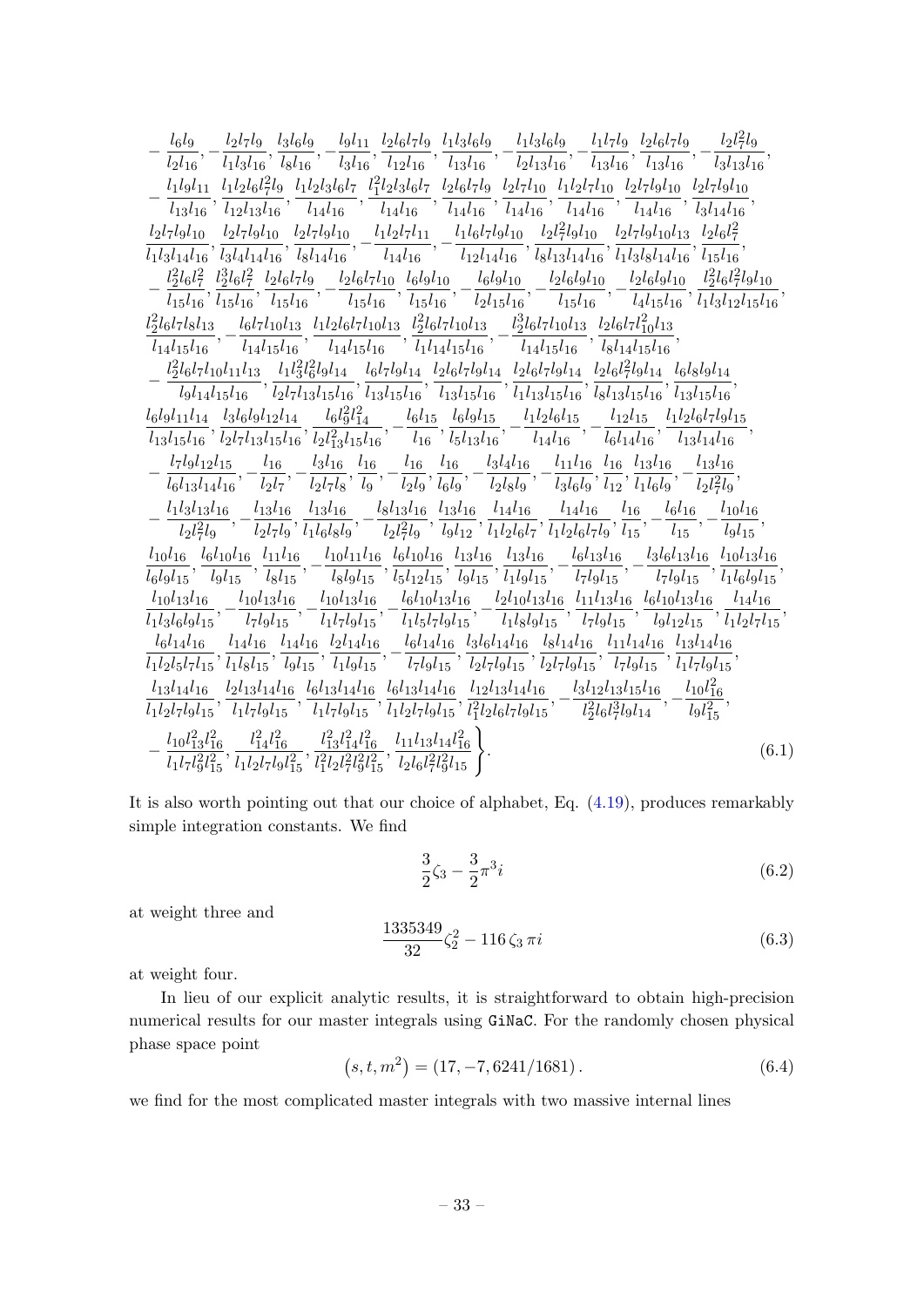$$
\mathbf{m}_{32} \approx \epsilon^3 (0.066537984962080530758... - 27.508245870011457529... i)
$$
  
\n
$$
+ \epsilon^4 (51.615607433806381131... - 149.06326619542437190... i) + \mathcal{O}(\epsilon^5),
$$
 (6.5)  
\n
$$
\mathbf{m}_{33} \approx \epsilon^2 (10.163316917366188927... + 6.2974465571355440423... i)
$$
  
\n
$$
+ \epsilon^3 (33.914009430201406423... + 4.6486595371603574921... i)
$$
  
\n
$$
+ \epsilon^4 (163.17321004422879959... - 128.72756457117576796... i) + \mathcal{O}(\epsilon^5),
$$
 (6.6)  
\n
$$
\mathbf{m}_{34} \approx \epsilon^2 (-9.3166453894096456380... - 4.6722528592943756861... i)
$$
  
\n
$$
+ \epsilon^3 (-12.274144284891231677... - 11.270075866466130873... i) + \epsilon^4 (-51.057330106861359687... + 87.629800828432935443... i) + \mathcal{O}(\epsilon^5),
$$
 (6.7)  
\n
$$
\mathbf{m}_{35} \approx \epsilon^4 (6.9039856473317646358... - 0.013343873471826080269... i) + \mathcal{O}(\epsilon^5),
$$
 (6.8)  
\n
$$
\mathbf{m}_{36} \approx \epsilon^3 (-4.7564239669560836801... + 4.0753242804814306037... i)
$$
  
\n<math display="block</math>

Using the finite integral method  $[15, 73, 74]$  $[15, 73, 74]$  $[15, 73, 74]$  $[15, 73, 74]$  and SecDec 3  $[75]$ , we were able to independently check these numerical results to a few decimal digits.

We find that a double precision evaluation of all 36 master integrals  $m_1, \ldots, m_{36}$  at the point [\(6.4\)](#page-33-0) using GiNaC takes 0.5 seconds on one Intel E3-1275 CPU core. The performance in this central point in phase space is therefore not much worse than what is encountered for Feynman integrals involving rational alphabets, see e.g. the discussion in [\[31\]](#page-49-8). Therefore, we expect the functional representation discussed in this paper to be well-suited for direct usage in Monte-Carlo programs.

## <span id="page-34-0"></span>7 Outlook

In this article, we considered irreducible Feynman integrals satisfying  $\epsilon$  d ln differential equations with non-rational symbol letters and described methods for their evaluation in terms of standard multiple polylogarithms. We show for the first time that a complete solution in terms of standard multiple polylogarithms can be obtained even in the presence of unrationalizable symbol letters. In particular, new techniques for the construction of an ansatz which matches the symbol in a particular region of phase space allowed us to calculate the two-loop master integrals for the mixed EW-QCD corrections to Drell-Yan lepton pair production in the physical region using Li functions through to weight four. We discussed in detail how to optimize the functional basis to allow for fast and stable numerical evaluations, systematically avoiding arguments on branch cuts which would require an explicit  $+i0$  prescription. The presented techniques and results may be applied directly to the calculation of the virtual amplitudes for the full EW-QCD corrections to Drell-Yan production of relative order  $\alpha \alpha_s$ .

As motivation, we also considered a rather non-trivial master integral for massive Bhabha electron-positron scattering and showed that it may be directly integrated from Feynman parameters to all orders in  $\epsilon$  in terms of multiple polylogarithms despite the presence of root-valued symbol letters. Besides the applications discussed in this paper,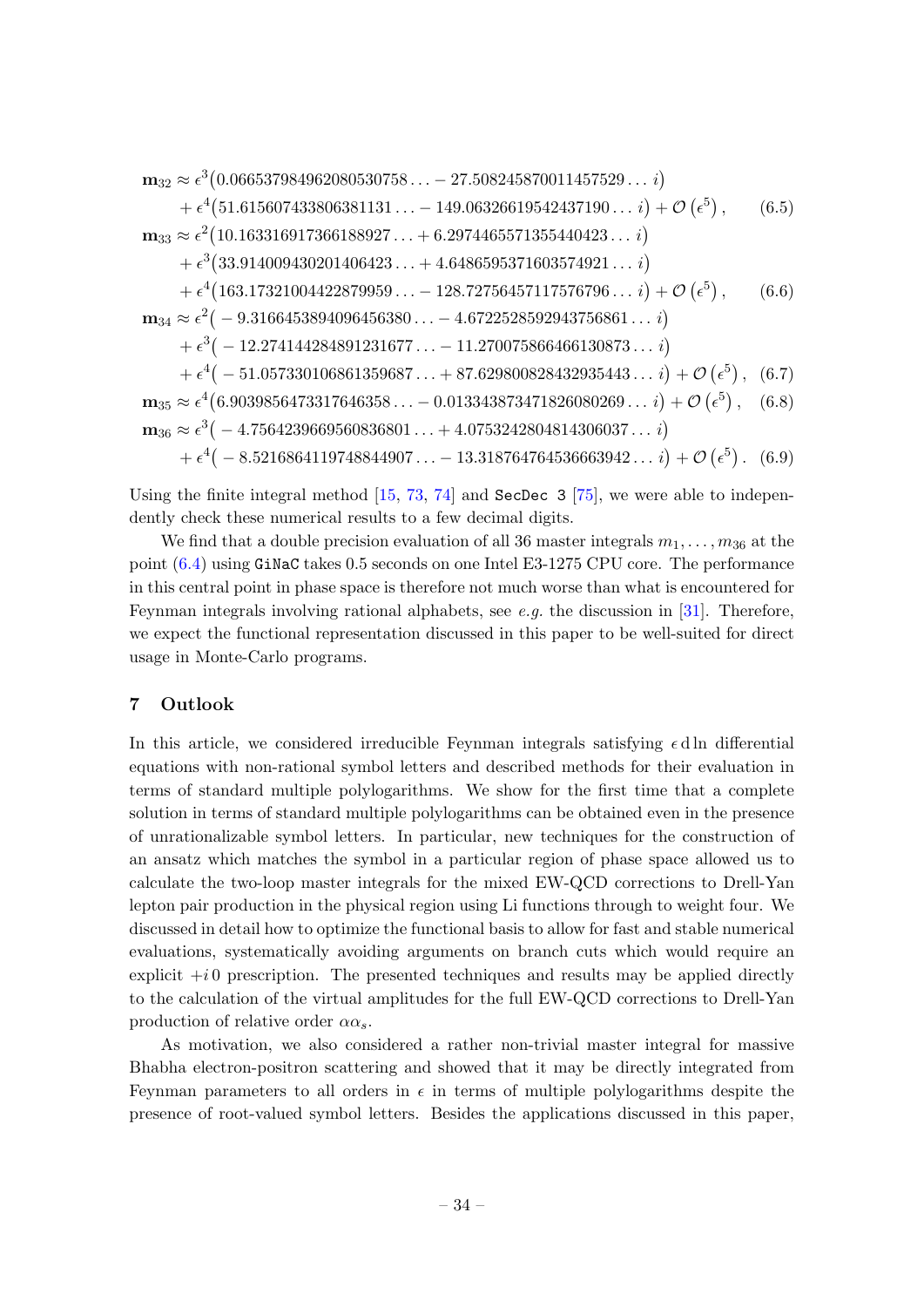$\epsilon$ d ln differential equations with root-valued symbol letters also appear in other interesting contexts, such as the next-to-leading order QCD corrections to  $H +$ jet production with full heavy top quark mass dependence. One may therefore expect that our techniques could be fruitfully applied also to other problems of current phenomenological interest.

## Acknowledgments

We gratefully acknowledge Erik Panzer for inspiring and stimulating discussions over the last several years about various aspects of this work. RMS is also very grateful to Francis Brown, Erik Panzer, and All Souls College of Oxford University for their hospitality at an early stage of this work. We thank Stefan M¨uller-Stach, Duco van Straten, and Marco Besier for many enlightening discussions about the theory of rational parametrization. We would also like to thank Hubert Spiesberger for his support and for collaborations on related topics. We thank Roberto Bonciani, Stefano Di Vita, Pierpaolo Mastrolia, and Ulrich Schubert for a comparison of results. MH was supported in part by the German Research Foundation (DFG), through the Collaborative Research Center, Project ID 204404729, SFB 1044, and the Cluster of Excellence PRISMA<sup>+</sup>, Project ID 39083149, EXC 2118/1. AvM was supported in part by the National Science Foundation under Grant No. 1719863. The authors would like to express a special thanks to the Mainz Institute for Theoretical Physics (MITP) of the Cluster of Excellence  $PRISMA<sup>+</sup>$  for its hospitality and support. Our figures were generated using Jaxodraw [\[76\]](#page-51-14), based on AxoDraw [\[77\]](#page-51-15).

#### <span id="page-35-0"></span>A Differential equations for the Drell-Yan masters with two massive lines

In terms of the symbol letters  $\{l_1, \ldots, l_{16}\}$  defined in  $(4.19)$ , the system of differential equations for  $\mathbf{m}_1, \ldots, \mathbf{m}_{36}$  in [\(3.7\)](#page-12-1) can be cleanly written in differential form:

$$
\epsilon^{-1} d\mathbf{m}_1 = \mathbf{m}_1 \left[ 4 d \ln (l_1) - 4 d \ln (l_2) + 4 d \ln (l_3) + 2 d \ln (l_6) - 4 d \ln (l_7) \right],
$$
  
\n
$$
\epsilon^{-1} d\mathbf{m}_2 = \mathbf{m}_2 \left[ 2 d \ln (l_1) - d \ln (l_2) \right],
$$
  
\n
$$
\epsilon^{-1} d\mathbf{m}_3 = \mathbf{m}_3 \left[ 4 d \ln (l_1) - 2 d \ln (l_2) \right],
$$
  
\n
$$
\epsilon^{-1} d\mathbf{m}_4 = \mathbf{m}_4 \left[ 6 d \ln (l_1) - 3 d \ln (l_2) \right] + \mathbf{m}_5 \left[ d \ln (l_2) - d \ln (l_4) \right],
$$
  
\n
$$
\epsilon^{-1} d\mathbf{m}_5 = \mathbf{m}_4 \left[ 12 d \ln (l_1) - 6 d \ln (l_2) \right] + \mathbf{m}_5 \left[ 4 d \ln (l_1) + 2 d \ln (l_2) - 4 d \ln (l_4) \right],
$$
  
\n
$$
\epsilon^{-1} d\mathbf{m}_6 = 0,
$$
  
\n
$$
\epsilon^{-1} d\mathbf{m}_7 = \mathbf{m}_7 \left[ 4 d \ln (l_1) - 4 d \ln (l_2) + 4 d \ln (l_3) + 2 d \ln (l_6) - 4 d \ln (l_7) \right],
$$
  
\n
$$
\epsilon^{-1} d\mathbf{m}_8 = \mathbf{m}_1 \left[ -d \ln (l_3) - \frac{1}{2} d \ln (l_6) + \frac{1}{2} d \ln (l_8) + \frac{1}{2} d \ln (l_{11}) \right]
$$
  
\n
$$
+ \mathbf{m}_3 \left[ d \ln (l_3) + \frac{1}{2} d \ln (l_6) - \frac{1}{2} d \ln (l_8) - \frac{1}{2} d \ln (l_{11}) \right]
$$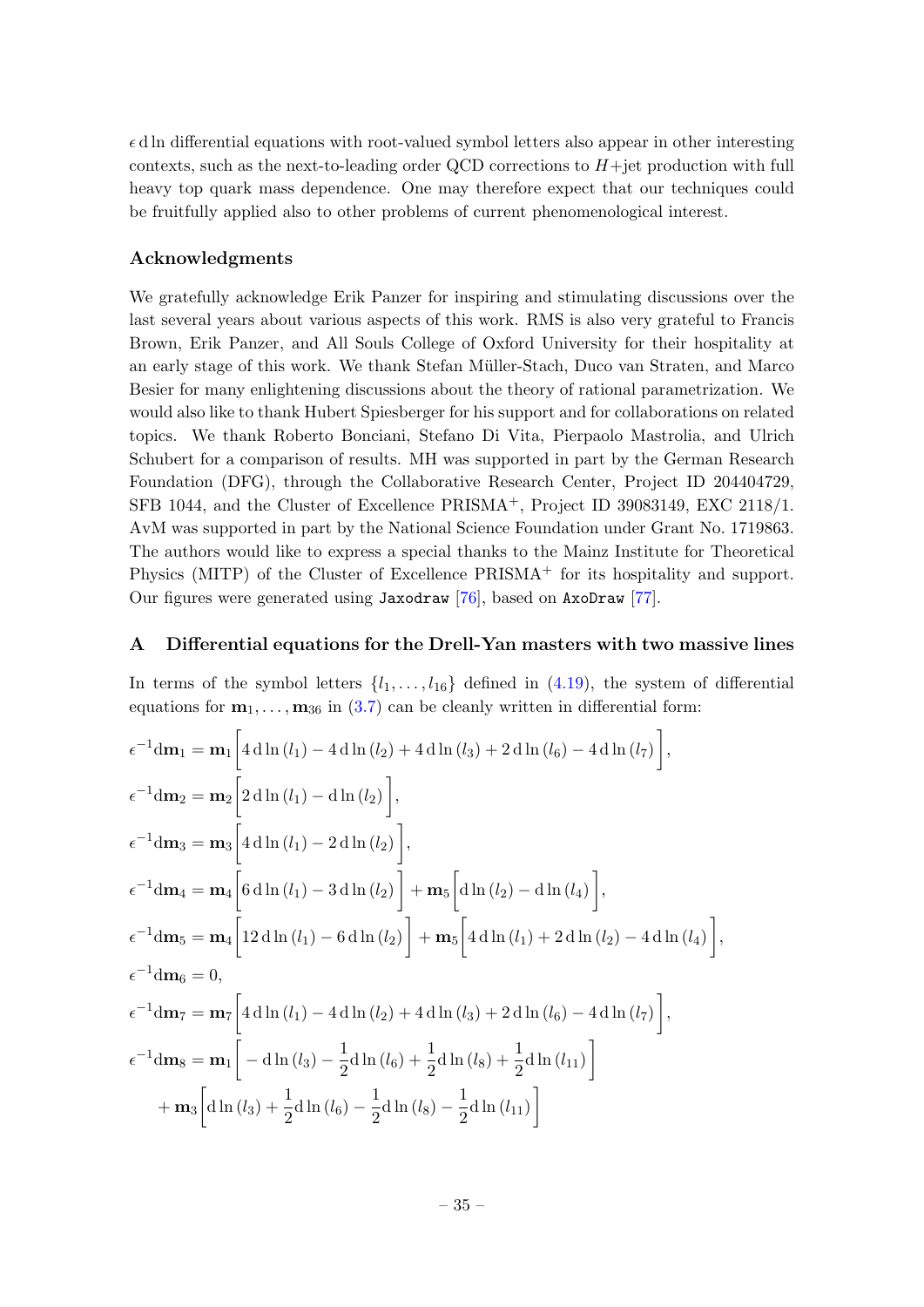$$
+ m_{8}\left[4 d \ln (l_{1}) - d \ln (l_{2}) + 2 d \ln (l_{3}) + d \ln (l_{6}) + 2 d \ln (l_{7}) - 2 d \ln (l_{8}) - 2 d \ln (l_{11})\right],
$$
  
\n
$$
\epsilon^{-1}dm_{10} = m_{2}\left[-d \ln (l_{2})\right] + m_{9}\left[2 d \ln (l_{1}) - 2 d \ln (l_{3})\right],
$$
  
\n
$$
\epsilon^{-1}dm_{10} = m_{3}\left[-\frac{1}{4} d \ln (l_{2})\right] + m_{4}\left[\frac{3}{2} d \ln (l_{2})\right] + m_{5}\left[-\frac{3}{4} d \ln (l_{2})\right]
$$
  
\n
$$
+ m_{10}\left[4 d \ln (l_{1}) - d \ln (l_{2}) - 2 d \ln (l_{3})\right],
$$
  
\n
$$
\epsilon^{-1}dm_{11} = m_{11}\left[6 d \ln (l_{1}) - 3 d \ln (l_{2})\right] + m_{12}\left[d \ln (l_{2})\right],
$$
  
\n
$$
\epsilon^{-1}dm_{13} = m_{1}\left[-3 d \ln (l_{2}) - 3 d \ln (l_{7})\right] + m_{12}\left[4 d \ln (l_{1}) - d \ln (l_{2}) - 2 d \ln (l_{3})\right],
$$
  
\n
$$
\epsilon^{-1}dm_{13} = m_{1}\left[-3 d \ln (l_{2}) - 3 d \ln (l_{7}) + \frac{3}{2} d \ln (l_{9}) + \frac{3}{2} d \ln (l_{10})\right]
$$
  
\n
$$
+ m_{13}\left[2 d \ln (l_{1}) + 6 d \ln (l_{3}) + 3 d \ln (l_{6}) - 3 d \ln (l_{7}) + 3 d \ln (l_{8})\right]
$$
  
\n
$$
+ m_{13}\left[2 d \ln (l_{1}) - 4 d \ln (l_{2}) + 2 d \ln (l_{3}) + d \ln (l_{0}) - 4 d \ln (l_{7}) + d \ln (l_{9}) + d \ln (l_{10})\right],
$$
  
\n
$$
\epsilon^{-1}dm_{14} = m_{3}\left[d \ln (l_{3}) + \frac{1}{2} d \ln (l_{3
$$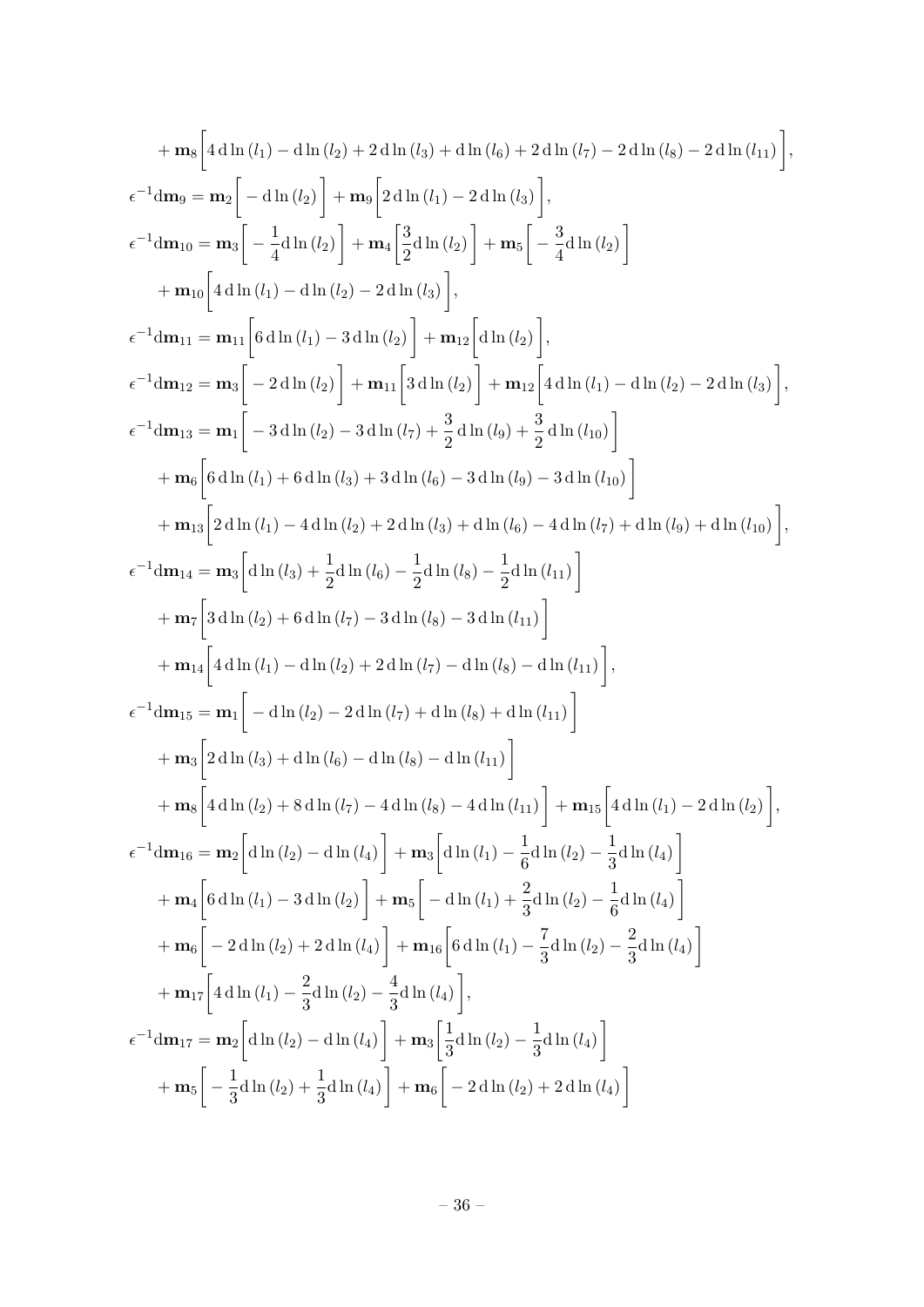$$
+ m_{16} \left[ \frac{2}{3} \mathrm{d}\ln(l_{2}) - \frac{2}{3} \mathrm{d}\ln(l_{4}) \right] + m_{17} \left[ 4 \mathrm{d}\ln(l_{1}) - \frac{2}{3} \mathrm{d}\ln(l_{2}) - \frac{4}{3} \mathrm{d}\ln(l_{4}) \right],
$$
  
\n
$$
\epsilon^{-1} dm_{18} = m_{4} \left[ 4 \mathrm{d}\ln(l_{1}) + 4 \mathrm{d}\ln(l_{3}) + 2 \mathrm{d}\ln(l_{6}) - 2 \mathrm{d}\ln(l_{9}) - 2 \mathrm{d}\ln(l_{10}) \right]
$$
  
\n
$$
+ m_{5} \left[ -\mathrm{d}\ln(l_{1}) - \mathrm{d}\ln(l_{3}) - \frac{1}{2} \mathrm{d}\ln(l_{6}) + \frac{1}{2} \mathrm{d}\ln(l_{9}) + \frac{1}{2} \mathrm{d}\ln(l_{10}) \right]
$$
  
\n
$$
+ m_{7} \left[ -4 \mathrm{d}\ln(l_{1}) - 4 \mathrm{d}\ln(l_{3}) - 2 \mathrm{d}\ln(l_{6}) + 2 \mathrm{d}\ln(l_{10}) - 3 \mathrm{d}\ln(l_{10}) \right]
$$
  
\n
$$
+ m_{18} \left[ \mathrm{d}\ln(l_{2}) + 4 \mathrm{d}\ln(l_{7}) - 3 \mathrm{d}\ln(l_{8}) + \mathrm{d}\ln(l_{9}) + \mathrm{d}\ln(l_{10}) - 3 \mathrm{d}\ln(l_{11}) \right],
$$
  
\n
$$
\epsilon^{-1} dm_{19} = m_{4} \left[ -12 \mathrm{d}\ln(l_{1}) + 3 \mathrm{d}\ln(l_{2}) - 6 \mathrm{d}\ln(l_{3}) + 6 \mathrm{d}\ln(l_{4}) - 3 \mathrm{d}\ln(l_{6}) + 6 \mathrm{d}\ln(l_{7}) \right]
$$
  
\n
$$
+ m_{5} \left[ 3 \mathrm{d}\ln(l_{1}) - \mathrm{d}\ln(l_{2}) + 2 \mathrm{d}\ln(l_{3}) - \frac{3}{2} \mathrm{d}\ln(l_{4}) + \mathrm{d}\ln(l_{6}) - 2 \mathrm{d}\ln(l_{7}) \right]
$$
  
\n
$$
+ m_{7} \left[ 12 \mathrm{d}\ln(l_{1}) - 6 \mathrm{d}\ln(l_{2}) - 6 \mathrm{d}\ln(l_{4}) - 12
$$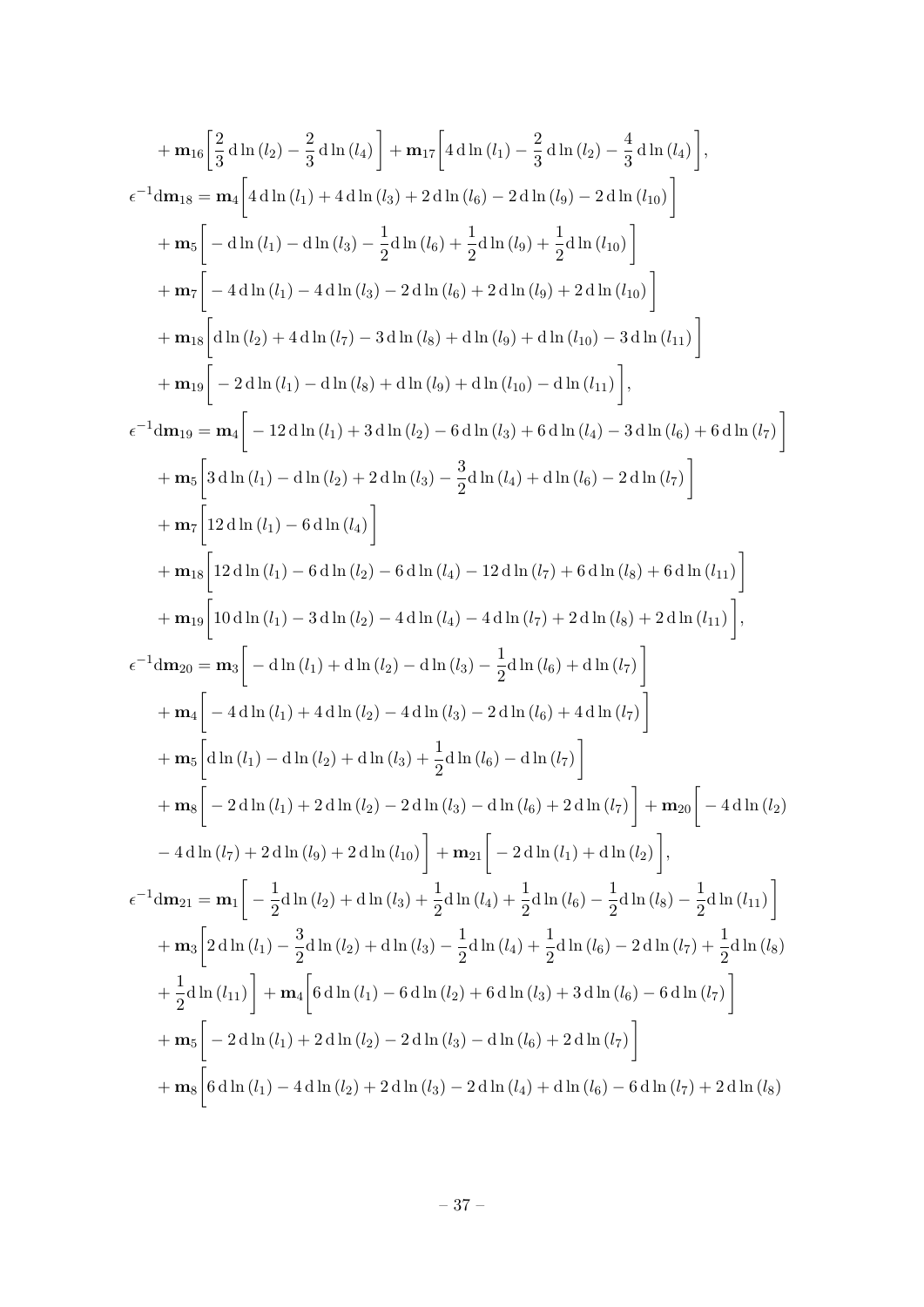+2 d ln (l<sub>11</sub>) + m<sub>20</sub> [12 d ln (l<sub>1</sub>) – 6 d ln (l<sub>4</sub>) – 6 d ln (l<sub>4</sub>) – 4 dln (l<sub>7</sub>) + 2 dln (l<sub>9</sub>) + 2 dln (l<sub>10</sub>)]  
+ m<sub>21</sub> [10 dln (l<sub>1</sub>) – 5 dln (l<sub>2</sub>) – 4 dln (l<sub>4</sub>) – 4 dln (l<sub>7</sub>) + 2 dln (l<sub>9</sub>) + 2 dln (l<sub>10</sub>)],  

$$
\epsilon^{-1} dm_{22} = m_9 \left[ -2 dln (l_2) \right] + m_{22} \left[ 4 dln (l1) – 2 dln (l2) \right],
$$

$$
\epsilon^{-1} dm_{23} = m_3 \left[ dln (l1) - \frac{1}{2} dln (l2) \right] + m_4 \left[ 4 dln (l1) – 2 dln (l2) \right]
$$

$$
+ m_5 \left[ -dln (l1) + \frac{1}{2} dln (l2) \right] + m_9 \left[ 2 dln (l2) \right] + m_{10} \left[ 2 dln (l2) \right]
$$

$$
+ m_2 \left[ 4 dln (l1) – 2 dln (l2) \right],
$$

$$
\epsilon^{-1} dm_{24} = m_{10} \left[ -2 dln (l2) \right] + m_2 \left[ 6 dln (l1) – 3 dln (l2) \right],
$$

$$
\epsilon^{-1} dm_{25} = m_3 \left[ -\frac{1}{2} dln (l1) + \frac{1}{4} dln (l2) \right] + m_4 \left[ -2 dln (l1) + dln (l2) \right]
$$

$$
+ m_5 \left[ \frac{1}{2} dln (l<sub>1</sub>) - \frac{1}{4} dln (l<sub>2</sub>) \right] + m_4 \left[ 2 dln (l
$$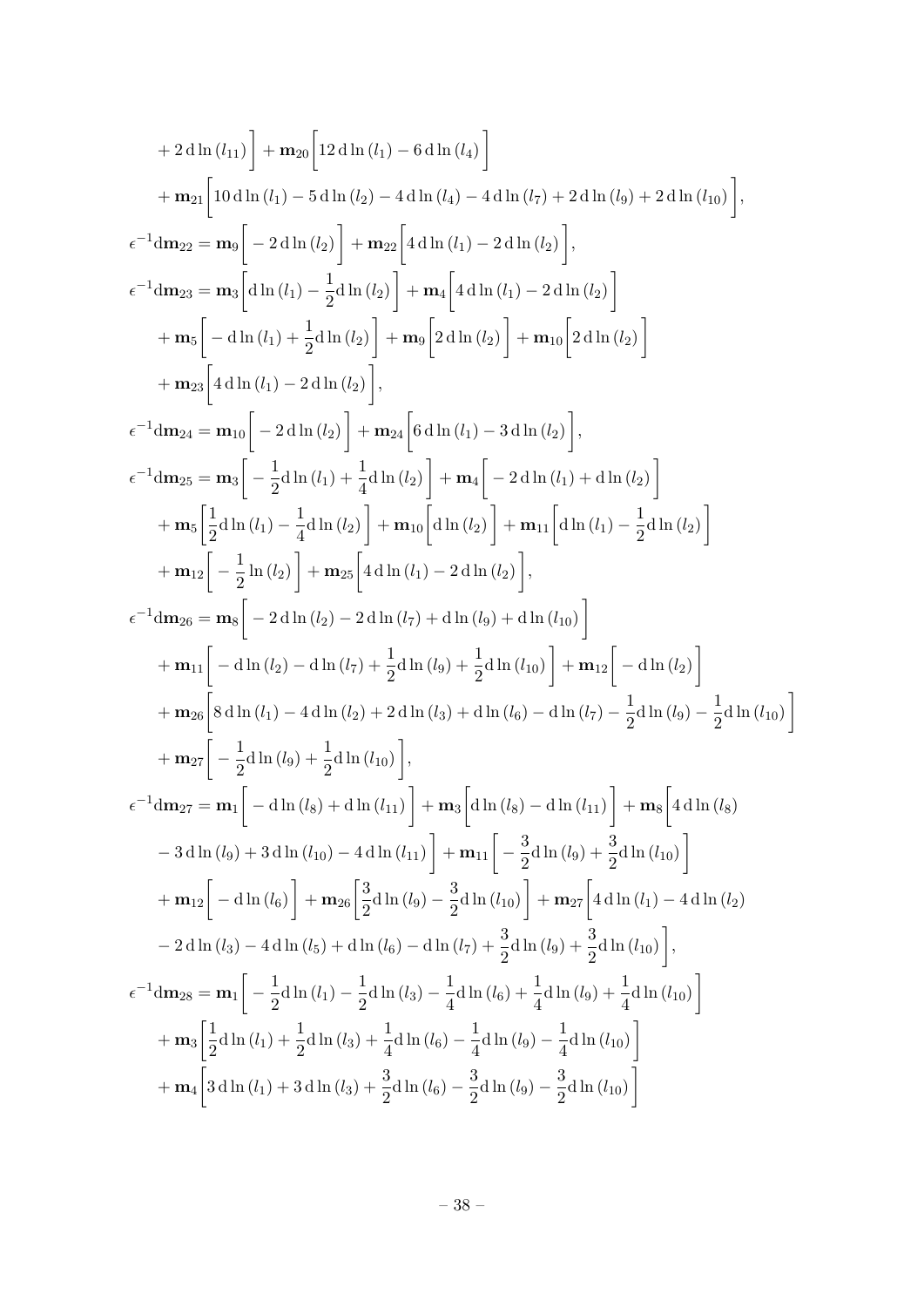$$
+ \mathbf{m}_5 \left[ -\frac{1}{2} d \ln(l_3) - \frac{1}{4} d \ln(l_6) + \frac{1}{4} d \ln(l_9) + \frac{1}{4} d \ln(l_{10}) \right]
$$
  
\n
$$
+ \mathbf{m}_5 \left[ -4 d \ln(l_1) - 4 d \ln(l_3) - 2 d \ln(l_6) + 2 d \ln(l_9) + 2 d \ln(l_{10}) \right]
$$
  
\n
$$
+ \mathbf{m}_{15} \left[ d \ln(l_1) + d \ln(l_3) + \frac{1}{2} d \ln(l_6) - \frac{1}{2} d \ln(l_9) - \frac{1}{2} d \ln(l_{10}) \right]
$$
  
\n
$$
+ \mathbf{m}_{17} \left[ 2 d \ln(l_1) + 2 d \ln(l_3) + d \ln(l_6) - d \ln(l_9) - d \ln(l_{10}) \right]
$$
  
\n
$$
+ \mathbf{m}_{20} \left[ -6 d \ln(l_1) - 6 d \ln(l_3) - 3 d \ln(l_6) + 3 d \ln(l_{10}) \right]
$$
  
\n
$$
+ \mathbf{m}_{21} \left[ -2 d \ln(l_1) - 2 d \ln(l_3) - d \ln(l_6) + d \ln(l_{10}) \right]
$$
  
\n
$$
+ \mathbf{m}_{22} \left[ 2 d \ln(l_1) - 2 d \ln(l_2) + 2 d \ln(l_3) + d \ln(l_6) - 2 d \ln(l_3) + d \ln(l_{10}) \right]
$$
  
\n
$$
+ \mathbf{m}_{28} \left[ 2 d \ln(l_1) - 2 d \ln(l_2) + 2 d \ln(l_3) + d \ln(l_6) - 2 d \ln(l_{11}) \right],
$$
  
\n
$$
\epsilon^{-1} dm_{29} = \mathbf{m}_1 \left[ d \ln(l_1) + \frac{3}{4} d \ln(l_2) + \frac{1}{2} d \ln(l_3) + \frac{1}{2} d \ln(l_4) + \frac{1}{4} d \ln(l_6) + \frac{3}{2} d \ln(l_7)
$$
  
\n
$$
- d \ln(l_9) - d \ln(l_{10}) \right] + \mathbf{m}_2 \left[ - d \ln(l_
$$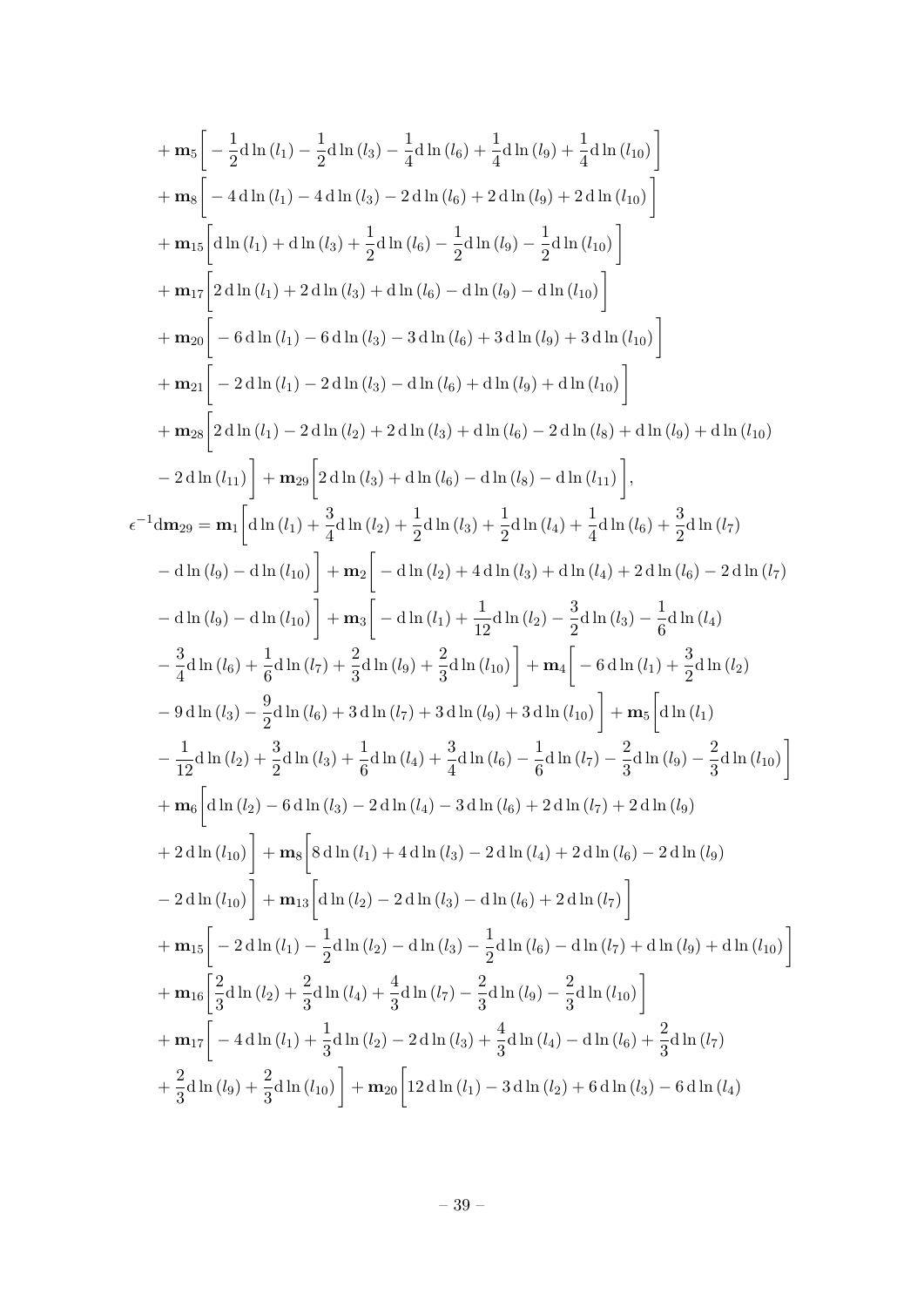+ 3 d ln (
$$
t_0
$$
) – 6 d ln ( $t_7$ ) +  $m_{21}$   $\left[4 d ln ( $t_1$ ) – 3 d ln ( $t_2$ ) + 2 d ln ( $t_3$ ) – 4 d ln ( $t_4$ )  
+ d ln ( $t_6$ ) – 6 d ln ( $t_7$ ) + 2 d ln ( $t_9$ ) + 2 d ln ( $t_{10}$ ) +  $m_{28}$   $\left[3 d ln (t_2)$  – 2 d ln ( $t_3$ ) – d ln ( $t_6$ )  
+ 6 d ln ( $t_7$ ) – 2 d ln ( $t_8$ ) – 2 d ln ( $t_{11}$ ) +  $m_{29}$   $\left[2 d ln ( $t_1$ ) – dln ( $t_2$ ) – 2 d ln ( $t_3$ ) – dln ( $t_6$ )  
+ 2 d ln ( $t_7$ ) – d ln ( $t_8$ ) + d ln ( $t_9$ ) + d ln ( $t_{10}$ ) – dln ( $t_4$ ) +  $m_{16}$   $\left[2 d ln ( $t_2$ ) - 2 dln ( $t_3$ ) – dln ( $t_6$ )  
+ 2 dln ( $t_7$ ) – dln ( $t_8$ ) + dln ( $t_9$ ) + dln ( $t_{10}$ ) – dln ( $t_2$ ) +  $m_{16}$   $\left[2 d ln ( $t_2$ )\right]   
+  $m_{17}$   $\left[4 d ln ( $t_2$ )\right] + m_{22}$   $\left[-2 d ln ( $t_2$ )\right] + m_{23}$   $\left[2 d ln ( $t_2$ )\right] + m_{24}$   $\left[-2 d ln ( $t_2$ )\right]$   
+  $m_{30}$   $\left[6 d ln ( $t_1$ ) – 4 d ln ( $t_2$ ) + 2 d ln ( $t_1$ )\right],  
+  $m_{30}$   $\left[\frac{1}{2} d ln ( $t_6$ ) + \frac{1}{2} d ln ( $t_{11}$ )\right] + m_{4}$   $\left[-2 d ln ( $t_9$ ) + 2 d ln ( $t_{10}$ )\right]$   
+ <$$$$$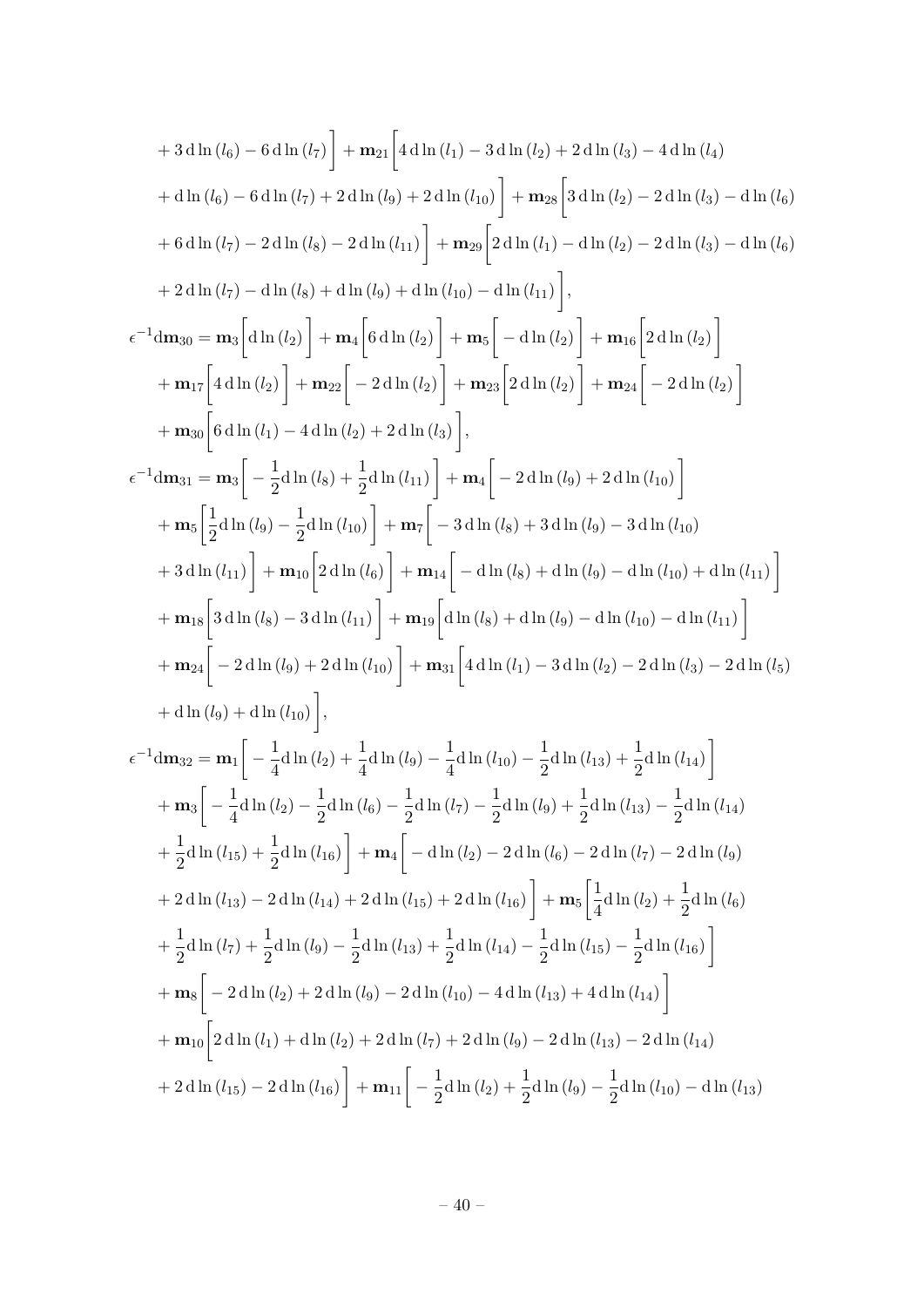+ d ln (l<sub>14</sub>) + m<sub>12</sub> = d ln (l<sub>1</sub>) - 
$$
\frac{1}{2}
$$
 d ln (l<sub>2</sub>) - d ln (l<sub>7</sub>) - d ln (l<sub>9</sub>) + d ln (l<sub>15</sub>)  
+ d ln (l<sub>14</sub>) - d ln (l<sub>15</sub>) + d ln (l<sub>16</sub>)]  
+ m<sub>15</sub>  $\left[\frac{1}{2}$  d ln (l<sub>2</sub>) -  $\frac{1}{2}$  d ln (l<sub>9</sub>) +  $\frac{1}{2}$  d ln (l<sub>10</sub>) + d ln (l<sub>13</sub>) - d ln (l<sub>14</sub>)  
+ m<sub>20</sub> = 3 d ln (l<sub>2</sub>) + 3 d ln (l<sub>9</sub>) - 3 d ln (l<sub>10</sub>) - 6 d ln (l<sub>13</sub>) + 6 d ln (l<sub>14</sub>)  
+ m<sub>21</sub> = 3 d ln (l<sub>2</sub>) - 2 d ln (l<sub>6</sub>) - 2 d ln (l<sub>2</sub>) - 2 d ln (l<sub>2</sub>) - 2 d ln (l<sub>2</sub>) - d ln (l<sub>2</sub>)  
+ 2 d ln (l<sub>15</sub>) + 2 d ln (l<sub>16</sub>) + 2 d ln (l<sub>16</sub>) - 2 d ln (l<sub>2</sub>) - 2 d ln (l<sub>2</sub>) - d ln (l<sub>2</sub>)  
- d ln (l<sub>10</sub>) + 2 d ln (l<sub>15</sub>) + 2 d ln (l<sub>10</sub>) + 2 d ln (l<sub>13</sub>) - 2 d ln (l<sub>14</sub>) + m<sub>25</sub>  $\left[3$  d ln (l<sub>2</sub>) - d ln (l<sub>9</sub>) + d ln (l<sub>10</sub>) + 2 d ln (l<sub>10</sub>) + 2 d ln (l<sub>10</sub>) - 3 d ln (l<sub>15</sub>) - 3 d ln (l<sub>2</sub>)  
+ m<sub>27</sub>  $\left[\frac{1}{2}$  d ln (l<sub>2</sub>) -  $\frac{1}{2}$  d ln (l<sub>0</sub>) +  $\frac{$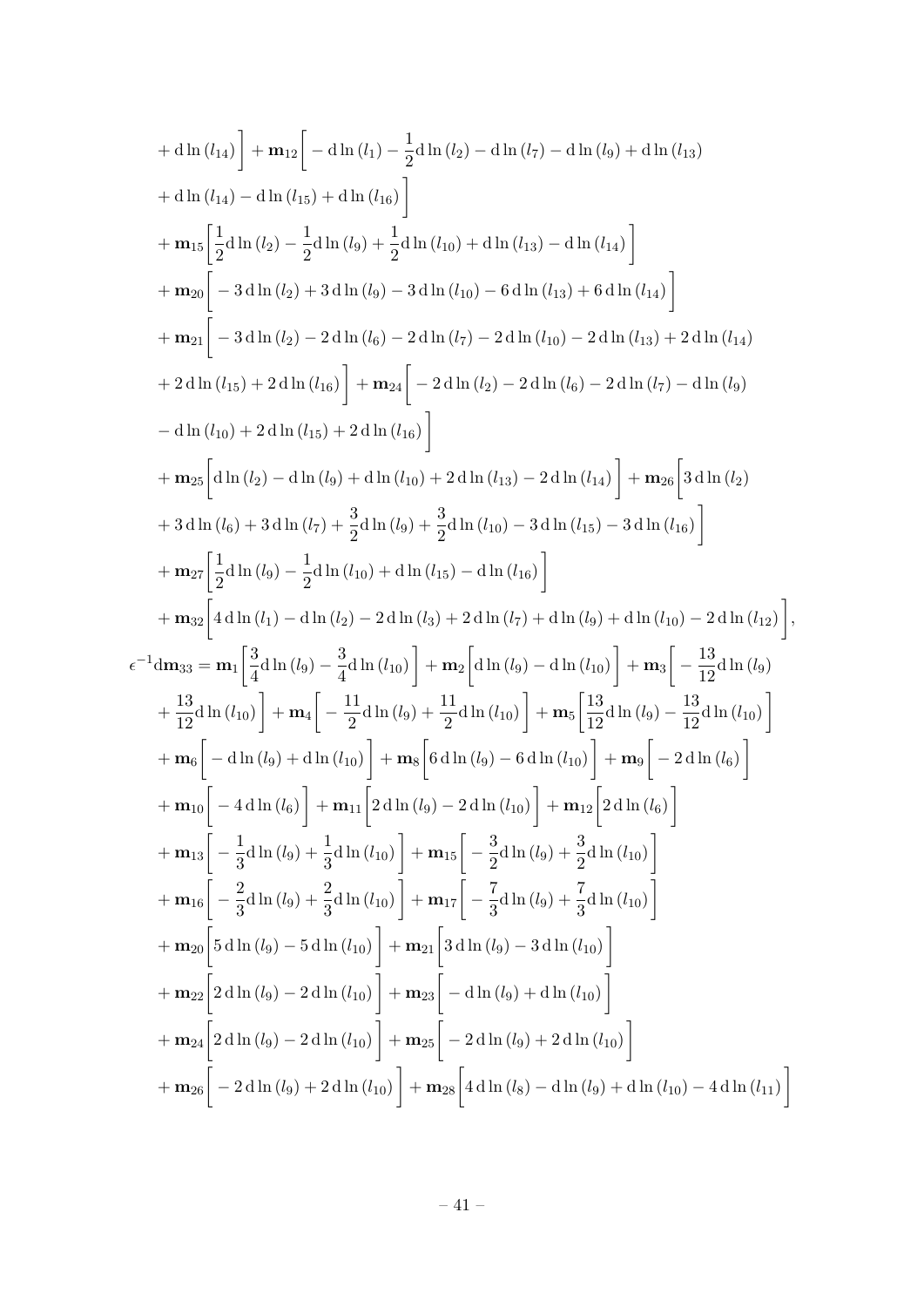$$
+ m_{29}\left[2 \operatorname{d} \ln (l_{8}) - \operatorname{d} \ln (l_{10}) + 4 \operatorname{d} \ln (l_{10}) - 2 \operatorname{d} \ln (l_{11})\right] + m_{32}\left[2 \operatorname{d} \ln (l_{10}) - 2 \operatorname{d} \ln (l_{10}) + 4 \operatorname{d} \ln (l_{15}) - 4 \operatorname{d} \ln (l_{16})\right] + m_{33}\left[2 \operatorname{d} \ln (l_{1}) - 4 \operatorname{d} \ln (l_{2}) - 2 \operatorname{d} \ln (l_{6})\right] + m_{38}\left[-2 \operatorname{d} \ln (l_{6}) - 2 \operatorname{d} \ln (l_{7})\right] + m_{38}\left[-2 \operatorname{d} \ln (l_{6})\right] + m_{36}\left[2 \operatorname{d} \ln (l_{6}) - 2 \operatorname{d} \ln (l_{7})\right],
$$
  
\n
$$
+ 2 \operatorname{d} \ln (l_{9}) + 2 \operatorname{d} \ln (l_{10})\right] + m_{35}\left[-2 \operatorname{d} \ln (l_{6})\right] + m_{36}\left[2 \operatorname{d} \ln (l_{9}) - 2 \operatorname{d} \ln (l_{10})\right],
$$
  
\n
$$
+ m_{2}\left[-2 \operatorname{d} \ln (l_{2}) - 2 \operatorname{d} \ln (l_{7}) + \frac{1}{4} \operatorname{d} \ln (l_{9}) + \frac{1}{4} \operatorname{d} \ln (l_{10})\right]
$$
  
\n
$$
+ m_{2}\left[-2 \operatorname{d} \ln (l_{2}) - 2 \operatorname{d} \ln (l_{7}) + \operatorname{d} \ln (l_{9}) + \operatorname{d} \ln (l_{10})\right] + m_{3}\left[\frac{7}{6} \operatorname{d} \ln (l_{2}) + \frac{7}{6} \operatorname{d} \ln (l_{7})\right]
$$
  
\n
$$
+ m_{5}\left[-\frac{7}{6} \operatorname{d} \ln (l_{2}) - \frac{7}{12} \operatorname{d} \ln (l_{7}) + \frac{7}{12} \operatorname{d} \ln (l_{9}) + \frac{7}{12} \operatorname{d} \ln (l_{10
$$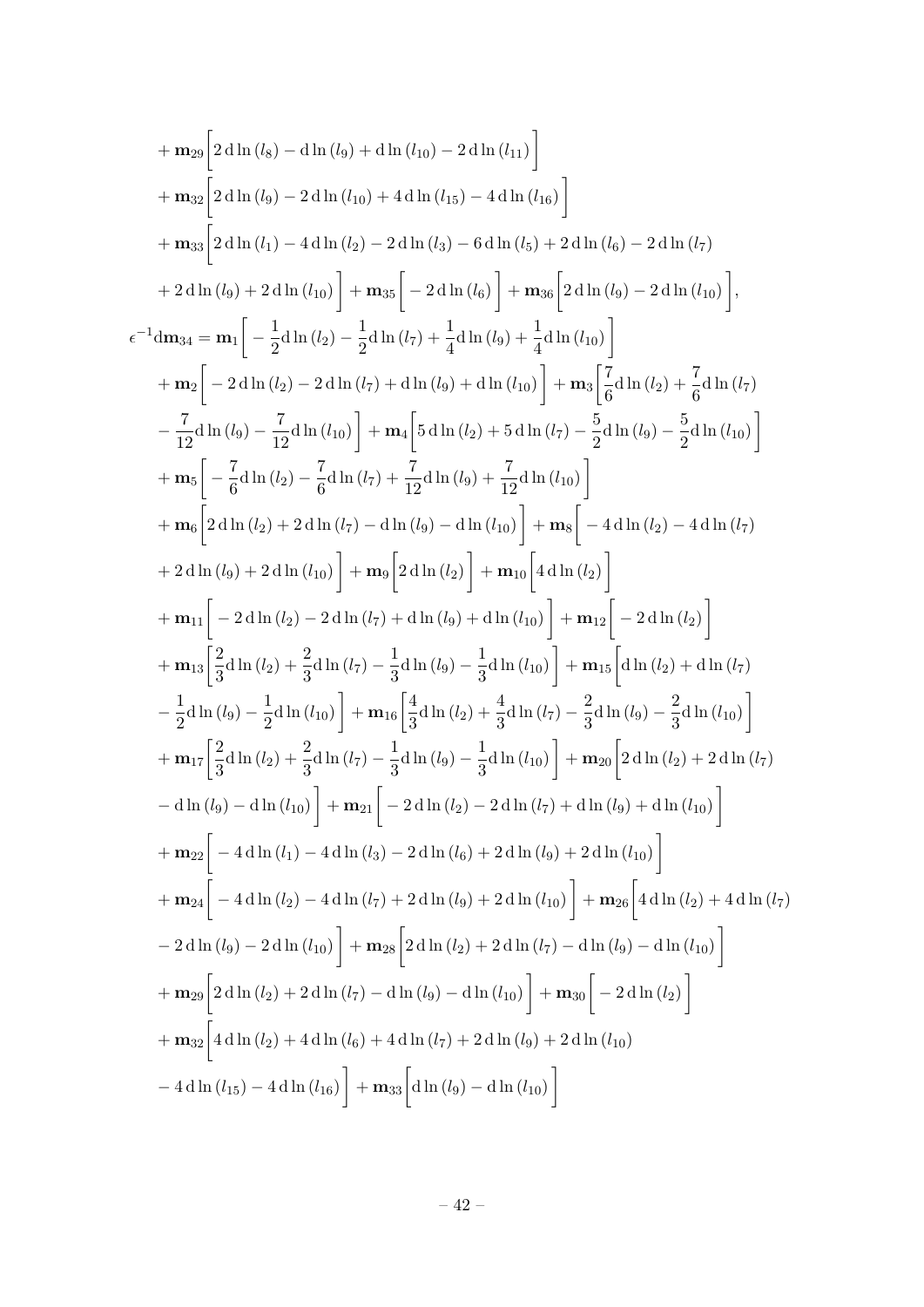$$
+ m_{34}\left[4 \mathrm{d}\ln (l_{1}) - 4 \mathrm{d}\ln (l_{2}) - 2 \mathrm{d}\ln (l_{7}) + \mathrm{d}\ln (l_{9}) + \mathrm{d}\ln (l_{10})\right] + m_{35}\left[2 \mathrm{d}\ln (l_{2})\right] + m_{36}\left[-4 \mathrm{d}\ln (l_{2}) - 4 \mathrm{d}\ln (l_{7}) + 2 \mathrm{d}\ln (l_{9}) + 2 \mathrm{d}\ln (l_{10})\right],\n\epsilon^{-1} dm_{35} = m_{1}\left[-\frac{3}{4} \mathrm{d}\ln (l_{2})\right] + m_{2}\left[\mathrm{d}\ln (l_{2})\right] + m_{3}\left[\frac{5}{12} \mathrm{d}\ln (l_{2})\right] + m_{4}\left[\frac{7}{2} \mathrm{d}\ln (l_{2})\right] + m_{5}\left[-\frac{5}{12} \mathrm{d}\ln (l_{2})\right] + m_{2}\left[\mathrm{d}\ln (l_{2})\right] + m_{3}\left[-\mathrm{d}\ln (l_{2})\right] + m_{4}\left[\frac{7}{2} \mathrm{d}\ln (l_{2})\right] + m_{5}\left[-\frac{5}{12} \mathrm{d}\ln (l_{2})\right] + m_{6}\left[-\mathrm{d}\ln (l_{2})\right] + m_{7}\left[\frac{11}{3} \mathrm{d}\ln (l_{2})\right] + m_{7}\left[-\frac{11}{3} \mathrm{d}\ln (l_{2})\right] + m_{27}\left[2 \mathrm{d}\ln (l_{8})\right] + m_{22}\left[-2 \mathrm{d}\ln (l_{2})\right] + m_{26}\left[-2 \mathrm{d}\ln (l_{2})\right] + m_{27}\left[2 \mathrm{d}\ln (l_{8})\right] + m_{28}\left[-3 \mathrm{d}\ln (l_{2})\right] + m_{26}\left[-2 \mathrm{d}\ln (l_{2})\right] + m_{27}\left[2 \mathrm{d}\ln (l_{8})\right] + m_{28}\left[-3 \mathrm{d}\ln (l_{2})\right] + m_{29}\left[-\mathrm{d}\ln (l_{2})\right] + m_{38}\left[2 \mathrm{d}\ln (l_{8})\right] + m_{28}\left[-3 \mathrm{d}\ln (l_{2})\right] + m_{29}\left
$$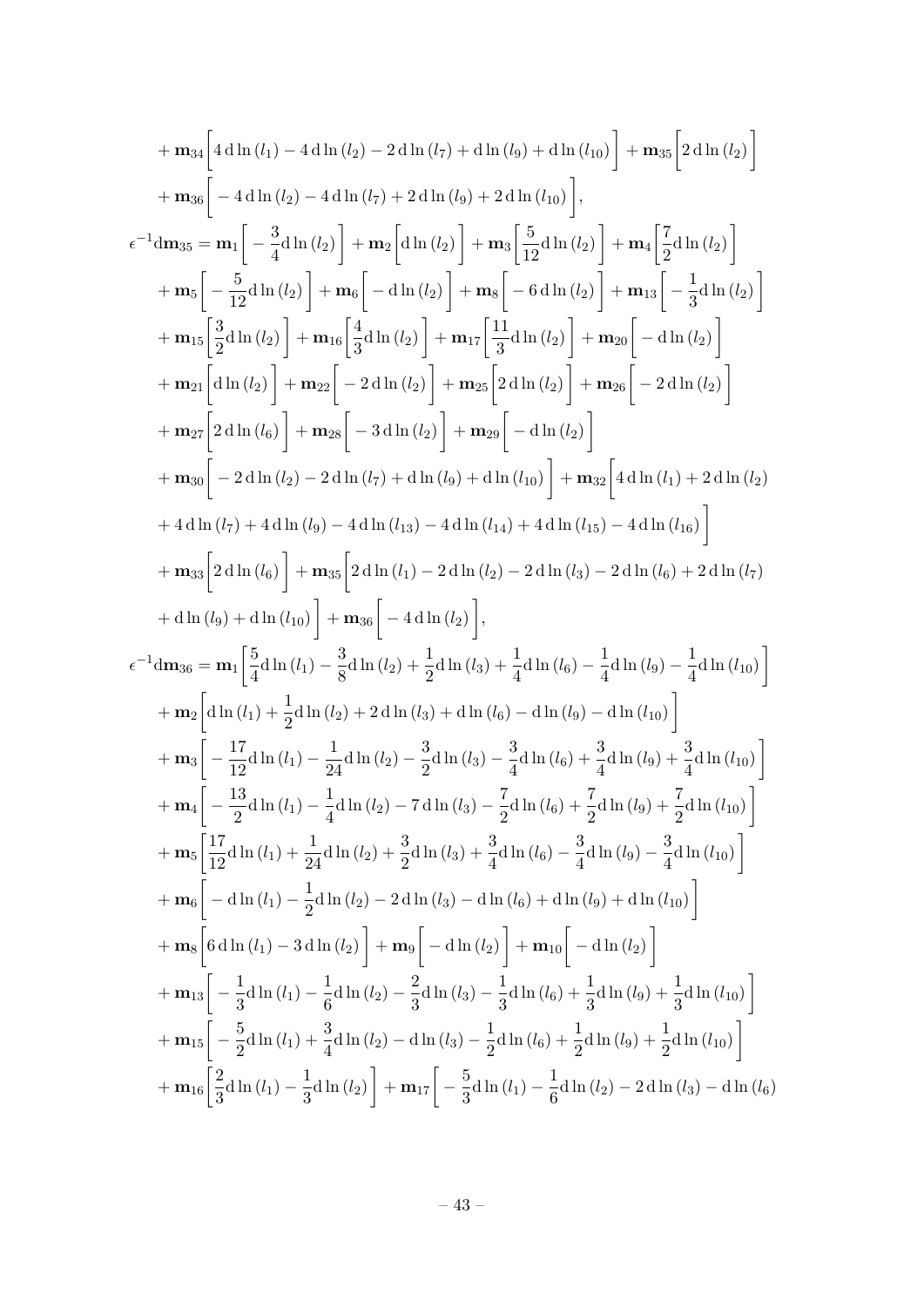$$
+ \operatorname{dln}(l_{9}) + \operatorname{dln}(l_{10}) + \mathbf{m}_{20} \left[ 7 \operatorname{dln}(l_{1}) - \frac{1}{2} \operatorname{dln}(l_{2}) + 6 \operatorname{dln}(l_{3}) + 3 \operatorname{dln}(l_{6}) - 3 \operatorname{dln}(l_{9}) \right]
$$
  
\n
$$
- 3 \operatorname{dln}(l_{10}) + \mathbf{m}_{21} \left[ \operatorname{dln}(l_{1}) + \frac{1}{2} \operatorname{dln}(l_{2}) + 2 \operatorname{dln}(l_{3}) + \operatorname{dln}(l_{6}) - \operatorname{dln}(l_{9}) - \operatorname{dln}(l_{10}) \right]
$$
  
\n
$$
+ \mathbf{m}_{22} \left[ 2 \operatorname{dln}(l_{1}) + 2 \operatorname{dln}(l_{3}) + \operatorname{dln}(l_{6}) - \operatorname{dln}(l_{9}) - \operatorname{dln}(l_{10}) \right] + \mathbf{m}_{23} \left[ -2 \operatorname{dln}(l_{1}) + \operatorname{dln}(l_{2}) - 2 \operatorname{dln}(l_{3}) - \operatorname{dln}(l_{6}) + \operatorname{dln}(l_{7}) + \frac{1}{2} \operatorname{dln}(l_{9}) + \frac{1}{2} \operatorname{dln}(l_{10}) \right]
$$
  
\n
$$
+ \mathbf{m}_{24} \left[ -2 \operatorname{dln}(l_{1}) + \operatorname{dln}(l_{2}) \right] + \mathbf{m}_{25} \left[ -2 \operatorname{dln}(l_{1}) + \operatorname{dln}(l_{2}) \right] + \mathbf{m}_{26} \left[ 4 \operatorname{dln}(l_{1}) - \operatorname{dln}(l_{2}) + 2 \operatorname{dln}(l_{3}) + \operatorname{dln}(l_{6}) - \operatorname{dln}(l_{9}) - \operatorname{dln}(l_{10}) \right]
$$
  
\n
$$
+ \mathbf{m}_{28} \left[ \operatorname{dln}(l_{1}) - \frac{3}{2} \operatorname{dln}(l_{2}) - 2 \operatorname{dln}(l_{3}) - \operatorname{dln}(l_{6}) + \operatorname{dln}(l_{9}) + \operatorname{dln}(l_{10}) \right]
$$
  
\n
$$
+ \mathbf{m}_{2
$$

## <span id="page-44-0"></span>B A symbol alphabet with several independent roots

In this appendix, we consider the symbol alphabet of the one-loop box integral shown in Figure [6.](#page-44-2) This integral occurs in processes like  $gg \to hh$  or  $gg \to ZZ$  with a top quark running in the loop.

We use the kinematical definitions

$$
s = (p_1 + p_2)^2
$$
,  $t = (p_1 - p_3)^2$ ,  $p_1^2 = p_2^2 = 0$ ,  $p_3^2 = p_4^2 = m_h^2$ , (B.1)

and  $m_t^2$  for the internal mass squared.

<span id="page-44-1"></span>

<span id="page-44-2"></span>Figure 6. Feynman integral with symbol alphabet depending on several roots.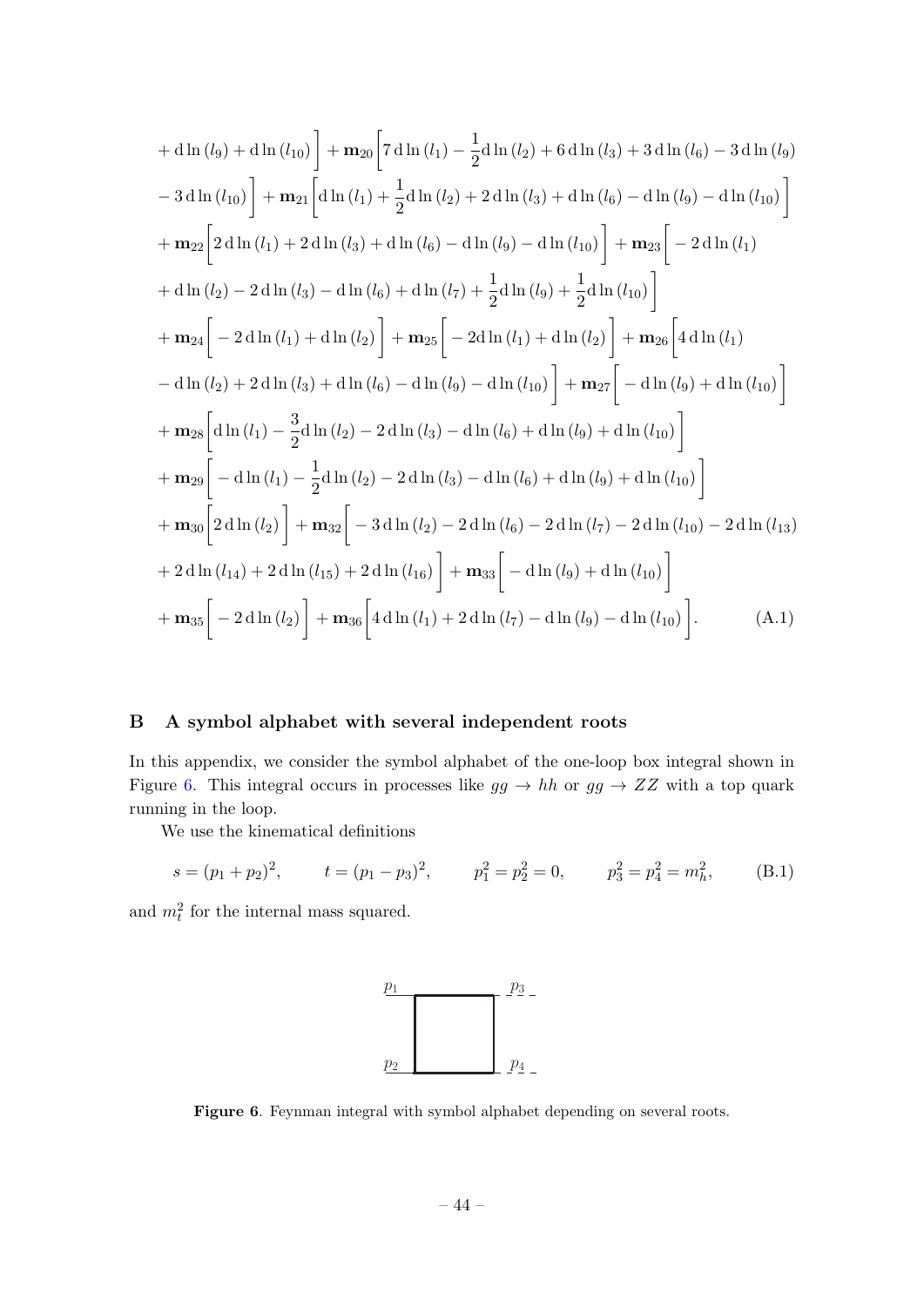It is straightforward to write down a normal form basis,

$$
\mathbf{n}_1 = \epsilon \quad \text{and} \quad \text{(B.2)}
$$

$$
\mathbf{n}_2 = \sqrt{s(s - 4m_t^2)} \epsilon \quad \text{(B.3)}
$$

$$
\mathbf{n}_3 = \sqrt{m_h^2(m_h^2 - 4m_t^2)} \epsilon \quad \text{and} \quad (B.4)
$$

$$
\mathbf{n}_4 = \sqrt{t(t - 4m_t^2)} \epsilon \gg \sum (B.5)
$$

$$
\mathbf{n}_5 = s\,\epsilon^2 \quad \blacktriangleright \quad \blacktriangleleft \quad (B.6)
$$

$$
\mathbf{n}_6 = (m_h^2 - t)\epsilon^2 \quad \diagup \quad \boxed{\text{(B.7)}}
$$

$$
\mathbf{n}_7 = \sqrt{s(s - 4\,m_h^2)}\,\,\epsilon^2\,\,\sum\tag{B.8}
$$

$$
\mathbf{n}_8 = \sqrt{s(s\,t(t - 4\,m_t^2) - 4\,m_t^2(m_h^2 - t)^2)}\,\,\epsilon^2
$$
 (B.9)

which fulfils a differential equation of the form

<span id="page-45-0"></span>
$$
\mathrm{d}\mathbf{n}_i = \epsilon \sum_{j,k} \mathrm{d}\ln(l_k) \big(A^{(k)}\big)_{ij} \mathbf{n}_j , \tag{B.10}
$$

with  $i, j = 1, \ldots, 8$ . It is not straightforward, however, to actually arrive at  $(B.10)$  with a simple form for the letters  $l_k$  due to the presence of the five different square roots. Moreover, while it is is not difficult to choose a set of independent letters, it is not obvious how to minimize the number of independent letters.

While one could try to rationalize some of the roots with a suitable reparametrization, we want to take a different approach here and just directly work with the original kinematic invariants. Our primary motivation is to extend the construction of symbol letters presented in Section [4](#page-13-0) to the case of several root-valued leading singularities.

Employing the integration measure

$$
\frac{\Gamma(1-\epsilon)m_t^{2\epsilon}}{i\pi^{2-\epsilon}},\tag{B.11}
$$

the integrals  $m_i$  depend only on the dimensionless ratios of scales

$$
w_1 = s/m_t^2,\tag{B.12}
$$

$$
w_2 = t/m_t^2,
$$
 (B.13)

$$
w_3 = m_h^2 / m_t^2. \tag{B.14}
$$

In a conventional approach, one might try to directly integrate the terms in the partial differential equations with e.g. Mathematica to arrive at the form  $(B.10)$ . In this approach, we obtained 24 independent letters, many of which are very complicated and involve high powers of the variables.

Instead, the following construction leads to much simpler and fewer independent letters. Starting from the rational part:

$$
\{w_1, w_2, w_3, w_3 - w_2, w_1 + w_3^2 - 4 w_3, w_1 w_2 + w_2^2 - 2 w_2 w_3 + w_3^2\}
$$
 (B.15)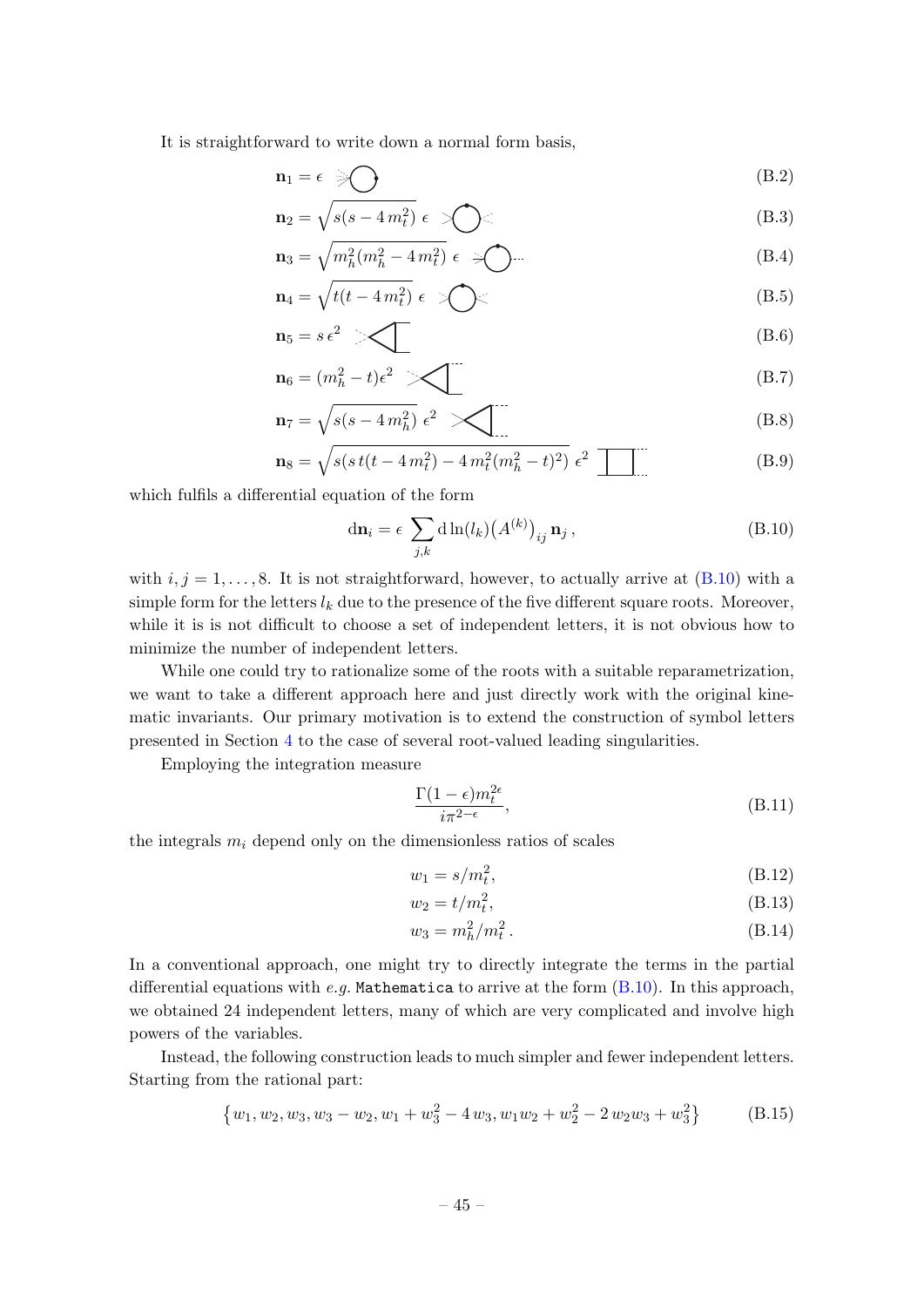and the five square roots

$$
\left\{ \sqrt{(w_1 - 4)w_1}, \sqrt{(w_3 - 4)w_3}, \sqrt{(w_2 - 4)w_2}, \sqrt{w_1(w_1 - 4w_3)}, \sqrt{(w_1(w_1 w_2^2 - 4w_1 w_2 - 4w_2^2 + 8w_2 w_3 - 4w_3^2)} \right\},
$$
\n(B.16)

we used the algorithm described in Section [4](#page-13-0) for each of these square roots independently. Next, we formed pairs and triples of the roots and used the algorithm on their products. We find a total of 22 independent candidates for letters in this way, which are much simpler than the original set of letters and involve only low powers of the variables:

$$
\tilde{\mathcal{L}} = \{\tilde{u}_1 \dots, \tilde{u}_{22}\} \n= \{w_1, w_2, w_3, w_2 - w_3, w_1 - 4 w_3 + w_3^2, w_1 w_2 + w_2^2 - 2 w_2 w_3 + w_3^2, \sqrt{(-4 + w_1)w_1}, \n\sqrt{(-4 + w_2)w_2}, \sqrt{w_3(-4 + w_3)}, \sqrt{w_1(w_1 - 4w_3)}, (\sqrt{w_1(-4 + w_1)} + w_1)/2, \n(\sqrt{w_2(-4 + w_2)} + w_2)/2, (\sqrt{w_3(-4 + w_3)} + w_3)/2, \n\sqrt{w_1(w_1 w_2(w_2 - 4) - 4(w_2 - w_3)^2)}, (\sqrt{w_1(w_1 - 4w_3)}\sqrt{w_3(-4 + w_3)} + w_1 w_3)/2, \n(w_1^2 + \sqrt{w_1(-4 + w_1)}\sqrt{w_1(w_1 - 4w_3)} - 2w_3 w_1)/2, \n(w_1 w_2 + \sqrt{w_1(w_1 w_2(w_2 - 4) - 4(w_2 - w_3)^2)})/2, \n(w_1^2 w_2 + \sqrt{w_1(w_1 w_2(w_2 - 4) - 4(w_2 - w_3)^2)}\sqrt{w_1(w_1 - 4w_3)} - 2w_2 w_3 w_1 + 2w_3^2 w_1)/2, \n(-2w_1^2 - 4w_2 w_1 + w_1^2 w_2 + 4w_3 w_1 \n+ \sqrt{w_1(-4 + w_1)}\sqrt{w_1(w_1 w_2(w_2 - 4) - 4(w_2 - w_3)^2)})/2, \n(-2w_1 w_2 - 2w_1 w_3 + w_1 w_2 w_3 \n+ \sqrt{w_3(-4 + w_3)}\sqrt{w_1(w_1 w_2(w_2 - 4) - 4(w_2 - w_3)^2)})/2, \n(-4w_1 w_2 - 2w_2^2 + w_1 w_2^2 + 4w_2 w_3 - 2w_3^2 \n+ \sqrt{w_2(-4 + w_2)}\sqrt{w_1(w_1 w_2(w_2 - 4) - 4(w_2 - w_3)^2)})/2}
$$

The factor  $1/2$  appears for the same reason as in Section [4](#page-13-0) to prevent any factor of 2 in the factorization of the product of a letter with its conjugate over the rational part. All of these letters are power products of the 24 letters in the differential equation obtained in the first attempt.

To go to even lower degrees, one can do a further factorization of the letters by factorizing the square roots further, i.e. by splitting them in a similar way to:

$$
\sqrt{(w_1 - 4)w_1} = \sqrt{w_1}\sqrt{w_1 - 4},
$$
\n(B.18)

and dividing them out in all letters, if possible. Note, that this leads to a representation with a possible sum of different square roots in each letter. If one would like to derive this representation along the lines described in Section [4,](#page-13-0) one would need to allow for more general structures than

$$
l_a = q_a + r \tag{B.19}
$$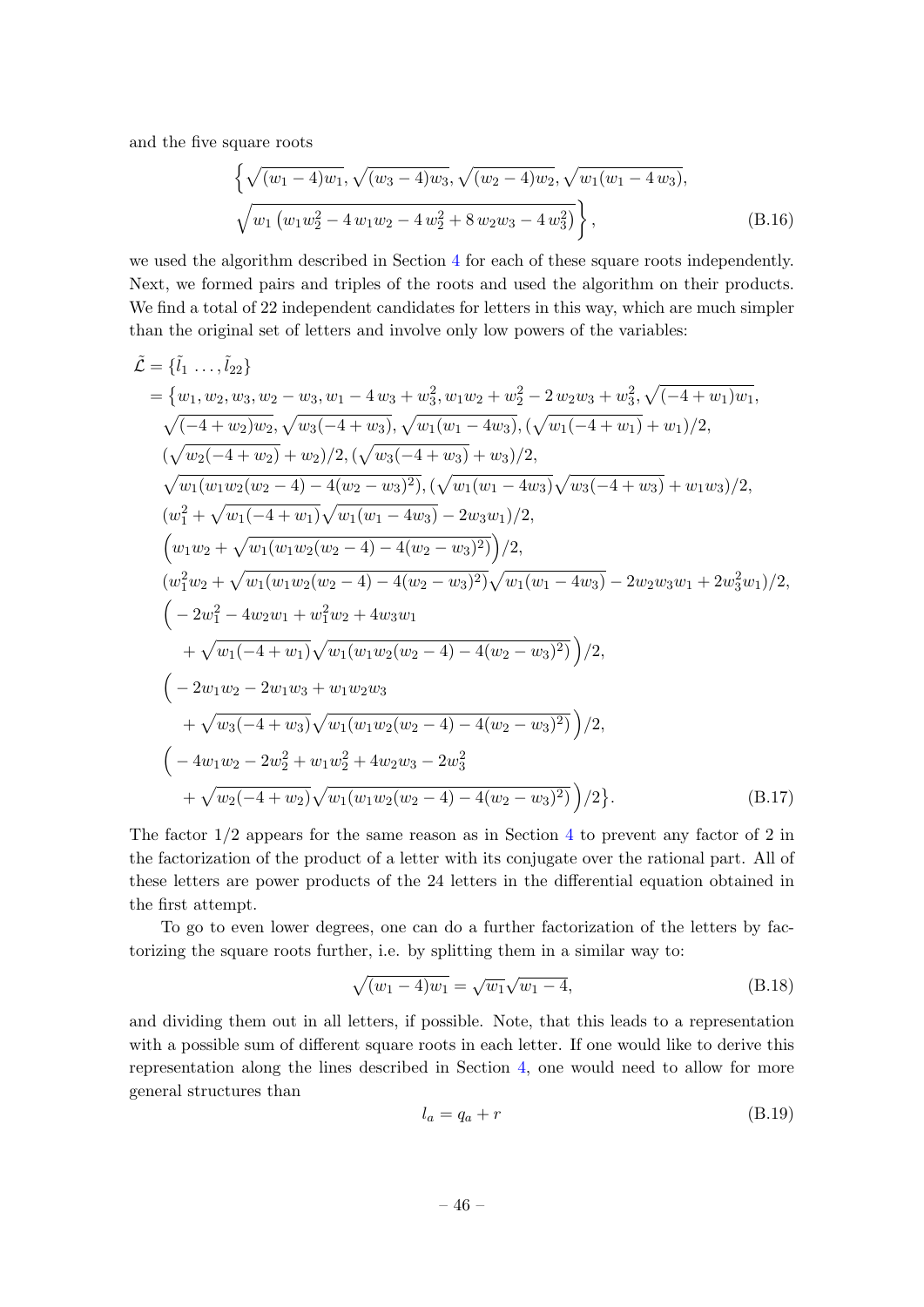with rational  $q_a$ .

Interestingly, in our new representation even more letters drop out of the differential equation, and one finds only 19 letters in the end:

$$
\mathcal{L} = \left\{ l_1 \ldots, l_{19} \right\}
$$
\n
$$
= \left\{ \frac{1}{2} \left( \sqrt{w_1 - 4} + \sqrt{w_1} \right), \sqrt{w_1 - 4}, \sqrt{w_1}, \frac{1}{2} \left( \sqrt{w_2 - 4} + \sqrt{w_2} \right), \sqrt{w_2 - 4}, \frac{1}{2} \left( \sqrt{w_3 - 4} + \sqrt{w_3} \right), \frac{1}{2} \left( \sqrt{w_3 - 4} \sqrt{w_1 - 4 w_3} + \sqrt{w_1} \sqrt{w_3} \right), \sqrt{w_1 - 4 w_3}, \frac{1}{2} \left( \sqrt{w_1 - 4} \sqrt{w_1 - 4 w_3} + w_1 - 2 w_3 \right), w_2 - w_3, \sqrt{w_3 - 4}, \frac{1}{2} \left( \sqrt{w_1 w_2 (w_2 - 4) - 4 (w_2 - w_3)^2}, w_1 + w_3^2 - 4 w_3, w_1 w_2 + w_2^2 - 2 w_2 w_3 + w_3^2, \frac{1}{2} \left( \sqrt{w_1 w_2 (w_2 - 4) - 4 (w_2 - w_3)^2} + \sqrt{w_1} \sqrt{w_2 - 4} \sqrt{w_2} \right), \frac{1}{2} \left( \sqrt{w_1 w_2 (w_2 - 4) - 4 (w_2 - w_3)^2} + \sqrt{w_1 w_2} \right), \frac{1}{2} \left( \sqrt{w_1 - 4} \sqrt{w_1 w_2 (w_2 - 4) - 4 (w_2 - w_3)^2} + w_1 w_2 - 2 w_1 - 4 w_2 + 4 w_3 \right), \frac{1}{2} \left( \sqrt{w_1 - 4 w_3} \sqrt{w_1 w_2 (w_2 - 4) - 4 (w_2 - w_3)^2} + w_1 w_2 - 2 w_2 w_3 + 2 w_3^2 \right), \frac{1}{2} \left( \sqrt{w_3 - 4} \sqrt{w_3} \sqrt{w_1 w_2 (w_2 - 4) - 4 (w_2 - w_3)^2} + \sqrt{w_1 w_2 w_3} - 2 \sqrt{w_1 w_2} - 2 \sqrt{w_1 w_3} \right), \
$$

with the differential equation given by:

$$
\epsilon^{-1} d\mathbf{n}_1 = 0,
$$
\n
$$
\epsilon^{-1} d\mathbf{n}_2 = \mathbf{n}_1 d \ln (l_1^2) + \mathbf{n}_2 d \ln (1/l_2^2),
$$
\n
$$
\epsilon^{-1} d\mathbf{n}_3 = \mathbf{n}_1 d \ln (l_6^2) + \mathbf{n}_3 d \ln (1/l_{11}^2),
$$
\n
$$
\epsilon^{-1} d\mathbf{n}_4 = \mathbf{n}_1 d \ln (l_4^2) + \mathbf{n}_4 d \ln (1/l_5^2),
$$
\n
$$
\epsilon^{-1} d\mathbf{n}_5 = \mathbf{n}_2 d \ln (l_1^2),
$$
\n
$$
\epsilon^{-1} d\mathbf{n}_6 = \mathbf{n}_3 d \ln (l_6^2) + \mathbf{n}_4 d \ln (1/l_4^2),
$$
\n
$$
\epsilon^{-1} d\mathbf{n}_7 = \mathbf{n}_2 d \ln (l_6^2/l_{13}) + \mathbf{n}_3 d \ln (l_{13}^2/l_7^4) + \mathbf{n}_7 d \ln (l_8^2/l_{13}),
$$
\n
$$
\epsilon^{-1} d\mathbf{n}_8 = \mathbf{n}_2 d \ln (l_{17}^2 l_3^2/l_{13}) + \mathbf{n}_3 d \ln (l_{10}^4 l_{13}^2/l_{19}^4) + \mathbf{n}_4 d \ln (l_{15}^4/l_{10}^4) + \mathbf{n}_5 d \ln (l_{16}^2/l_{14}^4),
$$
\n
$$
+ \mathbf{n}_6 d \ln (l_{14}^2/l_{16}^4) + \mathbf{n}_7 d \ln (l_{18}^2/(l_{13}l_{14})) + \mathbf{n}_8 d \ln (l_{14}/l_{12}^2).
$$
\n(B.21)

#### References

- <span id="page-47-0"></span>[1] S. Drell and T.-M. Yan, Massive Lepton Pair Production in Hadron-Hadron Collisions at High-Energies, Phys. Rev. Lett. 25 (1970) 316–320. [Erratum: Phys. Rev. Lett. 25, 902 (1970)].
- <span id="page-47-1"></span>[2] R. Hamberg, W. van Neerven, and T. Matsuura, A Complete calculation of the order  $\alpha_s^2$ correction to the Drell-Yan K factor, Nucl. Phys. B359 (1991) 343–405.
- [3] R. V. Harlander and W. B. Kilgore, Next-to-next-to-leading order Higgs production at hadron colliders, Phys. Rev. Lett. 88 (2002) 201801, [[hep-ph/0201206](http://arxiv.org/abs/hep-ph/0201206)].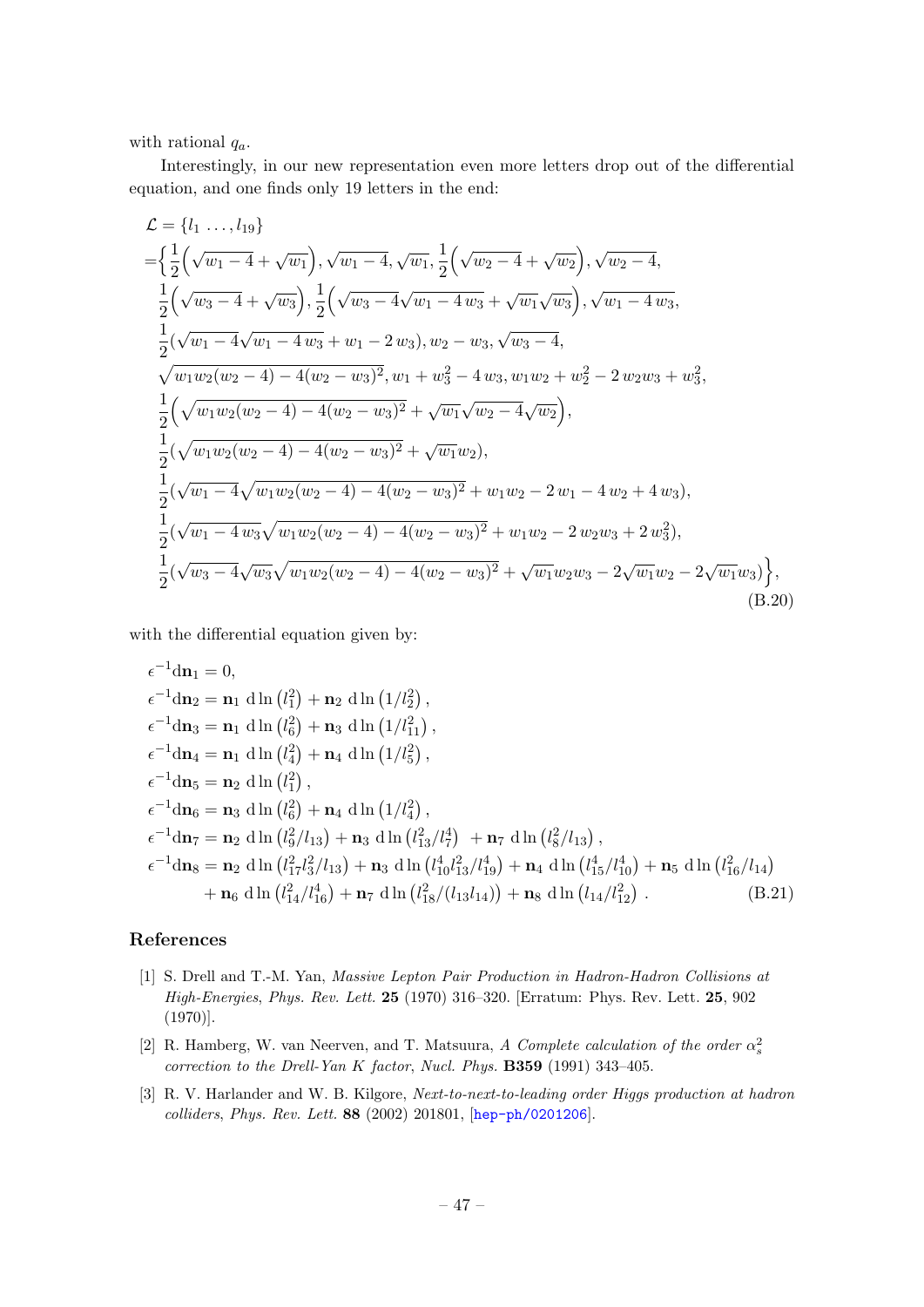- [4] C. Anastasiou, L. J. Dixon, K. Melnikov, and F. Petriello, High precision QCD at hadron colliders: Electroweak gauge boson rapidity distributions at NNLO, Phys. Rev. D69 (2004) 094008, [[hep-ph/0312266](http://arxiv.org/abs/hep-ph/0312266)].
- <span id="page-48-0"></span>[5] K. Melnikov and F. Petriello, The W boson production cross section at the LHC through  $\mathcal{O}(\alpha_s^2)$ , *Phys. Rev. Lett.* **96** (2006) 231803, [[hep-ph/0603182](http://arxiv.org/abs/hep-ph/0603182)].
- <span id="page-48-1"></span>[6] F. A. Berends, W. L. van Neerven, and G. J. H. Burgers, Higher Order Radiative Corrections at LEP Energies, Nucl. Phys. B297 (1988) 429. [Erratum: Nucl. Phys. B304, 921 (1988)].
- <span id="page-48-2"></span>[7] J. Blümlein, A. De Freitas, C. G. Raab, and K. Schönwald, The  $\mathcal{O}(\alpha^2)$  Initial State QED Corrections to  $e^+e^-$  Annihilation to a Neutral Vector Boson Revisited, Phys. Lett. **B791** (2019) 206–209, [[arXiv:1901.08018](http://arxiv.org/abs/1901.08018)].
- <span id="page-48-3"></span>[8] U. Baur, O. Brein, W. Hollik, C. Schappacher, and D. Wackeroth, Electroweak radiative corrections to neutral current Drell-Yan processes at hadron colliders, Phys. Rev. D65 (2002) 033007, [[hep-ph/0108274](http://arxiv.org/abs/hep-ph/0108274)].
- [9] S. Dittmaier and M. Krämer, *Electroweak radiative corrections to W boson production at* hadron colliders, Phys. Rev. D65 (2002) 073007, [[hep-ph/0109062](http://arxiv.org/abs/hep-ph/0109062)].
- <span id="page-48-4"></span>[10] U. Baur and D. Wackeroth, *Electroweak radiative corrections to*  $p\bar{p} \to W^{\pm} \to \ell^{\pm} \nu$  beyond the pole approximation, Phys. Rev. D70 (2004) 073015, [[hep-ph/0405191](http://arxiv.org/abs/hep-ph/0405191)].
- <span id="page-48-5"></span>[11] W. B. Kilgore and C. Sturm, Two-Loop Virtual Corrections to Drell-Yan Production at order  $\alpha_s \alpha^3$ , *Phys. Rev.* **D85** (2012) 033005, [[arXiv:1107.4798](http://arxiv.org/abs/1107.4798)].
- <span id="page-48-6"></span>[12] S. Dittmaier, A. Huss, and C. Schwinn, *Mixed OCD-electroweak*  $\mathcal{O}(\alpha_s \alpha)$  corrections to Drell-Yan processes in the resonance region: pole approximation and non-factorizable corrections, Nucl. Phys. B885 (2014) 318–372, [[arXiv:1403.3216](http://arxiv.org/abs/1403.3216)].
- <span id="page-48-7"></span>[13] S. Dittmaier, A. Huss, and C. Schwinn, Dominant mixed  $QCD$ -electroweak  $\mathcal{O}(\alpha_s \alpha)$ corrections to Drell-Yan processes in the resonance region, Nucl. Phys. B904 (2016) 216–252, [[arXiv:1511.08016](http://arxiv.org/abs/1511.08016)].
- <span id="page-48-8"></span>[14] R. Bonciani, S. Di Vita, P. Mastrolia, and U. Schubert, Two-Loop Master Integrals for the mixed EW-QCD virtual corrections to Drell-Yan scattering, JHEP 09 (2016) 091, [[arXiv:1604.08581](http://arxiv.org/abs/1604.08581)].
- <span id="page-48-9"></span>[15] A. von Manteuffel and R. M. Schabinger, Numerical Multi-Loop Calculations via Finite Integrals and One-Mass EW-QCD Drell-Yan Master Integrals, JHEP 04 (2017) 129, [[arXiv:1701.06583](http://arxiv.org/abs/1701.06583)].
- <span id="page-48-10"></span>[16] J. M. Henn, Multi-loop integrals in dimensional regularization made simple, Phys. Rev. Lett. 110 (2013) 251601, [[arXiv:1304.1806](http://arxiv.org/abs/1304.1806)].
- <span id="page-48-11"></span>[17] D. van Straten, private communication, received August 6, 2014.
- <span id="page-48-12"></span>[18] M. Besier, D. Festi, M. Harrison, and B. Naskrecki, Arithmetic and geometry of a K3 surface emerging from virtual corrections to Drell–Yan scattering,  $arXiv:1908.01079$ .
- <span id="page-48-13"></span>[19] A. B. Goncharov, M. Spradlin, C. Vergu, and A. Volovich, Classical Polylogarithms for Amplitudes and Wilson Loops, Phys. Rev. Lett. 105 (2010) 151605, [[arXiv:1006.5703](http://arxiv.org/abs/1006.5703)].
- <span id="page-48-14"></span>[20] R. Barbieri, J. A. Mignaco, and E. Remiddi, Electron form-factors up to fourth order. - I, Nuovo Cim. A11 (1972) 824–864.
- <span id="page-48-15"></span>[21] A. Hodges, Eliminating spurious poles from gauge-theoretic amplitudes, JHEP 05 (2013) 135, [[arXiv:0905.1473](http://arxiv.org/abs/0905.1473)].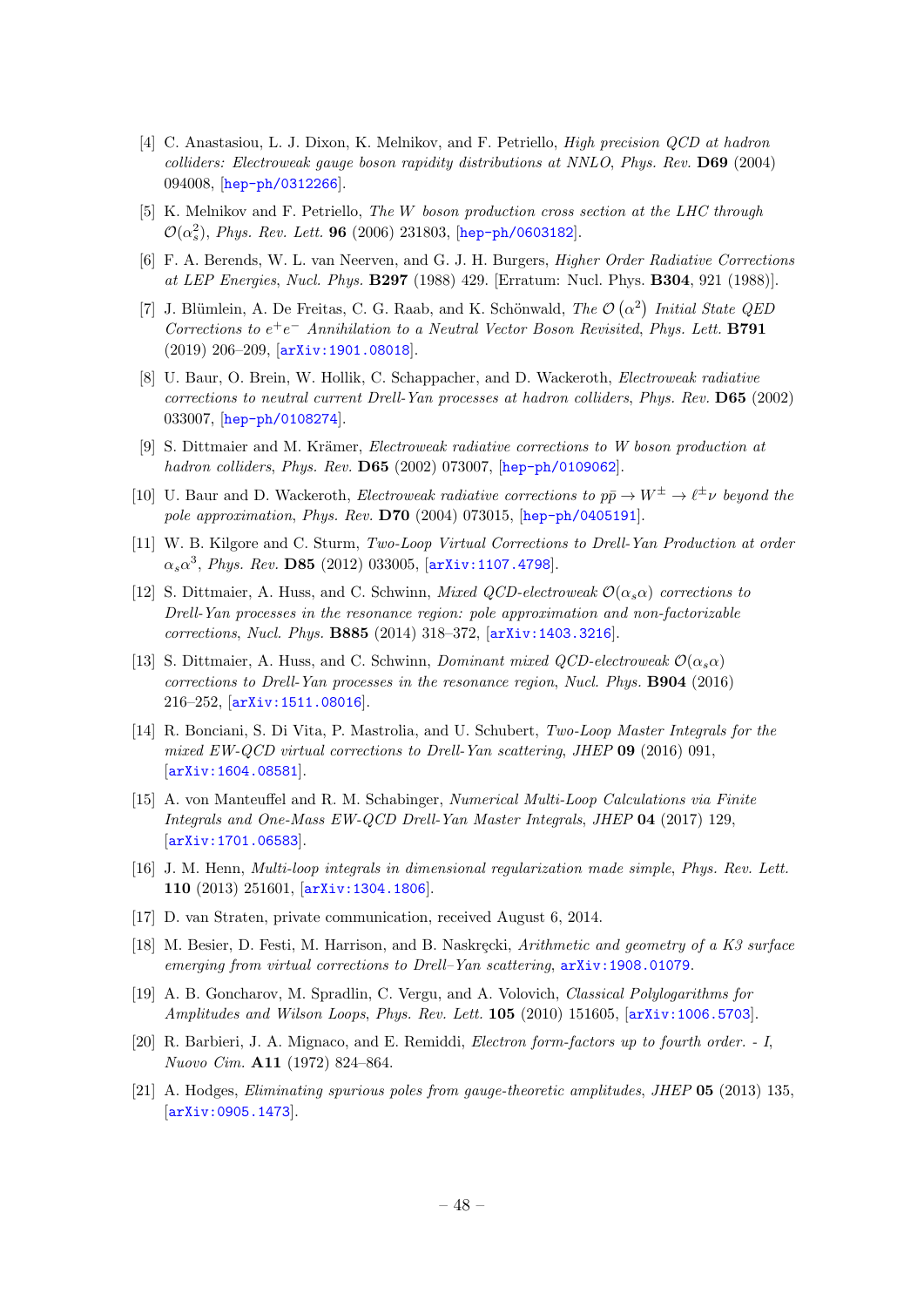- <span id="page-49-0"></span>[22] T. Gehrmann, J. M. Henn, and N. A. Lo Presti, Analytic form of the two-loop planar five-gluon all-plus-helicity amplitude in QCD, Phys. Rev. Lett. 116 (2016) 062001, [[arXiv:1511.05409](http://arxiv.org/abs/1511.05409)]. [Erratum: Phys. Rev. Lett. 116 (2016) 189903 ].
- [23] J. L. Bourjaily, A. J. McLeod, M. von Hippel, and M. Wilhelm, Rationalizing Loop Integration, JHEP 08 (2018) 184, [[arXiv:1805.10281](http://arxiv.org/abs/1805.10281)].
- <span id="page-49-1"></span>[24] S. Caron-Huot, L. J. Dixon, M. von Hippel, A. J. McLeod, and G. Papathanasiou, The Double Pentaladder Integral to All Orders, JHEP 07 (2018) 170, [[arXiv:1806.01361](http://arxiv.org/abs/1806.01361)].
- <span id="page-49-2"></span>[25] J. M. Henn, "On five-particle scattering amplitudes." [Talk](https://conf.itp.phys.ethz.ch/amp15/talks/Henn.pdf) presented at Amplitudes 2015, July 7, 2015 at ETH Zürich.
- <span id="page-49-3"></span>[26] J. M. Henn and V. A. Smirnov, Analytic results for two-loop master integrals for Bhabha scattering I, JHEP 11 (2013) 041,  $[\text{arXiv}:1307.4083]$ .
- <span id="page-49-4"></span>[27] D. Festi and D. van Straten, Bhabha scattering and a special pencil of K3 surfaces, Commun. Num. Theor. Phys. 13 (2019) 463–485, [[arXiv:1809.04970](http://arxiv.org/abs/1809.04970)].
- <span id="page-49-5"></span>[28] R. Bonciani, V. Del Duca, H. Frellesvig, J. M. Henn, F. Moriello, and V. A. Smirnov, Two-loop planar master integrals for Higgs $\rightarrow$  3 partons with full heavy-quark mass dependence, JHEP 12 (2016) 096,  $arXiv:1609.06685$ .
- <span id="page-49-6"></span>[29] K.-T. Chen, Iterated path integrals, Bull. Am. Math. Soc. 83 (1977) 831–879.
- <span id="page-49-7"></span>[30] R. Bonciani, A. Ferroglia, T. Gehrmann, A. von Manteuffel, and C. Studerus, Light-quark two-loop corrections to heavy-quark pair production in the gluon fusion channel, JHEP 12 (2013) 038, [[arXiv:1309.4450](http://arxiv.org/abs/1309.4450)].
- <span id="page-49-8"></span>[31] T. Gehrmann, A. von Manteuffel, and L. Tancredi, The two-loop helicity amplitudes for  $q\bar{q}' \to V_1V_2 \to 4$  leptons, JHEP 09 (2015) 128, [[arXiv:1503.04812](http://arxiv.org/abs/1503.04812)].
- <span id="page-49-9"></span>[32] A. von Manteuffel and L. Tancredi, A non-planar two-loop three-point function beyond multiple polylogarithms, JHEP 06 (2017) 127, [[arXiv:1701.05905](http://arxiv.org/abs/1701.05905)].
- <span id="page-49-10"></span>[33] J. A. Lappo-Danilevsky, Théorie algorithmique des corps de Riemann, Rec. Math. Moscou 6 (1927) 113.
- [34] A. B. Goncharov, Multiple polylogarithms, cyclotomy and modular complexes, Math. Res. Lett. 5 (1998) 497-516, [[arXiv:1105.2076](http://arxiv.org/abs/1105.2076)].
- <span id="page-49-11"></span>[35] J. M. Borwein, D. M. Bradley, D. J. Broadhurst, and P. Lisonek, Special values of multiple polylogarithms, Trans. Am. Math. Soc. 353 (2001) 907–941, [[math/9910045](http://arxiv.org/abs/math/9910045)].
- <span id="page-49-12"></span>[36] C. Duhr, "Elliptic polylogarithms for Feynman integrals." [Talk](https://indico.cern.ch/event/646820/contributions/2992884/) presented at Amplitudes 2018, June 22, 2018 at SLAC.
- <span id="page-49-13"></span>[37] F. Brown and A. Levin, Multiple Elliptic Polylogarithms, [arXiv:1110.6917](http://arxiv.org/abs/1110.6917).
- <span id="page-49-14"></span>[38] F. Brown, The massless higher-loop two-point function, Commun. Math. Phys. 287 (2009) 925–958, [[arXiv:0804.1660](http://arxiv.org/abs/0804.1660)].
- <span id="page-49-15"></span>[39] F. Brown, On the periods of some Feynman integrals,  $arXiv:0910.0114$ .
- <span id="page-49-16"></span>[40] E. Panzer, Algorithms for the symbolic integration of hyperlogarithms with applications to Feynman integrals, Comput. Phys. Commun. 188 (2015) 148–166, [[arXiv:1403.3385](http://arxiv.org/abs/1403.3385)].
- [41] C. Bogner and F. Brown, Feynman integrals and iterated integrals on moduli spaces of curves of genus zero, Commun. Num. Theor. Phys. 09 (2015) 189–238, [[arXiv:1408.1862](http://arxiv.org/abs/1408.1862)].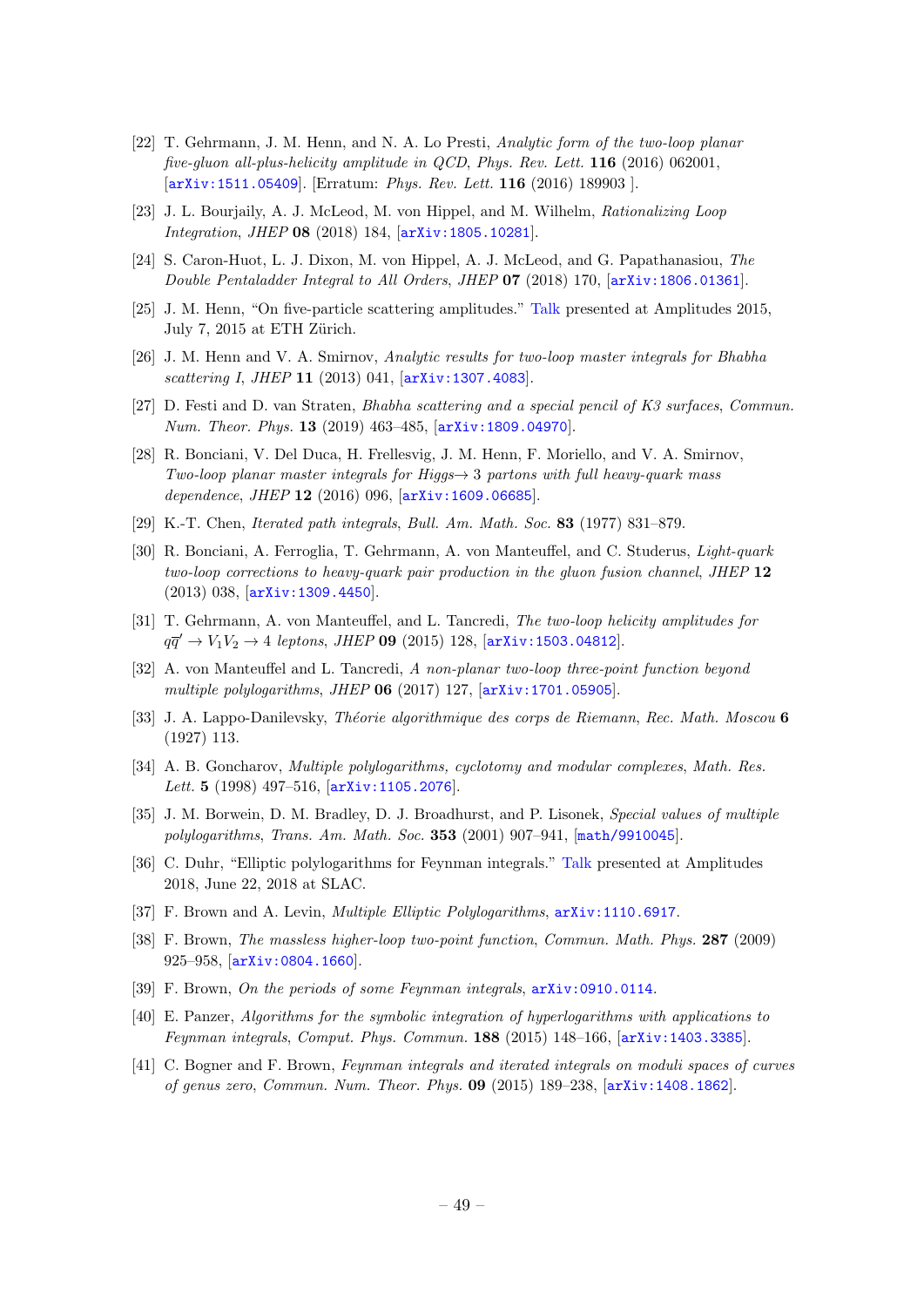- <span id="page-50-1"></span>[42] E. Panzer, Feynman integrals and hyperlogarithms. PhD thesis, Humboldt U., Berlin, Inst. Math., 2015. [arXiv:1506.07243](http://arxiv.org/abs/1506.07243).
- <span id="page-50-14"></span>[43] A. von Manteuffel and C. Studerus, Massive planar and non-planar double box integrals for light  $N_f$  contributions to  $gg \to t\bar{t}$ , JHEP 1310 (2013) 037, [[arXiv:1306.3504](http://arxiv.org/abs/1306.3504)].
- <span id="page-50-15"></span>[44] T. Gehrmann, L. Tancredi, and E. Weihs, Two-loop master integrals for  $q\bar{q} \rightarrow VV$ : the planar topologies, JHEP 1308 (2013) 070, [[arXiv:1306.6344](http://arxiv.org/abs/1306.6344)].
- <span id="page-50-8"></span>[45] A. von Manteuffel, R. M. Schabinger, and H. X. Zhu, The Complete Two-Loop Integrated Jet Thrust Distribution In Soft-Collinear Effective Theory, JHEP 03 (2014) 139, [[arXiv:1309.3560](http://arxiv.org/abs/1309.3560)].
- <span id="page-50-9"></span>[46] T. Gehrmann, A. von Manteuffel, L. Tancredi, and E. Weihs, The two-loop master integrals for  $q\bar{q} \to VV$ , JHEP 1406 (2014) 032,  $[arXiv:1404.4853]$  $[arXiv:1404.4853]$  $[arXiv:1404.4853]$ .
- [47] C. Duhr and F. Dulat, PolyLogTools polylogs for the masses, JHEP  $08$  (2019) 135, [[arXiv:1904.07279](http://arxiv.org/abs/1904.07279)].
- <span id="page-50-0"></span>[48] M. Becchetti, R. Bonciani, V. Casconi, A. Ferroglia, S. Lavacca, and A. von Manteuffel, Master Integrals for the two-loop, non-planar QCD corrections to top-quark pair production in the quark-annihilation channel, JHEP  $08$  (2019) 071,  $\ar{xiv:1904.10834}$ .
- <span id="page-50-2"></span>[49] A. V. Smirnov, FIESTA 4: Optimized Feynman integral calculations with GPU support, Comput. Phys. Commun. 204 (2016) 189–199, [[arXiv:1511.03614](http://arxiv.org/abs/1511.03614)].
- <span id="page-50-3"></span>[50] S. Caron-Huot and J. M. Henn, *Iterative structure of finite loop integrals*, *JHEP* **06** (2014) 114, [[arXiv:1404.2922](http://arxiv.org/abs/1404.2922)].
- <span id="page-50-4"></span>[51] E. Panzer, On hyperlogarithms and Feynman integrals with divergences and many scales, JHEP 03 (2014) 071, [[arXiv:1401.4361](http://arxiv.org/abs/1401.4361)].
- <span id="page-50-5"></span>[52] M. Besier, D. van Straten, and S. Weinzierl, Rationalizing roots: an algorithmic approach, Commun. Num. Theor. Phys. 13 (2019) 253–297, [[arXiv:1809.10983](http://arxiv.org/abs/1809.10983)].
- <span id="page-50-6"></span>[53] J. Vollinga and S. Weinzierl, Numerical evaluation of multiple polylogarithms, Comput. Phys. Commun. 167 (2005) 177, [[hep-ph/0410259](http://arxiv.org/abs/hep-ph/0410259)].
- <span id="page-50-7"></span>[54] C. W. Bauer, A. Frink, and R. Kreckel, *Introduction to the* Ginac framework for symbolic computation within the  $C^{++}$  programming language, J. Symb. Comput. **33** (2002) 1,  $|cs/0004015|$  $|cs/0004015|$  $|cs/0004015|$ .
- <span id="page-50-10"></span>[55] M. Prausa, epsilon: A tool to find a canonical basis of master integrals, Comput. Phys. Commun. 219 (2017) 361–376, [[arXiv:1701.00725](http://arxiv.org/abs/1701.00725)].
- [56] O. Gituliar and V. Magerya, Fuchsia: a tool for reducing differential equations for Feynman master integrals to epsilon form, Comput. Phys. Commun. **219** (2017) 329–338, [[arXiv:1701.04269](http://arxiv.org/abs/1701.04269)].
- <span id="page-50-11"></span>[57] C. Meyer, Algorithmic transformation of multi-loop master integrals to a canonical basis with CANONICA, Comput. Phys. Commun. 222 (2018) 295–312, [[arXiv:1705.06252](http://arxiv.org/abs/1705.06252)].
- <span id="page-50-12"></span>[58] A. von Manteuffel and C. Studerus, Reduze 2 - Distributed Feynman Integral Reduction, [arXiv:1201.4330](http://arxiv.org/abs/1201.4330).
- [59] C. Studerus, Reduze-Feynman Integral Reduction in C++, Comput. Phys. Commun. 181 (2010) 1293–1300, [[arXiv:0912.2546](http://arxiv.org/abs/0912.2546)].
- <span id="page-50-13"></span>[60] R. H. Lewis, "Computer Algebra System Fermat." <http://home.bway.net/lewis/>.